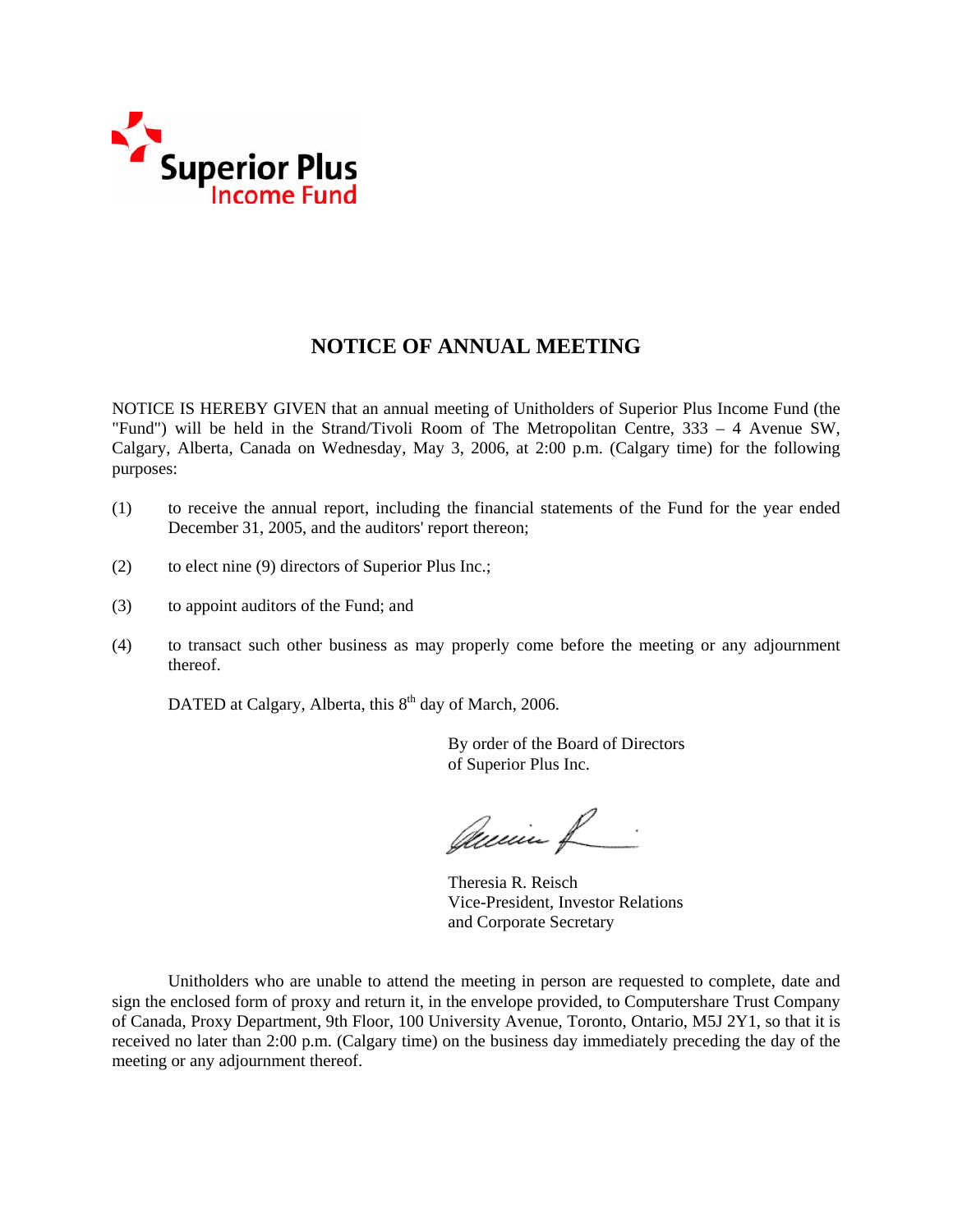#### **Information Circular Table of Contents**

# **Non-GAAP Measures**

*The terms "distributable cash flow" and "operating distributable cash flow" are used in this information circular. Distributable cash flow of the Fund available for distribution to Unitholders, is equal to cash generated from operations before natural gas customer acquisition costs and changes in working capital, less amortization of natural gas customer acquisition costs and maintenance capital expenditures. Maintenance capital expenditures are equal to capital expenditures incurred to sustain the ongoing capacity of Superior's operations and are deducted from the calculation of distributable cash flow. Acquisitions and other capital expenditures incurred to expand the capacity of Superior's operations or to increase its profitability ("growth capital"), are excluded from the calculation of distributable cash flow. See Note 1 to the 2005 Annual Consolidated Financial Statements of Superior Plus Income Fund for the calculation of distributable cash flow. Distributable cash flow is the main performance measure used by management and investors to evaluate the performance of the Fund and its businesses. Readers are cautioned that distributable cash flow, maintenance capital expenditures and growth capital are not defined performance measures under Canadian generally accepted accounting principles ("GAAP"), and that distributable cash flow cannot be assured. The Fund's calculation of distributable cash flow, maintenance capital expenditures and growth capital may differ from similar calculations used by comparable entities. Operating distributable cash flow is distributable cash flow before corporate and interest expenses. It is also a non-GAAP measure and is used by management to assess the performance of the operating divisions.*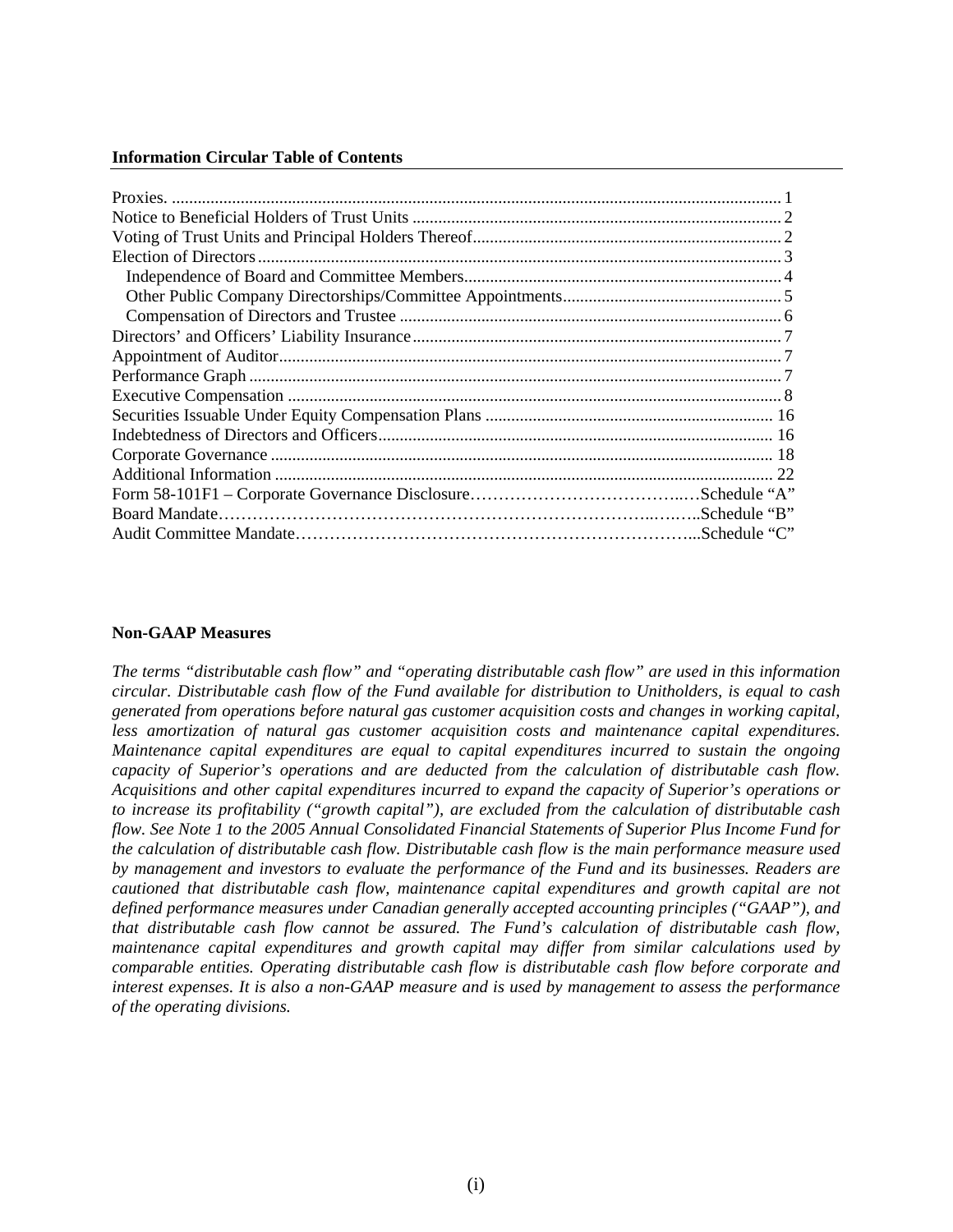

2820, 605 – 5th Avenue SW Calgary, Alberta T2P 3H5

# **INFORMATION CIRCULAR**

**This Information Circular is furnished in connection with the solicitation of proxies by Superior Plus Inc. ("Superior") for use at the annual meeting (the "Meeting") of unitholders ("Unitholders") of Superior Plus Income Fund (the "Fund") called for May 3, 2006.** This Information Circular and a form of proxy will be mailed on or about March 28, 2006, to the Unitholders of record on March 15, 2006. Information contained herein is given as of March 8, 2006, unless otherwise specifically stated.

# **PROXIES**

It is expected that the solicitation of proxies from the Unitholders for use at the Meeting will be primarily by mail, but proxies may also be solicited personally by the directors and officers of Superior. The cost of this solicitation will be borne by Superior.

Each of the persons named in the enclosed form of proxy to represent Unitholders at the Meeting is a director or officer of Superior. **Each Unitholder has the right to appoint some other person to represent him/her at the Meeting and may exercise this right by inserting such other person's name in the blank space provided in the enclosed form of proxy or by completing another form of proxy.**  A person so appointed to represent a Unitholder at the Meeting need not be a Unitholder.

In order to be valid for use at the Meeting or any adjournment thereof, a duly completed proxy must be received by Computershare Trust Company of Canada, Proxy Department, 9th Floor, 100 University Avenue, Toronto, Ontario, M5J 2Y1, not later than 2:00 p.m. (Calgary time) on the business day immediately preceding the day of the Meeting or any such adjournment. A Unitholder who has given a proxy may revoke it by depositing a form of revocation of proxy, signed by the Unitholder or by the Unitholder's attorney authorized in writing, at the registered office of the Fund at the address shown above, at any time up to and including the last business day preceding the day of the Meeting or any adjournment thereof. Alternatively, the Unitholder may revoke the proxy and may vote in person, as to any matter on which a vote has not already been cast pursuant to the authority conferred by the proxy, by depositing such form of revocation of proxy with the Chairman of the Meeting at the Meeting or any adjournment thereof, or the Unitholder may revoke the proxy in any other manner permitted by law.

On any ballot that may be called for at the Meeting, all trust units in respect of which the persons named in the enclosed form of proxy have been appointed to act will be voted or withheld from voting in accordance with the specifications made in the proxy. **If a specification is not made with respect to any matter, the trust units will be voted FOR the election of nine directors as specified in this Information Circular and FOR the appointment of Deloitte & Touche LLP as auditor of the Fund as set forth in this Information Circular.** 

The form of proxy confers discretionary authority upon the persons appointed with respect to amendments to the matters identified in the notice of the Meeting and with respect to any other matters which may properly come before the Meeting. Management of Superior knows of no matters to come before the Meeting other than the matters identified in the notice of the Meeting. If any matters which are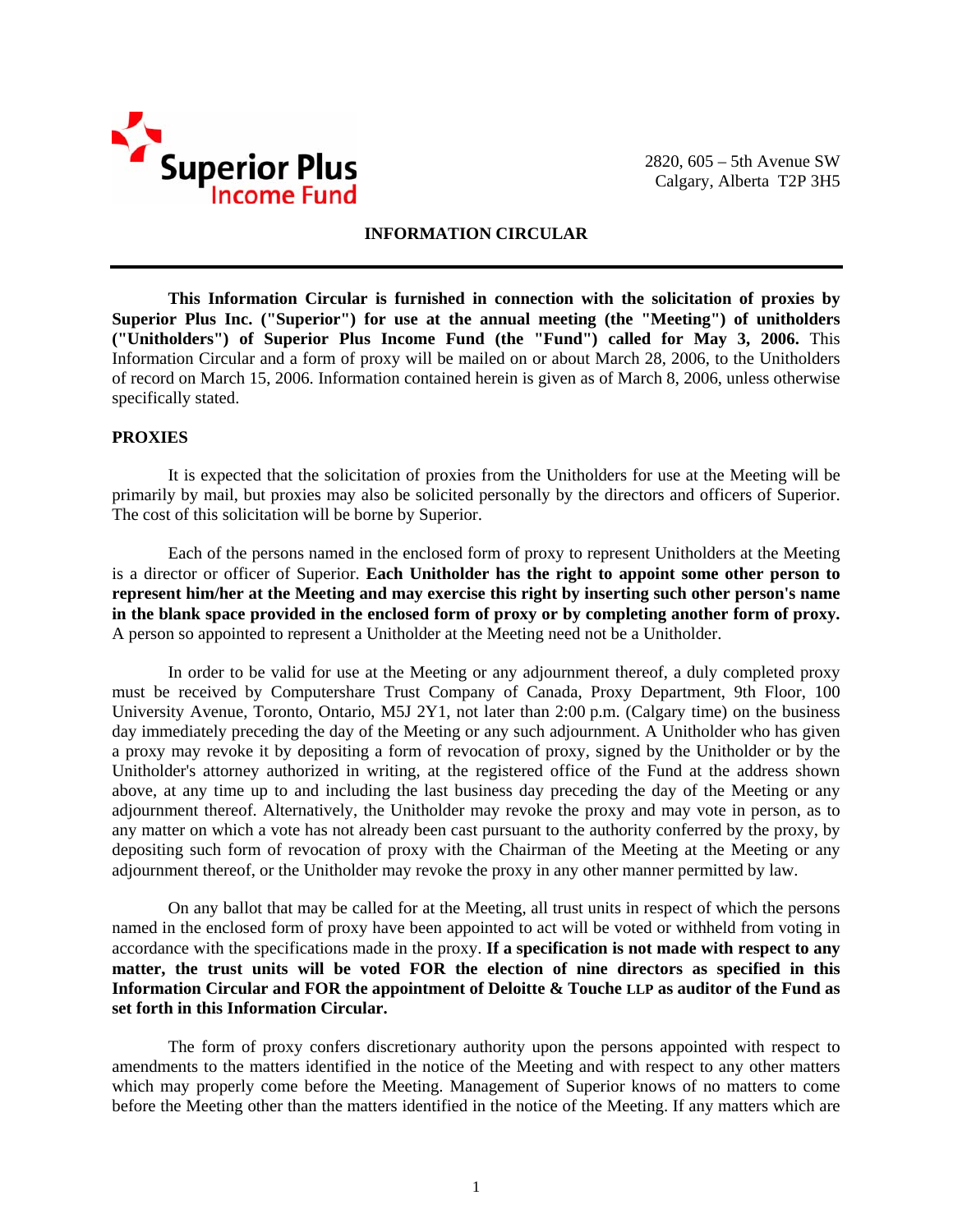not known should properly come before the Meeting, the persons named in the enclosed form of proxy will vote on such matters in accordance with their best judgement.

## **NOTICE TO BENEFICIAL HOLDERS OF TRUST UNITS**

**The information set forth in this section is of significant importance to many Unitholders, as a substantial number of the Unitholders do not hold trust units in their own name.** Unitholders who do not hold their trust units in their own name (referred to herein as "beneficial Unitholders") should note that only proxies deposited by Unitholders whose names appear on the records of the Fund as the registered holders of trust units can be recognized and acted upon at the Meeting. If trust units are listed in an account statement provided to a Unitholder by a broker, then in almost all cases those trust units will not be registered in the Unitholder's name on the records of the Fund. Such trust units will more likely be registered under the name of the Unitholder's broker or an agent of that broker. In Canada, the vast majority of such trust units are registered under the name of CDS & Co. (the registration name for The Canadian Depositary for Securities Limited, which acts as nominee for many Canadian brokerage firms). Trust units held by brokers or their nominees can only be voted (for or against resolutions) upon the instructions of the beneficial Unitholder. Without specific instructions, the broker/nominees are prohibited from voting trust units for their clients. The Fund does not know for whose benefit the trust units registered in the name of CDS & Co. are held.

Applicable regulatory policy requires intermediaries/brokers to seek voting instructions from beneficial Unitholders in advance of Unitholders' meetings. Every intermediary/broker has its own mailing procedures and provides its own return instructions, which should be carefully followed by beneficial Unitholders in order to ensure that their trust units are voted at the Meeting. Often, the form of proxy supplied to a beneficial Unitholder by its broker is identical to the form of proxy provided to registered Unitholders; however, its purpose is limited to instructing the registered Unitholder how to vote on behalf of the beneficial Unitholder. The majority of brokers now delegate responsibility for obtaining instructions from clients to ADP Investor Communications ("ADP"). ADP typically mails a scanable Voting Instruction Form in lieu of the form of proxy. The beneficial Unitholder is requested to complete and return the Voting Instruction Form to them by mail or facsimile. Alternatively the beneficial Unitholder can follow specific telephone or other voting procedures to vote the trust units held by the beneficial Unitholder. ADP then tabulates the results of all instructions received and provides appropriate instructions respecting the voting of trust units to be represented at the Meeting. A beneficial Unitholder receiving a Voting Instruction Form from ADP cannot use that Voting Instruction Form to vote trust units directly at the Meeting as the Voting Instruction Form must be returned as directed by ADP, or the alternate voting procedures must be completed, well in advance of the Meeting in order to have the trust units voted.

Although a beneficial Unitholder may not be recognized directly at the Meeting for the purposes of voting trust units registered in the name of his or her broker (or agent of the broker), a beneficial Unitholder may attend at the Meeting as proxyholder for the registered Unitholder and vote the trust units in that capacity. Beneficial Unitholders who wish to attend at the Meeting and indirectly vote their trust units as proxyholder for the registered Unitholder should enter their own name in the blank space on the instrument of proxy provided to them and return the same to their broker (or the broker's agent) in accordance with the instructions provided by such broker (or agent), well in advance of the Meeting.

# **VOTING OF TRUST UNITS AND PRINCIPAL HOLDERS THEREOF**

Only persons who are holders of record of trust units of the Fund on March 15, 2006 shall be entitled to attend the Meeting and to vote thereat. On March 8, 2006, the Fund had 85,528,700 trust units outstanding. Holders of trust units are entitled to one vote for each trust unit held at all meetings of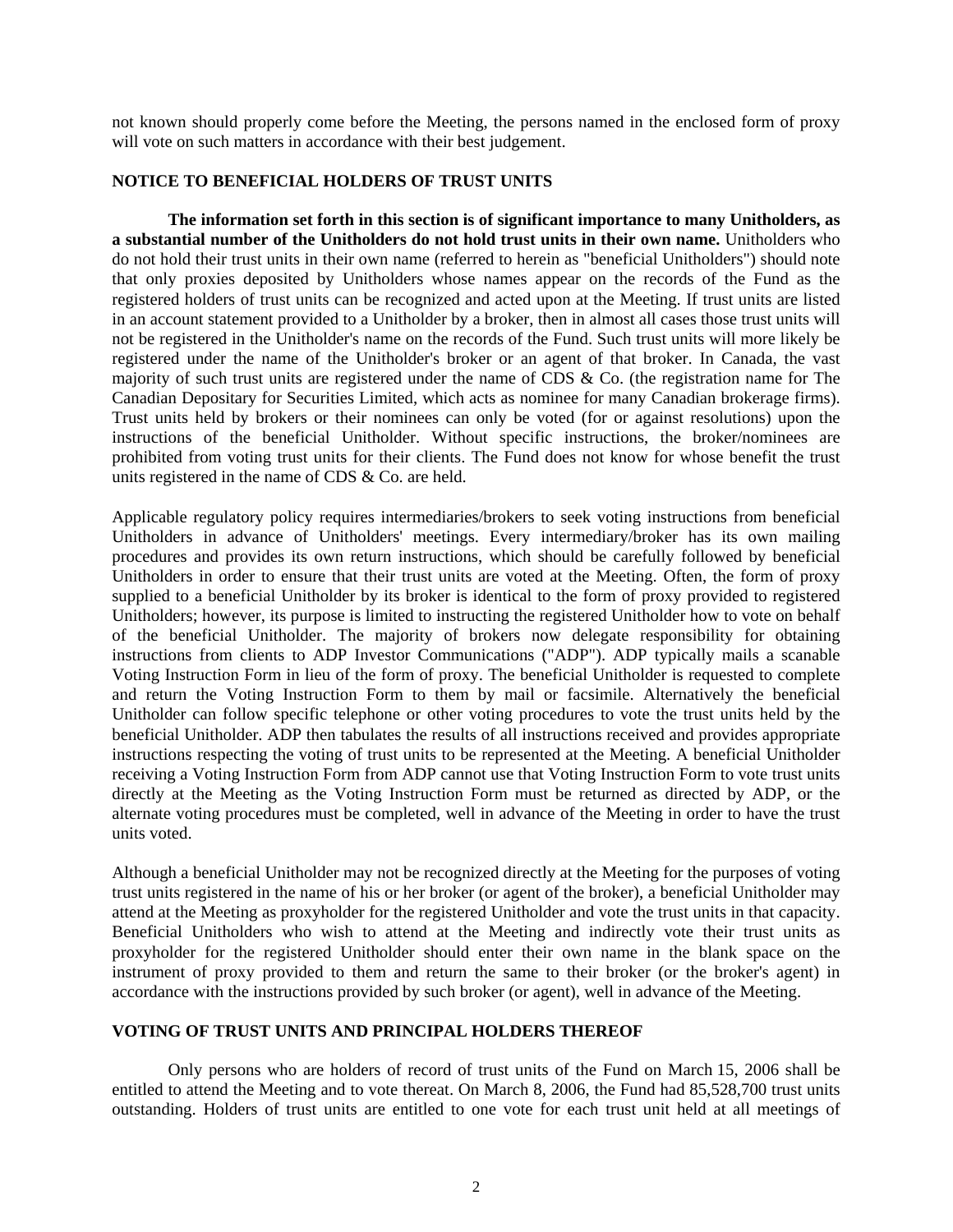Unitholders of the Fund. A quorum at the Meeting will consist of at least two Unitholders present in person or represented by proxy and representing not less than 10 percent of the trust units entitled to be voted at the Meeting.

To the best of the knowledge of the directors and officers of Superior, no person beneficially owns, directly or indirectly, or exercises control or direction over trust units carrying more than 10 percent of all the votes attached to the outstanding trust units of the Fund.

## **ELECTION OF DIRECTORS**

Pursuant to the terms of the Amended and Restated Administration Agreement dated October 7, 2003, the Fund delegated to Superior the exclusive authority to manage the operations and affairs of the Fund. As a result, the board of directors of Superior (the "Board of Directors" or the "Board") is responsible for the administration of the affairs of the Fund and for managing the business and affairs of Superior. The Board currently consists of nine members each of which, in accordance with the governing documents of the Fund, shall be elected by the Unitholders of the Fund.

At the Meeting, the Unitholders will be asked to elect the persons listed in the following table as directors of Superior. To be approved, such resolution must be passed by the affirmative votes cast by holders of more than 50% of the trust units represented in person or by proxy at the Meeting that vote on such resolution. Each of the proposed nominees has consented to be named in this Information Circular and to serve as a director of Superior if elected. The Fund has no reason to believe that any proposed nominee will be unable to serve as a director, but should any such nominee become unable to do so for any reason prior to the Meeting, the persons named in the enclosed form of proxy, unless directed to withhold from voting, reserve the right to vote for other nominees in their discretion.

The names, committee memberships, municipalities of residence, and principal occupations for the five preceding years of the directors of Superior, (if such information has not been previously disclosed in an information circular of the Fund) and the year each current director first became a director, are shown below. Each current director was appointed to serve until the next annual meeting or until a successor is elected or appointed. Unless otherwise indicated, each director listed below has been a director of Superior continuously since his or her initial appointment.

As of March 8, 2006, the directors as a group owned, directly or indirectly, 1,942,950 trust units of the Fund, representing approximately 2.3% of the outstanding trust units. The number of trust units of the Fund that each director beneficially owns, directly or indirectly, or exercises control or direction over, as of March 8, 2006 is included in the table below. The information as to the ownership or control or direction of trust units, not being within the knowledge of Superior, has been furnished by the directors and nominees individually.

| <b>Name, Province and</b><br><b>Country of Residence</b>   | <b>Director</b><br><b>Since</b> | Number of<br><b>Trust Units</b> | <b>Principal Occupation</b>            |
|------------------------------------------------------------|---------------------------------|---------------------------------|----------------------------------------|
| Grant D. Billing<br>Alberta, Canada                        | 1994                            | $1,293,264^{(5)(11)}$           | Executive Chairman of Superior.        |
| Robert J. Engbloom, Q.C. <sup>(2)</sup><br>Alberta, Canada | 1996                            | 17.010                          | Partner, Macleod Dixon LLP (law firm). |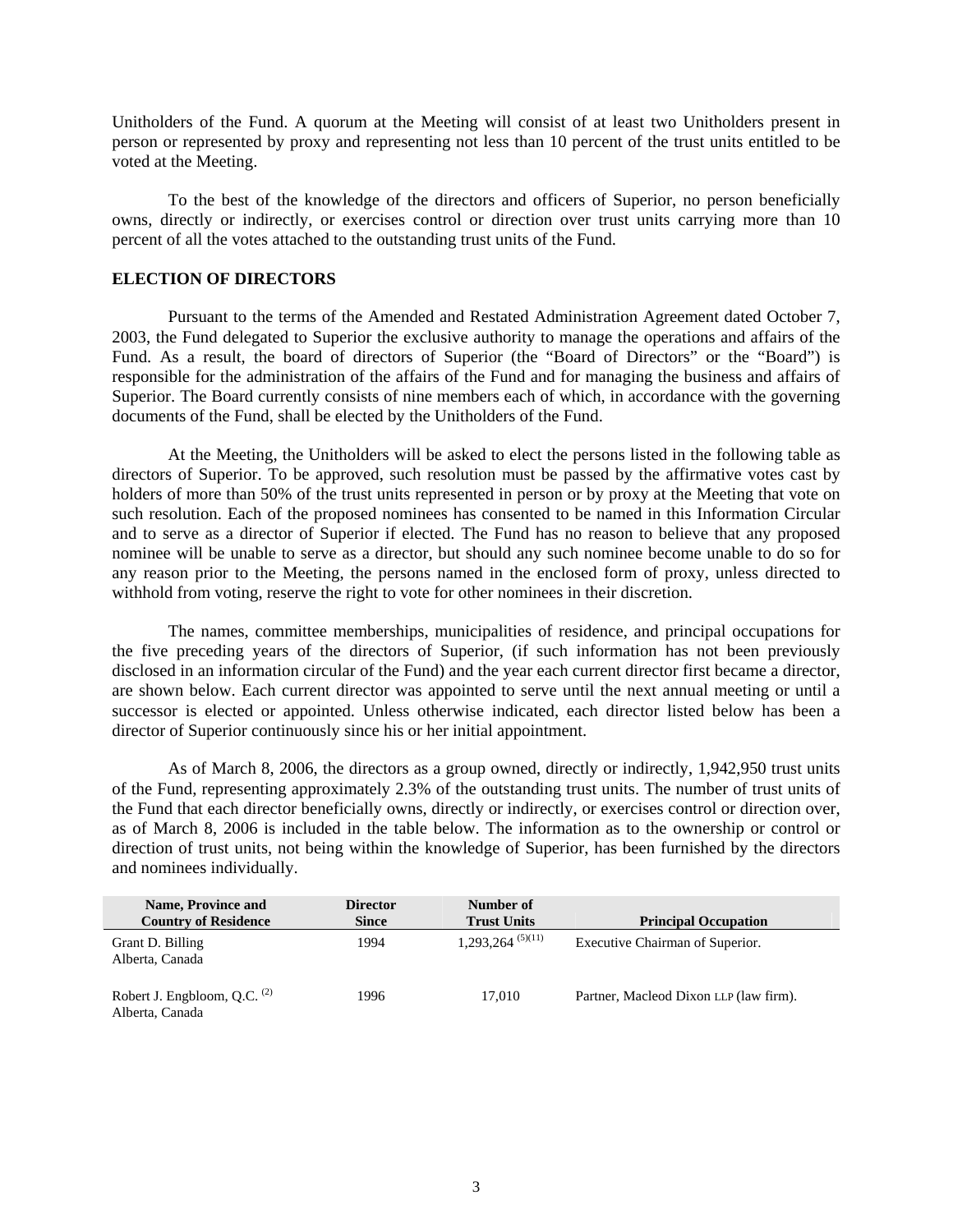| <b>Name, Province and</b><br><b>Country of Residence</b>  | <b>Director</b><br><b>Since</b>               | Number of<br><b>Trust Units</b> | <b>Principal Occupation</b>                                                                                                                                                          |
|-----------------------------------------------------------|-----------------------------------------------|---------------------------------|--------------------------------------------------------------------------------------------------------------------------------------------------------------------------------------|
| Norman R. Gish $(3)$<br>Alberta, Canada                   | $2003^{(9)}$                                  | $22,162$ <sup>(10)</sup>        | President of Gish Consulting Inc. (energy<br>industry consulting firm).                                                                                                              |
| Peter A.W. Green $(1)(2)(6)$<br>Ontario, Canada           | 1996                                          | 3,284                           | Chairman of The Frog Hollow Group Inc.<br>(international business advisors) and<br>Chairman of Patheon Inc. (global<br>pharmaceutical company).                                      |
| Allan G. Lennox $(3)$<br>Alberta, Canada                  | 1996                                          | 18,736                          | Principal of AG Lennox & Associates<br>(human resource consulting firm).                                                                                                             |
| James S.A. MacDonald <sup>(2)(3)</sup><br>Ontario, Canada | $2000^{(7)}$ (also, May<br>28/98 - Dec 11/98) | $72,757$ <sup>(4)(5)</sup>      | Chairman and Managing Partner of<br>Enterprise Capital Management Inc.<br>("ECMI")(investment management<br>company).                                                                |
| Geoffrey N. Mackey<br>Alberta, Canada                     | $2000^{(7)}$ (also, Oct<br>8/96 - Dec 8/98)   | 486,235 $(4)(5)$                | President and Chief Executive Officer of<br>Superior.                                                                                                                                |
| David P. Smith <sup>(1)</sup><br>Ontario, Canada          | 1998                                          | $29,502^{(4)(5)}$               | Managing Partner of ECMI.                                                                                                                                                            |
| Peter Valentine <sup>(1)</sup><br>Alberta, Canada         | 2004                                          | Nil                             | Senior Advisor to the C.E.O., Calgary Health<br>Region (health care organization) and Senior<br>Advisor to the Dean of Medicine, University<br>of Calgary (educational institution). |

**Notes:** 

(1) Member of Audit Committee.

(2) Member of Governance and Nominating Committee.

(3) Member of the Compensation Committee

(8) The directors of Superior hold an aggregate of 765,834 options to acquire trust units.

(9) Mr. Gish served as a trustee of the Fund from September 2000 to October 2003 and as Chairman of ICG from December 1998 to September 2000.

(10) Mr. Gish also owns \$33,000 principal amount of the Series 2 Convertible, \$50,000 principal amount of 5.85% and \$10,000 principal amount of 5.75% Debentures of the Fund.

(11) Mr. Billing also owns \$1,000,000 principal amount of 5.85% Convertible Debentures of the Fund.

(12) The Corporation does not have an Executive Committee.

#### **Independence of Board and Committee Members**

 Director independence was determined by the Board based on the definition of independence in NI 51-110 – Audit Committees, as amended effective June 30, 2005 (the "Audit Committee Rule"), which is incorporated by reference in NI 58-101 – Disclosure of Corporate Governance Practices (the "Corporate Governance Rule") and NP 58-201 – Corporate Governance Guideline (the "Corporate Governance Policy").

<sup>(4)</sup> Messrs. MacDonald, Mackey and Smith also own 54,382, 146,929 and 3,298 warrants, respectively, to acquire trust units of the Fund at an exercise price of \$20.00 expiring on May 8, 2008.

<sup>(5)</sup> Messrs. Billing, MacDonald, Mackey and Smith are each either directors and/or officers of Superior Capital Management Inc., which is the administrator of the Superior Investment Trust which holds 951,659 trust units of the Fund. Messrs. Billing and Mackey also own approximately 37% of the outstanding units of the Superior Investment Trust.

<sup>(6)</sup> Mr. Green was appointed Lead Director of Superior on August 11, 2003. Mr. Green has been appointed as a director and officer of companies that have financial difficulties to assist such companies with financial restructuring, proposals or compromise arrangements. In this capacity, Mr. Green was appointed a director of Phillip Services Corp. which made a proposal under chapter 11 of the U.S. Bankruptcy Code and the *Companies Creditors' Arrangement Act* (Canada) in 1999 and briefly became the Chairman and C.E.O. of Norigen Inc. which went into receivership in August, 2001.

<sup>(7)</sup> Director of ICG Propane Inc. ("ICG") for the duration of the Hold-Separate Order of the Competition Bureau which required Superior to keep ICG's operations separate from its own. ICG was amalgamated with Superior effective September 30, 2000.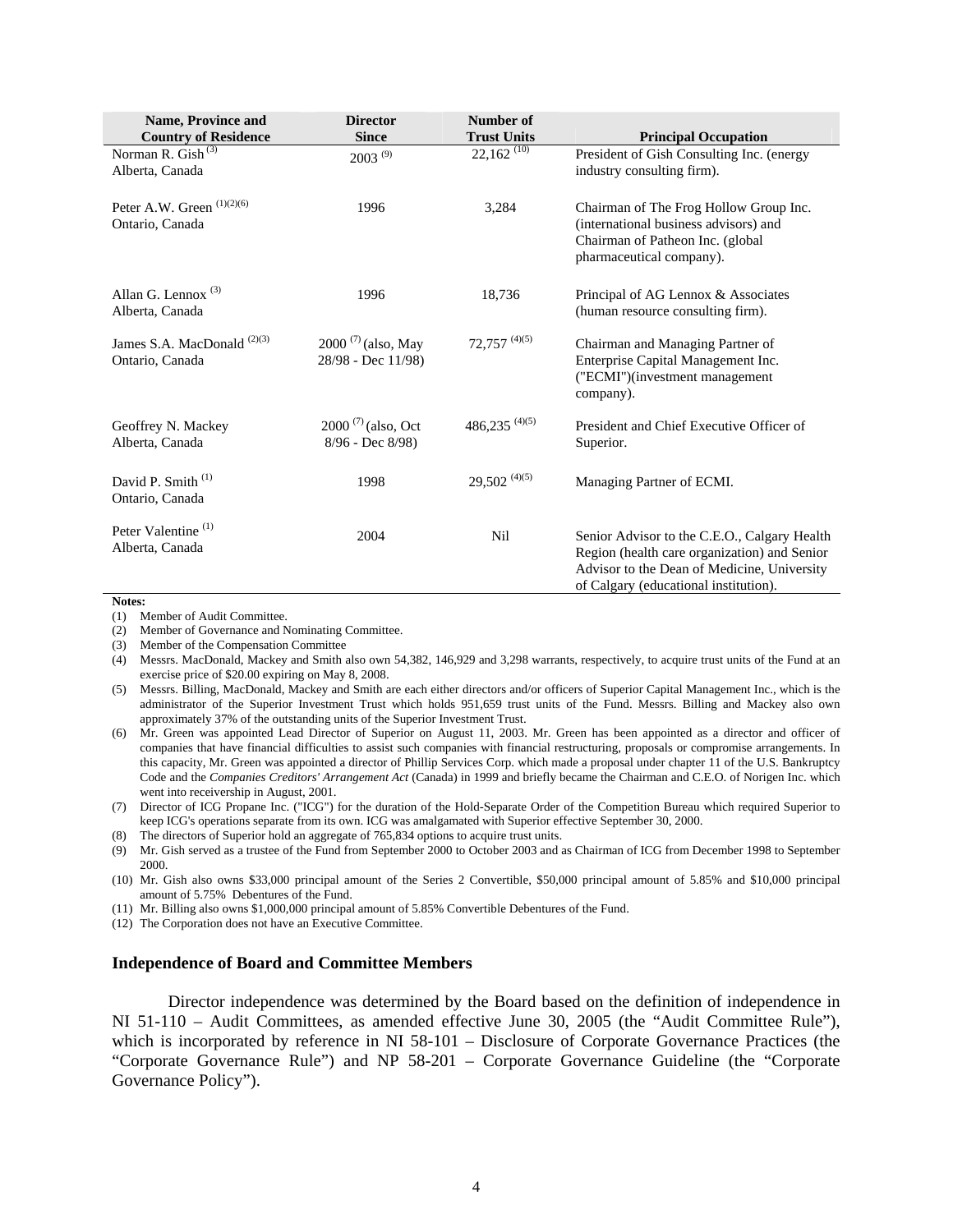Of the nine Board members, seven are independent. Messrs. Billing, Executive Chairman and Mackey, President and Chief Executive Officer, are inside directors. Mr. Green serves as Lead Director to ensure greater independence of the Board from management.

All members of the Audit Committee, Governance and Nominating Committee, and the Compensation Committee are independent. All members of the Audit Committee are independent under additional regulatory requirements for audit committee members.

|                                   | Independent  |                | <b>Audit</b>     | Governance and              | Compensation     |
|-----------------------------------|--------------|----------------|------------------|-----------------------------|------------------|
| <b>Director</b>                   | Yes          | N <sub>0</sub> | <b>Committee</b> | <b>Nominating Committee</b> | <b>Committee</b> |
| Grant D. Billing                  |              | ✓              |                  |                             |                  |
| <b>Executive Chairman</b>         |              |                |                  |                             |                  |
| Robert J. Engbloom, Q.C. $^{(1)}$ |              |                |                  |                             |                  |
| Norman R. Gish                    | ✓            |                |                  |                             | Chair            |
| Peter A.W. Green                  |              |                |                  | Chair                       |                  |
| <b>Lead Director</b>              |              |                |                  |                             |                  |
| Allan G. Lennox                   | $\checkmark$ |                |                  |                             |                  |
| James S.A. MacDonald              |              |                |                  |                             |                  |
| Geoffrey N. Mackey                |              |                |                  |                             |                  |
| David P. Smith                    |              |                | Chair            |                             |                  |
| Peter Valentine                   |              |                |                  |                             |                  |

**Note:** 

<sup>(1)</sup> The Board has considered the circumstances of Mr. Engbloom, a partner in a law firm that provides legal services to Superior and the Fund and determined that he meets the independence requirements of the Corporate Governance Rule, other than for purposes of membership on the Audit Committee.

## **Other Public Company Directorships/Committee Appointments**

|                                         | <b>Other Public</b>                          |                                          |
|-----------------------------------------|----------------------------------------------|------------------------------------------|
| <b>Director</b>                         | <b>Company Directorships</b>                 | <b>Committee Appointments</b>            |
|                                         |                                              |                                          |
| Grant D. Billing                        | Provident Energy Ltd.                        | Member of Governance and HR Committee    |
|                                         | Capitol Energy Resources Ltd.                | Member of Audit Committee                |
|                                         |                                              | Member of Governance and HR Committee    |
| Robert J. Engbloom, Q.C. <sup>(1)</sup> | None                                         | None                                     |
| Norman R. Gish                          | Falconbridge Limited                         | Member of Corporate Governance Committee |
|                                         | Provident Energy Ltd.                        | Member of Corporate Governance Committee |
|                                         | Railpower Technologies Corp.                 | Chairman of the Board                    |
|                                         |                                              | Member of Governance and Human Resources |
|                                         |                                              | Committee                                |
| Peter A.W. Green                        | Patheon Inc.                                 | Chairman of the Board                    |
|                                         | Gore Mutual Insurance Company <sup>(2)</sup> | <b>Chair of Audit Committee</b>          |
|                                         |                                              |                                          |
| Allan G. Lennox                         | None                                         | None                                     |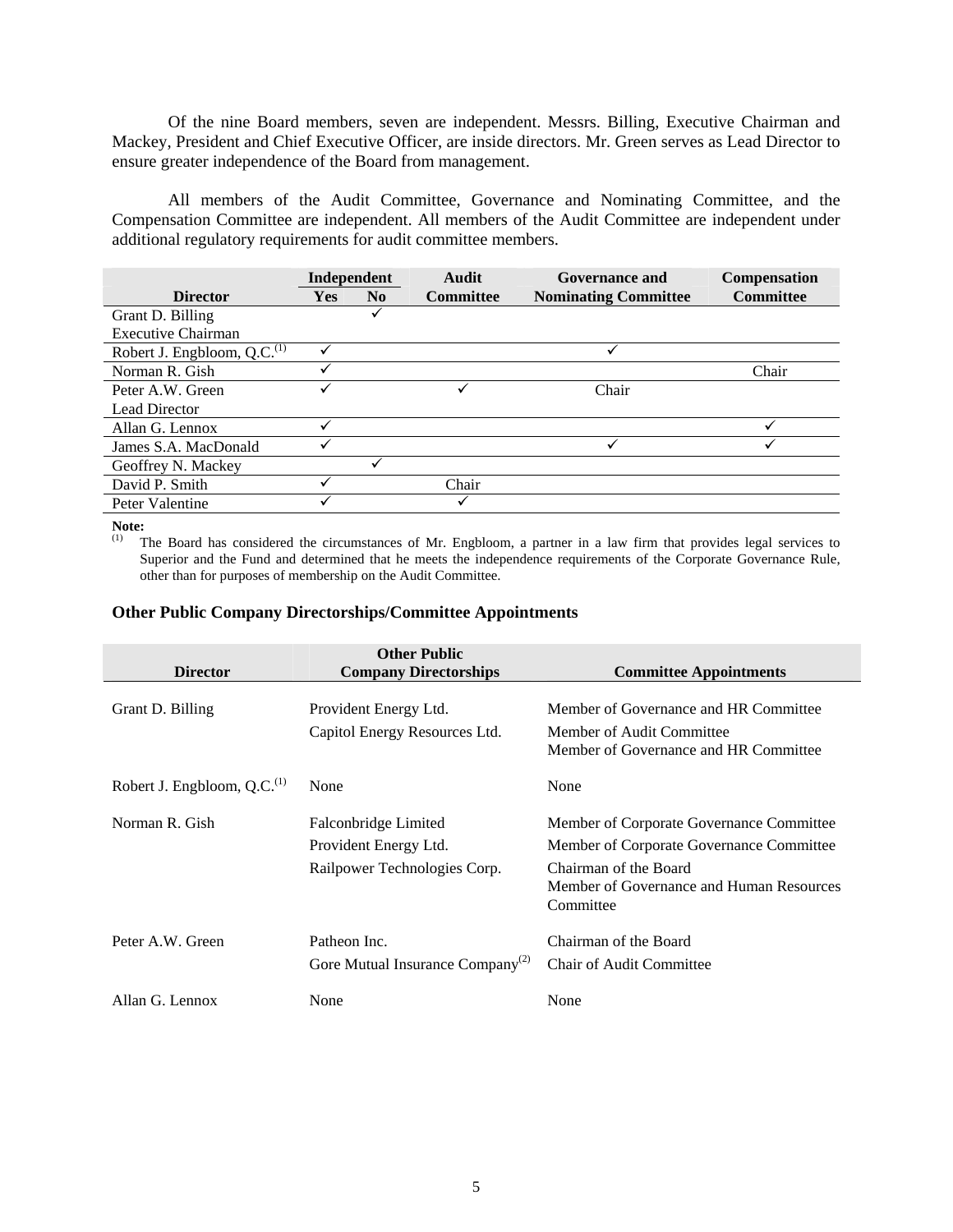|                      | <b>Other Public</b>                                                  |                                          |
|----------------------|----------------------------------------------------------------------|------------------------------------------|
| <b>Director</b>      | <b>Company Directorships</b>                                         | <b>Committee Appointments</b>            |
| James S.A. MacDonald | VFC Inc.                                                             | Chairman of the Board                    |
|                      |                                                                      | Member of Audit Committee                |
|                      |                                                                      | Chair of Compensation Committee          |
|                      |                                                                      | Member of Corporate Governance Committee |
|                      | Rogers Sugar Income Fund                                             | Trustee                                  |
|                      |                                                                      | Chair of Audit Committee                 |
|                      |                                                                      | Member of Human Resources and            |
|                      |                                                                      | <b>Compensation Committee</b>            |
|                      | Capitol Energy Resources Ltd.                                        | Member of Audit Committee                |
|                      |                                                                      | <b>Chair of Governance Committee</b>     |
|                      | MDS Inc.                                                             | Member of Audit Committee                |
| Geoffrey N. Mackey   | None                                                                 | None                                     |
| David P. Smith       | Jannock Properties Limited                                           | Member of Audit Committee                |
|                      | Creststreet Kettles Hill Windpower<br><b>General Partner Limited</b> |                                          |
| Peter Valentine      | Fording Canadian Coal Trust                                          | Trustee                                  |
|                      |                                                                      | Member of Audit Committee                |
|                      |                                                                      | Member of Governance Committee           |
|                      | Livingston International Income                                      | Trustee                                  |
|                      | Fund                                                                 | <b>Chair of Audit Committee</b>          |
|                      | PrimeWest Energy Trust                                               | Trustee                                  |
|                      |                                                                      | <b>Chair of Audit Committee</b>          |
|                      | ResMor Trust Company <sup>(2)</sup>                                  | <b>Chair of Audit Committee</b>          |

**Notes:** 

(1) Bob Engbloom acts as Secretary to Bow Valley Energy Ltd., CE Franklin Ltd., and subsidiaries of Cyries Energy Inc.<br>(2) Regulated by the Office of the Superintendent of Financial Institutions: not a public issuer

Regulated by the Office of the Superintendent of Financial Institutions; not a public issuer.

## **Compensation of Directors and Trustee**

The compensation payable to the directors of Superior (with the exception of Mr. Mackey who does not receive compensation for his role as director) is as follows:

| Annual retainer                       | \$20,000 |
|---------------------------------------|----------|
| Lead Director retainer <sup>(1)</sup> | 35,000   |
| Attendance per meeting                | 1,500    |
| Teleconference fee                    | 750      |
| Annual retainer                       | \$3,000  |
| Committee Chair retainer $(1)$        | 5,000    |
| Attendance per meeting - Chair        | 2,000    |
| Attendance per meeting – non-Chair    | 1,500    |
| Teleconference fee                    | 750      |
|                                       |          |

Note: <sup>(1)</sup> In addition to annual retainer.

Outside directors are eligible to participate in the Trust Unit Incentive Plan (the "TUIP") and received 10,000 options each in 2005 (10,000 each in 2004) under the terms of the TUIP. The directors do not participate in the Management Trust Unit Purchase Plan. Each director of Superior is compensated for all reasonable out-of-pocket expenses incurred incidental to attending Board/committee meetings. For the 2005 fiscal year, \$61,393 was reimbursed to the directors for such out-of-pocket expenses.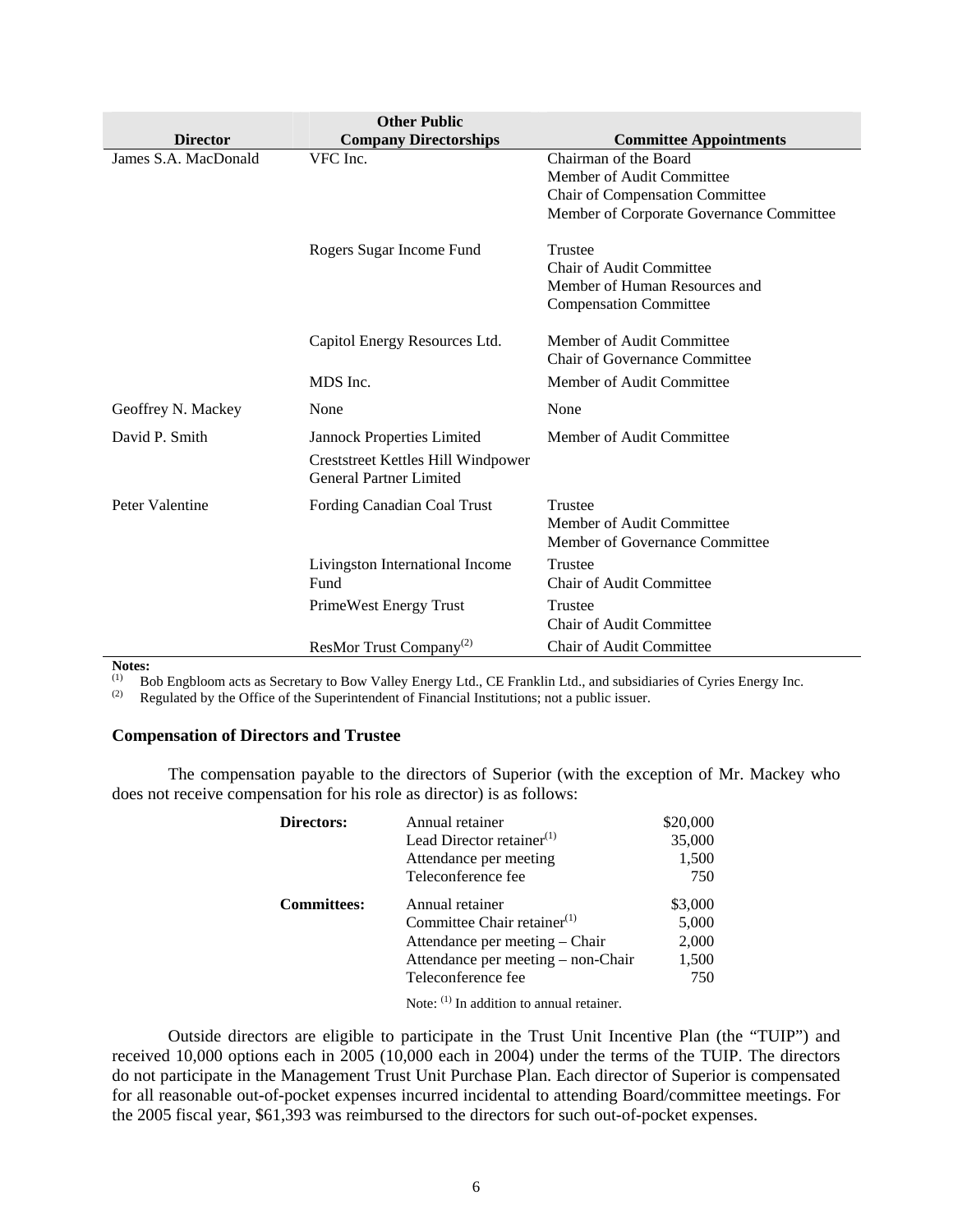| Name and                      | <b>Board</b>    | <b>Committee Chair/</b>   | <b>Board</b>      | <b>Committee</b>  |              |
|-------------------------------|-----------------|---------------------------|-------------------|-------------------|--------------|
| <b>Board Position</b>         | <b>Retainer</b> | <b>Committee Retainer</b> | <b>Attendance</b> | <b>Attendance</b> | <b>Total</b> |
| Grant D. Billing              | \$20,000        | \$                        | \$11,250          | \$                | \$31,250     |
| Executive Chairman            |                 |                           |                   |                   |              |
| Robert J. Engbloom, Q.C.      | 20,000          | 3.000                     | 11,250            | 6.000             | 40,250       |
| Norman R. Gish                | 20,000          | 4,250                     | 11,250            | 6,500             | 42,000       |
| Chair, Compensation Committee |                 |                           |                   |                   |              |
| Peter A.W. Green              | 55,000          | 8.000                     | 10.500            | 9,500             | 83,000       |
| Lead Director                 |                 |                           |                   |                   |              |
| Chair. Governance &           |                 |                           |                   |                   |              |
| Nominating Committee          |                 |                           |                   |                   |              |
| Allan G. Lennox               | 20,000          | 3.000                     | 11.250            | 6.000             | 40,250       |
| James S.A. MacDonald          | 20,000          | 3.750                     | 11.250            | 7.500             | 42,500       |
| David P. Smith.               | 20,000          | 8,000                     | 11,250            | 8,000             | 47.250       |
| Chair. Audit Committee        |                 |                           |                   |                   |              |
| Peter Valentine               | 20,000          | 3,000                     | 11,250            | 6,000             | 40,250       |
| Total Fees paid for 2005:     |                 |                           |                   |                   | \$366,750    |

The following table sets out the aggregate retainer and attendance fees paid to each director during 2005.

Computershare Trust Company of Canada ("Computershare") was appointed the trustee of the Fund on October 7, 2003. For 2005, Computershare received an annual fee of \$12,000 for its services as trustee of the Fund.

# **DIRECTORS' AND OFFICERS' LIABILITY INSURANCE**

Superior maintains directors' and officers' liability insurance for the directors and officers of Superior as well as for the trustee of the Fund. Under this insurance, the insurer pays, on behalf of Superior or the Fund, for losses for which each of these entities indemnifies its directors, officers or trustees and, on behalf of such persons, for losses which are suffered during the performance of their duties, which are not indemnified by Superior or the Fund.

The premium for this insurance for the period of November 1, 2004 to November 1, 2005 was US\$149,400, which premium was paid by Superior. The aggregate annual insurance coverage during this period was limited to US\$35,000,000 with a corporate deductible of US\$2,000,000 on each loss and no individual deductible. For the November 1, 2005 to November 1, 2006 renewal period, Superior renewed its coverage on the same terms at a cost of US\$175,000.

# **APPOINTMENT OF AUDITOR**

At the Meeting, the Unitholders will be asked to vote for the appointment of Deloitte  $\&$ Touche LLP, Chartered Accountants, as the auditor of the Fund. Deloitte & Touche was first appointed auditor of the Fund effective August 2, 1996. To be approved, such resolution must be passed by the affirmative votes cast by holders of more than 50% of the trust units represented in person or by proxy at the Meeting that vote on such resolution.

# **PERFORMANCE GRAPH**

The following graph illustrates changes from December 31, 2001 to December 31, 2005, in cumulative return to Unitholders of an investment in the trust units of the Fund compared to the cumulative total return on the Standard & Poors/TSX Composite Total Return Index ("TSX") and the cumulative total return of the Income Trust Index designed by Scotia Capital ("SCM.IU"), assuming the reinvestment of cash distributions.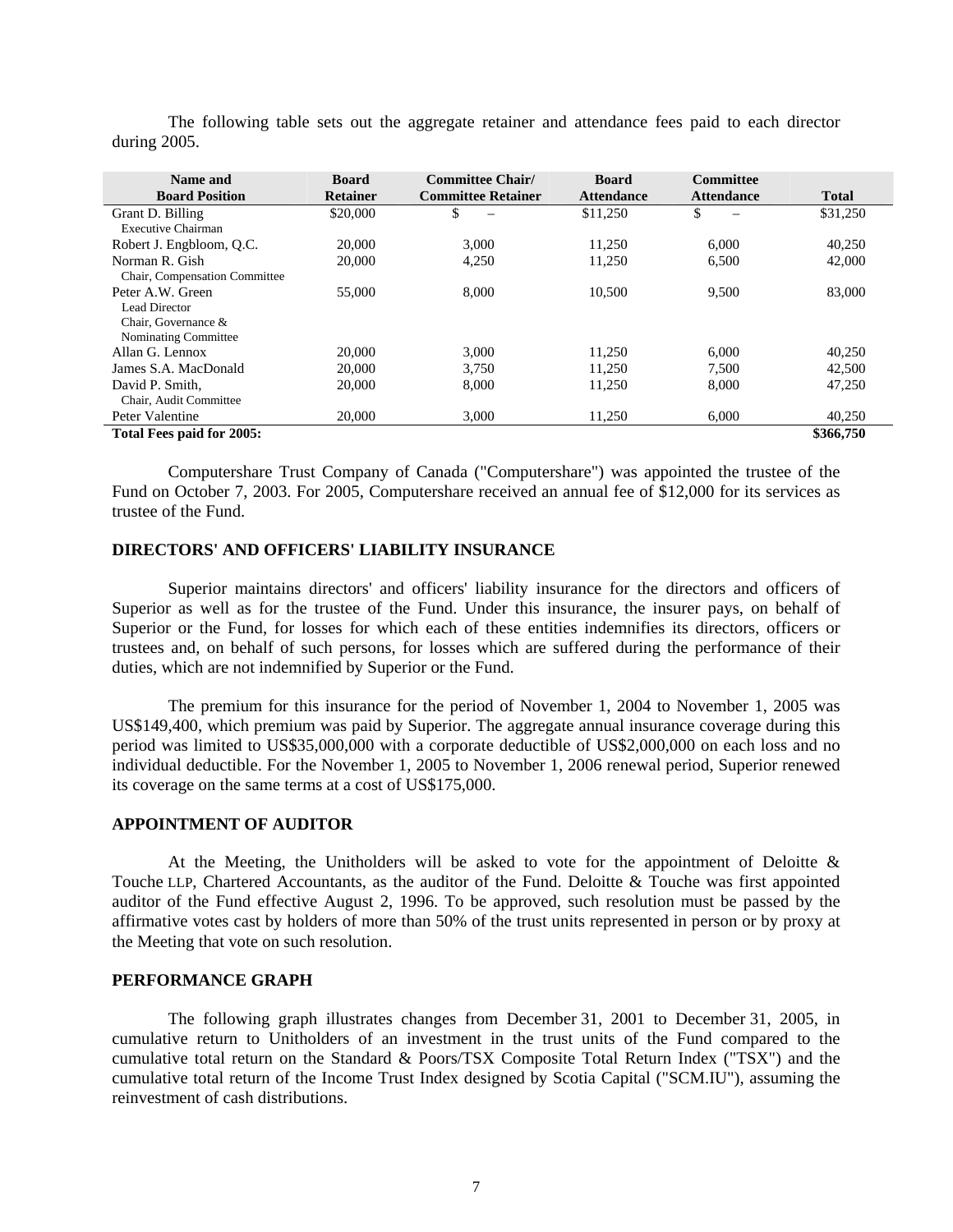

# **STATEMENT OF EXECUTIVE COMPENSATION**

#### **Composition of the Compensation Committee**

Prior to November 2, 2005, the Governance and Human Resources Committee had oversight responsibilities for monitoring and assessing Superior's human resources policies and procedures, including its compensation and incentive programs. The Committee consisted of four independent directors, namely Messrs. Green (Chair), Engbloom, Lennox and MacDonald. At its strategy session on August 9, 2005, the Board reviewed its governance processes and altered its mandates and, effective November 2, 2005, the structure and membership of its committees, to further enhance its governance framework and processes. As a result, the Compensation Committee now has oversight responsibility in relation to human resources, compensation and pension matters of Superior. The Compensation Committee consists of three independent directors, namely Messrs. Gish (Chair), Lennox and MacDonald. The role of the Committee includes making recommendations to the Board with respect to key compensation and human resources policies and executive compensation, as well as executive management succession and development. The Committee also evaluates the performance of the CEO and recommends his compensation for approval by the independent directors of the Board. The mandate of the Compensation Committee is posted on the Fund's website at www.superiorplus.com, under "Company Information".

#### **Report on Executive Compensation**

Superior's executive compensation programs focus on rewarding performance and contributions to the achievement of corporate and divisional goals and objectives. The programs reflect a total compensation philosophy for all employees. The guiding principle is to align the employees' and executives' interests with those of the Unitholders of the Fund. To this end, base salaries and benefit programs are competitive and market-based within the industries from which Superior recruits, and are targeted at the median. Incentive programs act as the lever that enables executives and employees to be compensated above that level. The incentive programs are designed to reward performance at the corporate level and at the divisional level of Superior's businesses depending on the executives position within the organization. Sustained strong performance is rewarded through the short and long-term incentive plans with compensation that can, in these circumstances, exceed the executive's annual base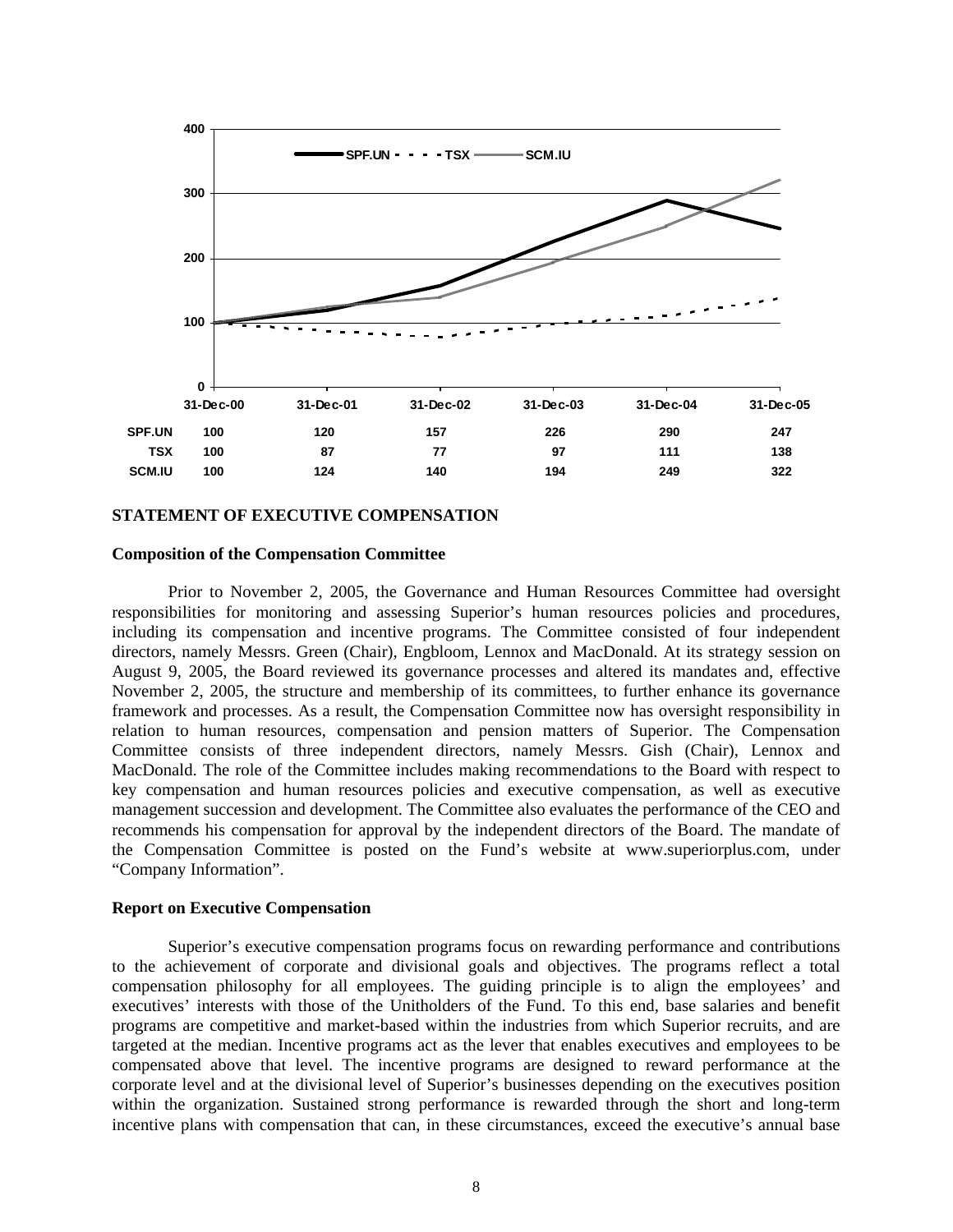salary. The compensation of Grant D. Billing, Executive Chairman, Geoffrey N. Mackey, President and Chief Executive Officer, W. Mark Schweitzer, Executive Vice-President and Chief Financial Officer, Paul S. Timmons, President of ERCO Worldwide, and Paul J. Vanderberg, President of Winroc, (collectively, the "Named Executive Officers" or "NEO's") is determined by the Compensation Committee, which reviews each NEO's performance and compensation on an annual basis. The compensation package for officers and senior employees, including the NEO's, has three components: (a) base salary and benefits; (b) annual bonus program; and (c) long-term incentive and retention programs.

#### *Base Salary*

In determining base salaries, Superior and its divisions review confidential competitive data obtained from third-party consultants in order to compare the compensation programs with other companies whose operations, general business activities and number of employees are similar. The base pay for each employee, including that of each NEO is targeted at the median or middle of the market place and is compared to other employees and executive officers to ensure internal equity.

Benefit plans provided by Superior and its divisions in the form of group life, health and medical, pension/savings plan and other benefits are available to all salaried and to a majority of hourly employees. These are competitive and targeted at the median.

#### *Annual Bonus Program*

The annual bonus program rewards senior employees for their contribution to the overall performance of Superior and in the case of the divisional employees to the performance of their respective division. The principle performance measure for employees at Superior's corporate office is based on targets that award the increase in distributable cash flow per trust unit over the previous year. The actual annual bonus for corporate employees is based on the level within the organization and ranges between 0% and 100% of base salary. The divisional bonus plans for Superior Propane, ERCO Worldwide, JW Aluminum and Winroc, which are similar in concept, are designed to award the achievement of certain operating distributable cash flow targets. If such targets are met, payout levels range from 0% to 100% of base salary, depending on the employee's position within the division. Employees of Superior Energy Management receive a bonus based on a percentage of the division's operating distributable cash flow. The Compensation Committee and the Board of Directors, at their discretion, may further adjust the amount of the incentive bonus. The 2005 annual bonus for each NEO was based on these performance measures.

#### *Long-term Incentive and Retention Programs*

To align the interests of senior officers and employees of Superior with the interests of Unitholders, and to focus on long-term value creation and growth, Superior maintains the following programs (a) Trust Unit Incentive Program ("TUIP") for outside directors, officers and senior employees at the corporate level, (b) Phantom Option Plan ("POP") for officers and senior employees of ERCO Worldwide, JW Aluminum, Superior Propane, and Winroc, (c) Management Trust Unit Purchase Plan ("MTUPP") for officers and senior employees at the corporate and all divisional levels, and (d) Senior Executive Retention Program ("SERP").

The TUIP was established in 1996 to create a significant relationship between the Fund's performance and officer and senior employee compensation. Options are granted annually and have an exercise price equal to the market price at the time of grant. Currently, options have a five-year term and 20% of the options vest immediately and an additional 20% vest annually over the next four years. Eligibility is currently restricted to directors, senior corporate officers and employees. The eligibility and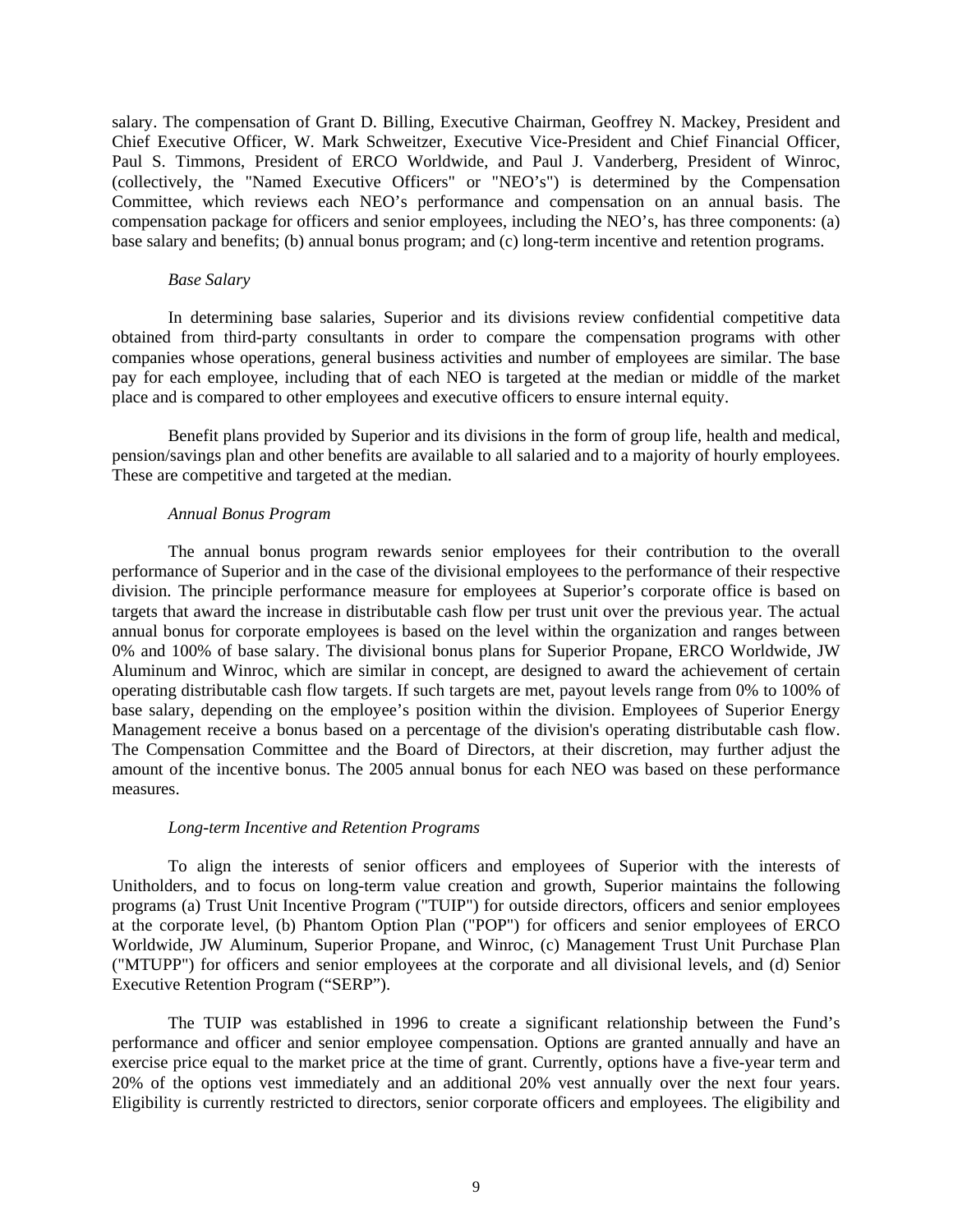number of options such persons are entitled to receive under the TUIP are considered periodically by the Board. Of the NEO's, only Mr. Mackey received a grant of options during 2005.

The POP was established effective January 1, 2003 with respect to senior employees of Superior Propane and ERCO, on June 11, 2004 for senior employees of Winroc, and on March 8, 2006 for senior employees of JW Aluminum, to encourage and reward officers and senior employees of Superior's divisions for long-term, sustainable value creation within their divisions. The POP has features similar to those of the TUIP, except that a phantom unit simulates the market value of the respective division, which is determined and approved by the Board on a quarterly basis. POP grants have a four-year term and 33.3% of the phantom options vest on each of the first, second and third anniversaries of the date of grant. Upon exercise of phantom options, holders are entitled to receive a cash payment equal to the increase in the value of the notional units of the division from the date of the grant, if any, multiplied by the number of phantom options exercised. Of the NEO's, Messrs. Timmons and Vanderberg participated in the POP during 2005.

 The MTUPP was first established in January of 1999 to further improve management's alignment with Unitholders. Participation in the MTUPP is strictly voluntary. Under the terms of the MTUPP, participants may acquire trust units of the Fund through open market purchases in pledge accounts established by individual participants with an investment dealer. Participants borrow directly from a chartered bank the entire cash amount required to make the Trust Unit purchases. Superior guarantees up to 66% of the loan amount with the trust units pledged as security for such indebtedness. During 2005, the loan amounts were limited to \$125,000 annually to a maximum exposure of \$375,000, with the exception of loan amounts for the corporate senior vice-president level of \$500,000 initially, \$250,000 annually to a maximum exposure of \$1,000,000. During 2005, none of the NEO's participated with an additional loan amount. Messrs. Billing, Mackey and Schweitzer are not eligible to participate in the MTUPP.

The SERP was established as part of Superior's internalization transaction (the "Internalization") on May 8, 2003 to promote the long-term retention of Messrs. Billing, Mackey and Schweitzer as management of Superior. Pursuant to the terms of the employment agreements between each of these senior executives and Superior and the Fund, Superior advanced Messrs. Billing, Mackey and Schweitzer, \$2,500,000, \$2,500,000 and \$1,500,000, respectively, by way of non-interest bearing limited recourse loans which the executives used to purchase an aggregate of 325,000 trust units of the Fund. The loans must be repaid in installments of 40% on the first anniversary of the employment agreements and 20% on each subsequent anniversary. The executives receive a bonus payment equal to the repayment obligation on each anniversary date of the employment agreements if such executive is still employed by Superior. If an executive voluntarily resigns from Superior or is terminated for cause, his loan advance becomes immediately due and such executive has no further entitlement to any further retention bonuses. The trust units issued in respect of the retention bonuses have been pledged to Superior to secure the loan advances. On May 8, 2004, Messrs. Billing, Mackey and Schweitzer received payments under the SERP of \$1,000,000, \$1,000,000, and \$600,000, respectively, and an additional \$500,000, \$500,000 and \$300,000, respectively, on May 9, 2005. These executives repaid an equal amount of the outstanding principal under such loans on such dates. Accordingly, the amounts owing under the loans as at December 31, 2005, were \$1,000,000, \$1,000,000, and \$600,000, respectively.

# *President & CEO Compensation*

On May 8, 2003, Mr. Mackey entered into an employment agreement with Superior in connection with the Internalization. Mercer Human Resource Consulting LLC was retained as executive compensation advisor to ensure that Mr. Mackey's compensation package reflected Superior's size, its business structure and that it is focused on Superior's performance. On November 16, 2005 Mr. Mackey's employment agreement was extended and amended. The terms of the agreement are described under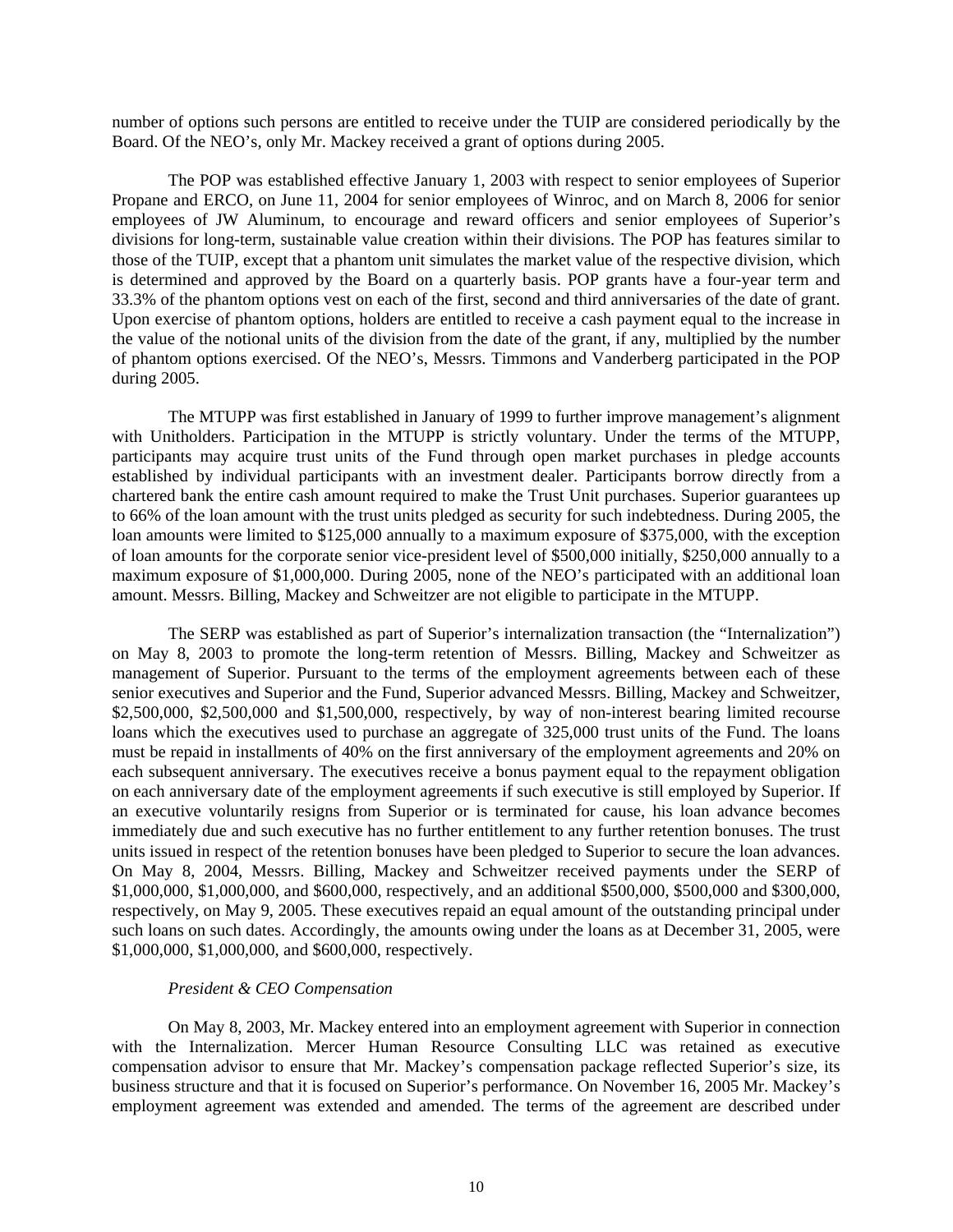"Termination of Employment, Change in Responsibilities and Employment Contracts" on page 15 of this Information Circular. Mr. Mackey's compensation, including his base salary, is determined on the same basis as that of the other NEO's. See "Report on Executive Compensation" above. The Compensation Committee is satisfied that Mr. Mackey's compensation package is consistent with current practice and competitive in the market place. For the year ended December 31, 2005, Mr. Mackey did not receive a bonus payment as distributable cash flow targets of the Fund were not met.

Submitted by the Compensation Committee of Superior: Norman R. Gish (Chair), Allan G. Lennox and James S.A. MacDonald.

#### **Summary Compensation Table**

The following table sets out a summary of executive compensation for the President and Chief Executive Officer, the Executive Vice-President and Chief Financial Officer, and each of the three highest compensated executive officers other than the Chief Executive Officer and Chief Financial Officer of Superior (collectively, the "Named Executive Officers") for the three years ended December 31, 2005.

|                                 |              |               | <b>Annual Compensation</b> |                              | <b>Long-Term Compensation</b>                |                            |                             |
|---------------------------------|--------------|---------------|----------------------------|------------------------------|----------------------------------------------|----------------------------|-----------------------------|
|                                 |              |               |                            |                              | Awards<br><b>Trust Units</b><br><b>Under</b> | <b>Payouts</b>             |                             |
| <b>Name and Principal</b>       |              |               |                            | <b>Other Annual</b>          | <b>Options/SARs</b>                          | <b>LTIP</b>                | <b>All Other</b>            |
| <b>Position with</b>            |              | <b>Salary</b> | <b>Bonus</b>               | Compensation <sup>(1)</sup>  | <b>Granted</b>                               | <b>Payouts</b>             | Compensation <sup>(3)</sup> |
| <b>Superior</b>                 | Year         | $(\$)$        | \$)                        | $\left( \mathcal{S} \right)$ | #)                                           | $\left( \mathbb{S}\right)$ | \$)                         |
| Grant D. Billing <sup>(4)</sup> | 2005         | 381,250       |                            | 35,260                       |                                              | $500,000^{(2)}$            | 28,000                      |
| <b>Executive Chairman</b>       | 2004         | 286,693       | 257,700                    | 51,967                       |                                              | $1,000,000^{(2)}$          | 20,615                      |
|                                 | 2003         | 181,158       | 181,158                    | 55,000                       | 250,000                                      |                            | 14,493                      |
| Geoffrey N. Mackey              | 2005         | 500,000       |                            | 35,260                       | 62,500                                       | $500,000^{(2)}$            | 40,000                      |
| President & Chief               | 2004         | 407,694       | 407,694                    | 51,967                       |                                              | $1,000,000^{(2)}$          | 32,615                      |
| <b>Executive Officer</b>        | 2003         | 331,150       | 331,150                    | 55,000                       | 250,000                                      |                            | 26,492                      |
| W. Mark Schweitzer              | 2005         | 280,000       |                            | 21,156                       |                                              | $300,000^{(2)}$            | 22,401                      |
| <b>Executive Vice-President</b> | 2004         | 260,000       | 182,000                    | 31,180                       |                                              | $600,000^{(2)}$            | 20,800                      |
| & Chief Financial Officer       | 2003         | 254,350       | 178,043                    | 33,000                       | 150,000                                      |                            | 20,350                      |
| Paul S. Timmons                 | 2005         | 295,000       | 100,000                    |                              |                                              | $120,625^{(6)}$            | 10,325                      |
| President.                      | 2004         | 268,300       | 138,900                    | —                            |                                              |                            | 9,392                       |
| <b>ERCO</b> Worldwide           | 2003         | 260,000       | 115,000                    |                              |                                              |                            | 8,972                       |
| Paul J. Vanderberg              | 2005         | 275,000       | 220,000                    | $\overline{\phantom{0}}$     |                                              |                            | 5,498                       |
| President, Winroc               | $2004^{(5)}$ | 146,000       | 123,667                    |                              |                                              |                            | 2,920                       |

**Notes:** 

(1) Represents the value of the interest benefits of the loans received by these Named Executive Officers under the SERP. See Note (2) below.

(2) Represents payouts under the SERP. See "Report on Executive Compensation – Long-term Incentive and Retention Programs".

(3) The benefit provisions under Superior's pension and savings plan provide employees with a defined contribution benefit pension/savings plan option. Superior matches an employee's contribution under this plan up to 8% of base salary. The plan is available to employees generally, except for the ERCO Worldwide and Winroc employees. ERCO Worldwide has a similar plan matching up to 3.5% of base salary. Winroc has a Group Registered Retirement Savings Plan, matching up to 2% of base salary.

(4) Mr. Billing's salary numbers include his annual director's fees of \$31,250 for 2005, \$29,000 for 2004 and \$26,500 for 2003. Mr. Billing performs his duties on a part-time basis.

(5) Mr. Vanderberg became an employee of Superior when Superior purchased Winroc on June 11, 2004.

(6) Represents payout under the POP as a result of the exercise of 62,500 phantom options in November 2005. See "Report on Executive Compensation – Long-term Incentive and Retention Programs".

#### **Long-Term Incentive Plan ("LTIP") Awards**

#### *Divisional Phantom Option Plan – the POP*

On July 29, 2003, Superior created the POP effective retroactively to January 1, 2003 for divisional management of Superior Propane and ERCO Worldwide, on June 11, 2004 for Winroc and on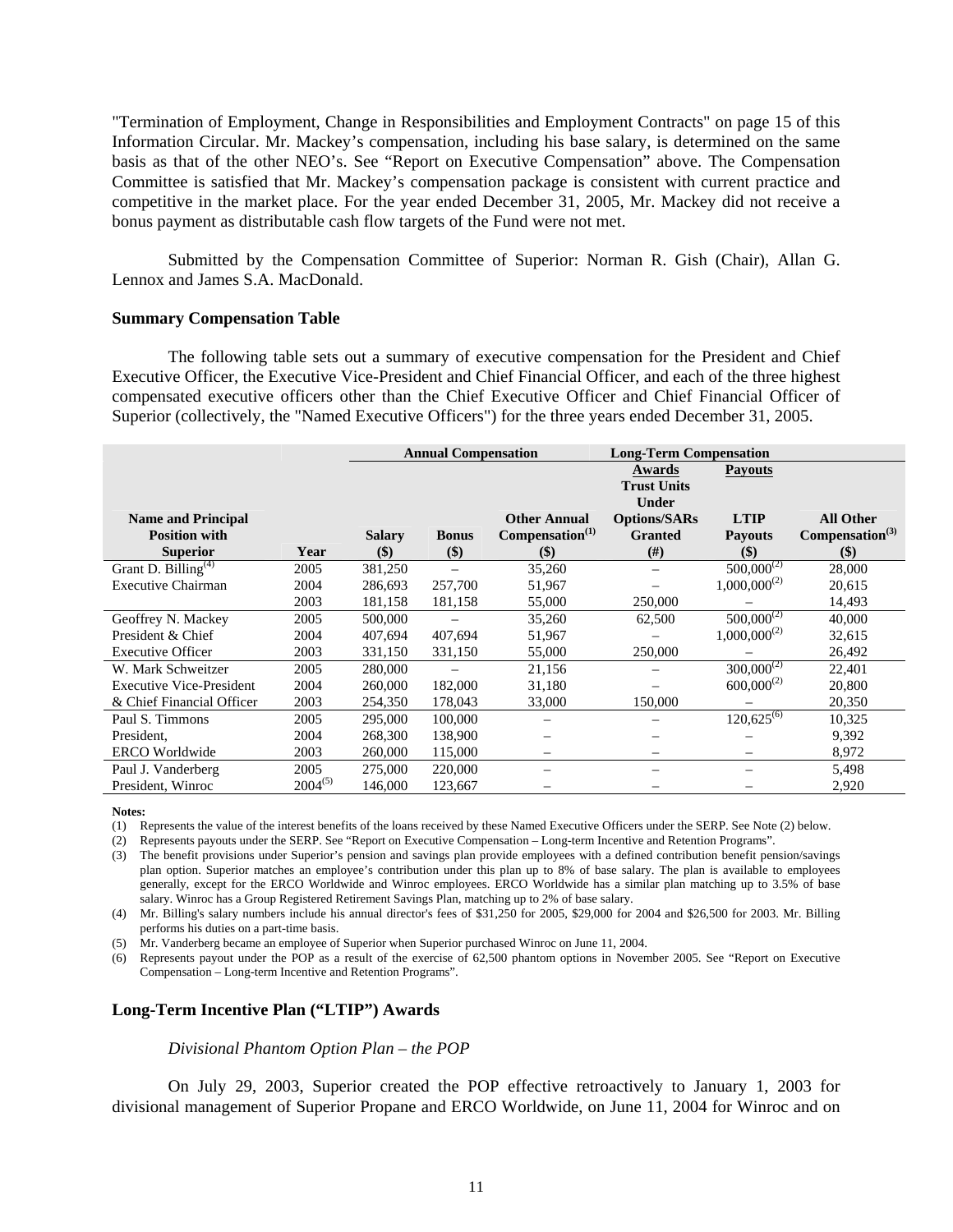March 8, 2006 for JW Aluminum. The POP is designed to reward participants on a long-term basis for growing the value of their division. The POP is also designed to expose participants to fluctuations in the value of their divisions.

The POP ascribes a value to notional units of each division of Superior. The value of the units for each division simulates the market value of the respective division. This value is determined and approved on a quarterly basis at each quarterly Board meeting of Superior. Participants are granted phantom options under the POP on an annual basis at an exercise price equal to the value of the division's units (as determined by the Board) on such date. The options have a 4 year term and vest as to one-third of the original amount on the first, second and third anniversaries of the original grant date. The options are exercisable only within the 14 days immediately following a quarterly Board meeting at which the value of the notional units of each division is determined. The options expire 14 days after the fourth anniversary of the quarterly Board meeting in which such options were granted. Upon exercise, holders of phantom options are entitled to receive a cash payment equal to the increase in value of the notional units of the division from the date of grant of the option, if any, multiplied by the number of phantom options exercised.

The table below describes the phantom option awards under the POP made to the Named Executive Officers during the year ended December 31, 2005.

|                    |                      |                             |           | <b>Estimated Future Payouts Under</b><br><b>Non-Securities-Price-Based Plans</b> |         |
|--------------------|----------------------|-----------------------------|-----------|----------------------------------------------------------------------------------|---------|
|                    |                      | Performance or other period |           |                                                                                  |         |
|                    | Securities, Units or | until Maturation            | Threshold | Target                                                                           | Maximum |
| Name               | Other Rights (#)     | or payout                   |           | (\$`                                                                             | $(\$)$  |
| Paul S. Timmons    | 62,500               | 4 years                     |           |                                                                                  |         |
| Paul J. Vanderberg | 100.000              | 4 years                     |           | —                                                                                |         |

**Notes:** 

(1) No securities of the Fund are issued pursuant to the POP plan. As described above, these executives are entitled to a cash payment on exercise of the phantom options equal to the increase in the value of the notional units of the division from the date the phantom options are granted to the date they are exercised, if any, multiplied by the number of phantom options exercised.

(2) The annual number of phantom options granted to an individual is set forth in the POP based on the position of the individual in the division and must also be approved by Superior's Board at the time of grant.

#### *Options – The TUIP*

The TUIP was established in 1996 to create a significant relationship between the Fund's performance and officer and senior employee compensation. Options are granted annually and have an exercise price not less than the closing market price of the trust units on the TSX on the day prior to the date of the grant. The term of options granted and the vesting may be decided by the Board at the time of grant and must comply with applicable law and the rules of the TSX. Currently, options granted under the TUIP typically have a five-year term with 20% of the options vesting immediately and an additional 20% vesting annually over the next four years. However, the options granted to Mr. Mackey in 2005 have different vesting conditions with 25% vesting immediately and an additional 25% vesting on each anniversary of the date of grant. The terms of the TUIP provide that directors, senior officers, employees and trustees, if any, of Superior and the Fund are eligible to participate in such plan. Currently, the Board has restricted eligibility to directors, senior corporate officers and corporate employees of Superior.

Since the creation of the TUIP in 1996, 400,603 trust units have been issued under the plan and the total number of trust units reserved for future issuance under the plan is 1,884,266, representing 0.5% and 2.2% of the issued and outstanding trust units, respectively. As at December 31, 2005, there are 707,932 trust units available for issuance pursuant to outstanding trust unit options, representing 0.8% of the issued and outstanding trust units.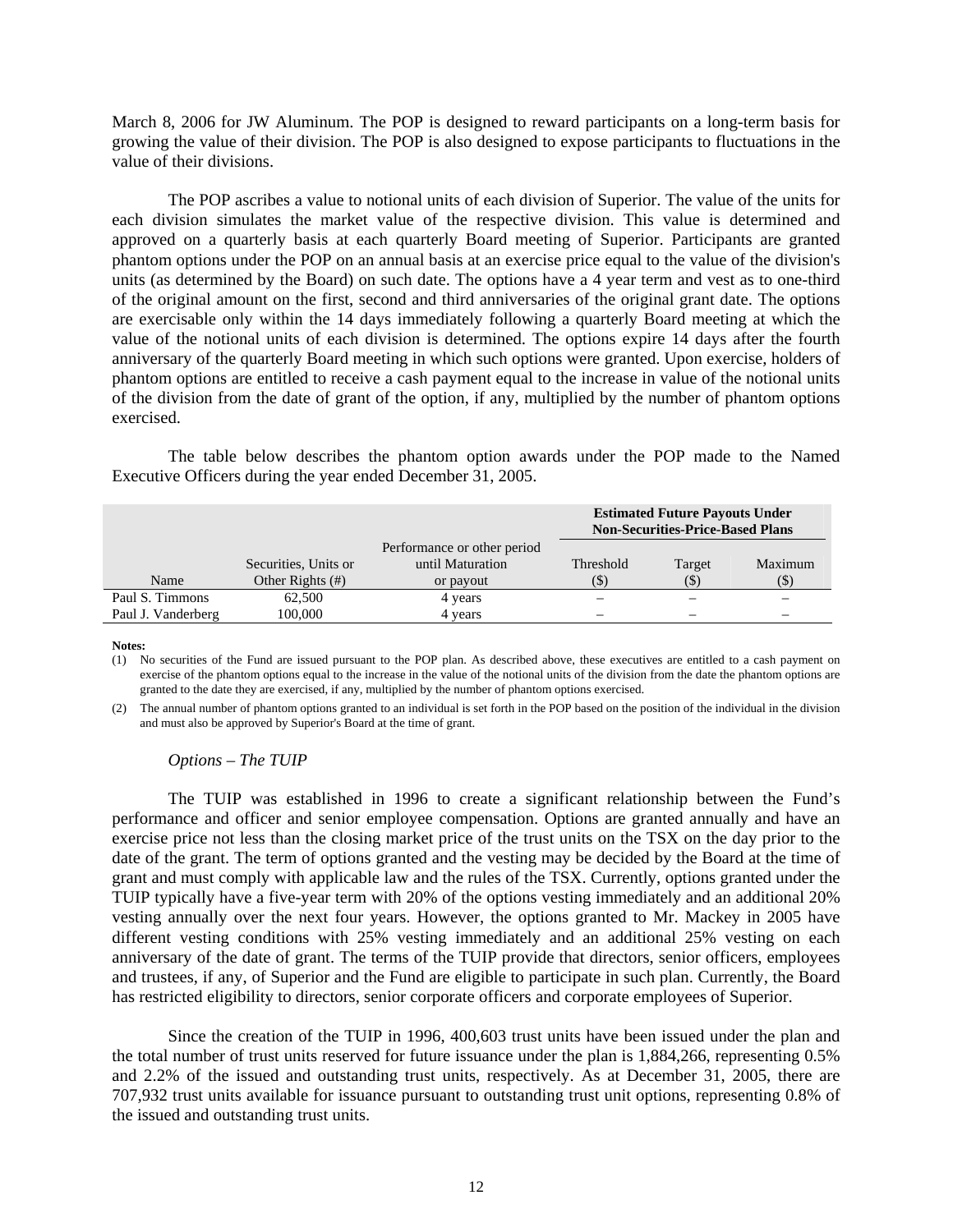The total number of trust units subject to options granted to any one person shall not exceed 5% of the issued and outstanding trust units at the date of grant of the option. The number of trust units which may be issued to any one insider or their associates under the TUIP and any other compensation arrangement involving the issuance or potential issuance of trust units within a one-year period shall not exceed 5% of the total number of trust units issued and outstanding at the time of the issuance. Trust units reserved for issuance pursuant to the TUIP and in respect of which options are not exercised shall be available for the granting of future options.

 The terms of the TUIP allow for either a grant of an option that entitles the holder thereof to a fixed number of trust units upon exercise and payment of the exercise price or an option that entitles the holder to the in-the-money portion of the option to be issued in trust units of the Fund. Currently, the latter type of option is issued under the TUIP. The terms of these options provide that upon exercise, the holder receives such number of trust units as equals the quotient obtained by dividing (a) the product obtained by multiplying the number of trust units with respect to which the option is exercised, by the difference between the fair market value of such trust units and the exercise price, by (b) the fair market value of such trust units where "fair market value" means the average of the daily high and low board lot trading price of such trust units on the TSX for the five trading days immediately preceding the date of exercise of the option.

Options granted under the TUIP are not assignable. The TUIP provides that upon the death of an optionee or in the event an optionee ceases to be a director, senior officer or employee of Superior (on "termination"), outstanding options of such optionee expire on the earlier of the expiry date of such options and a date to be determined by the Board which shall be no longer than twelve months in the event of a death and six months in the event of a termination, which dates are currently set at 12 months and 90 days, respectively. In such events, the number of options that may be exercised are those that vested in accordance with the option agreement on or before the date of death or termination. The Fund may amend or discontinue the TUIP at any time (subject to the prior approval of TSX which may require Unitholder approval be obtained), provided that no such amendment shall, without the consent of the optionee, alter or impair any option previously granted under the TUIP.

The following table sets out all option and stock appreciation rights ("SAR") grants made to the Named Executive Officers during the fiscal year ended December 31, 2005.

|                    |                    |                |                         | Market Value      |                        |
|--------------------|--------------------|----------------|-------------------------|-------------------|------------------------|
|                    |                    | % of Total     |                         | of Securities     |                        |
|                    | $#$ of trust units | Options/SARs   |                         | Underlying        |                        |
|                    | Under              | Granted to     | <b>Exercise or Base</b> | Options /SARs on  |                        |
|                    | Options/SAR        | Employees in   | Price                   | the Date of Grant |                        |
| Name               | Granted            | Financial Year | (S/Security)            | (S/Security)      | <b>Expiration Date</b> |
| Geoffrey N. Mackey | 62,500             | 21%            | \$20.60                 | \$20.60           | November 17, 2010      |

**Notes:** 

- (1) The options entitle the holder thereof to acquire trust units. The options included in the table were granted under the TUIP. These options have a five-year term and are exercisable as to 25% immediately and an additional 25% on each anniversary of the date of grant. Pursuant to the terms of the TUIP, the exercise price for each option may not be lower than the closing price of the trust units on the Toronto Stock Exchange (the "TSX") on the last day on which the trust units traded prior to the date on which the option is granted. The options provide that upon exercise the holder receives, without giving further consideration, such number of trust units as equals the quotient obtained by dividing (a) the product obtained by multiplying the number of trust units with respect to which the option is exercised, by the difference between the fair market value of such Trust Unit and the exercise price, by (b) the fair market value of such Trust Unit, where "fair market value" means the average of the daily high and low board lot trading price of such units on the TSX for the five trading days immediately preceding the date of exercise of the options.
- (2) The employment agreement of Mr. Mackey provides that he is entitled, upon exercise or forfeiture of these options, to a cash payment equal to the aggregate amount of cash distributions on the Fund's trust units (on a per trust unit basis) from the date of issue of the options up to the exercise/forfeiture date if the closing market price of the trust units on such date exceeds the exercise price of the options. If the closing market price of the trust units is lower than the exercise price of the option, Mr. Mackey is entitled to a cash payment equal to the aggregate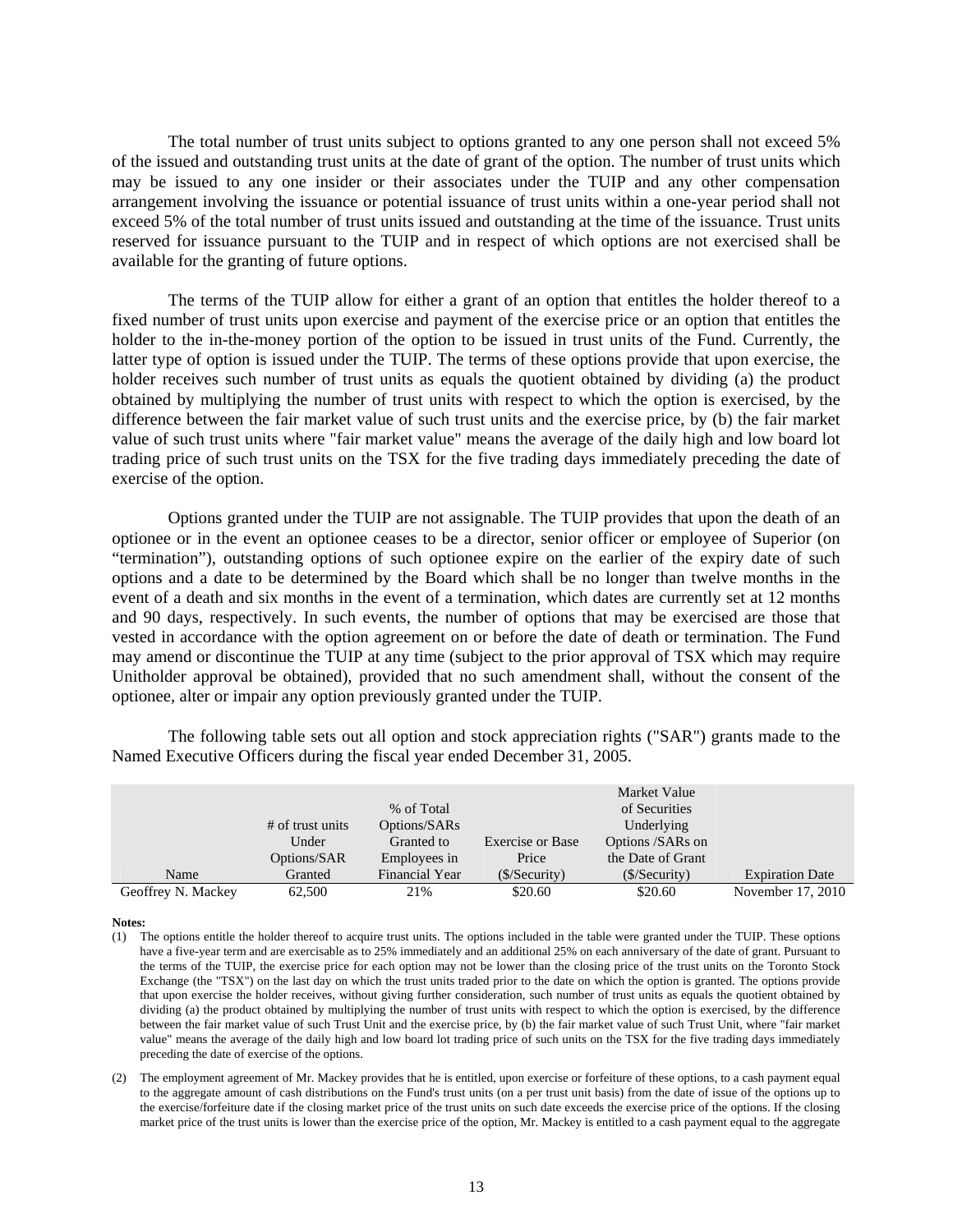amount of the cash distributions on the Fund's trust units (on a per trust unit basis) from the date of issue of the options up to the exercise/forfeiture date less the difference between the exercise price and the closing market price of the trust units (on a per Trust Unit basis).

(3) The above options were granted to Mr. Mackey in connection with the extension and amendment of his employment agreement.

## **Financial Year-End Options/SAR Values**

The following table sets out the information with respect the 2005 financial year-end value of unexercised options on an aggregated basis for the Named Executive Officers.

|                    |                    | Unexercised Options/SARs<br>at Fiscal Year End |                    | Value of Unexercised in-the-<br>Money Options/SARs at Fiscal<br>Year End |
|--------------------|--------------------|------------------------------------------------|--------------------|--------------------------------------------------------------------------|
| Name               |                    | (#)                                            |                    | (S)                                                                      |
|                    | <b>Exercisable</b> | Unexercisable                                  |                    |                                                                          |
|                    |                    |                                                | <b>Exercisable</b> | Unexercisable                                                            |
| Grant D. Billing   | 150,000            | 100,000                                        | 577,500            | 385,000                                                                  |
| Geoffrey N. Mackey | 162,500            | 150,000                                        | 613,750            | 530,000                                                                  |

**Notes:** 

(1) Based on the closing market price of the trust units on the TSX on December 31, 2005 of \$23.50 per Trust Unit.

(2) All options entitle the holder thereof to acquire trust units. The options included in the table were granted under the TUIP. See "Options - The TUIP".

(3) The employment agreements of each of these Named Executive Officers provides that such officers are entitled, upon exercise or forfeiture of these options, to a cash payment equal to the aggregate amount of cash distributions on the Fund's trust units (on a per trust unit basis) from the date of issue of the options up to the exercise/forfeiture date if the closing market price of the trust units on such date exceeds the exercise price of the options. If the closing market price of the trust units is lower than the exercise price of the option, the officers are entitled to a cash payment equal to the aggregate amount of the cash distributions on the Fund's trust units (on a per trust unit basis) from the date of issue of the options up to the exercise/forfeiture date less the difference between the exercise price and the closing market price of the trust units (on a per trust unit basis).

(4) All of the above options were granted to these Named Executive Officers in connection with the Internalization and, in the case of Mr. Mackey under his Employment Agreement, as extended and amended on November 16, 2005.

#### **Defined Benefit or Actuarial Plan Disclosure**

Mr. Timmons is the only Named Executive Officer who participates in the defined benefit pension plan. The following table provides information concerning the total annual retirement benefit payable under both the registered pension plan and the supplemental pension benefit agreement at age 60, the earliest age at which an unreduced pension benefit is available.

|                     |           |           | <b>Years of Service</b> |           |           |
|---------------------|-----------|-----------|-------------------------|-----------|-----------|
| <b>Remuneration</b> | 20        | 25        | 30                      | 35        | 40        |
| \$240,000           | \$84,938  | \$106,172 | \$127,406               | \$148,641 | \$169,875 |
| \$260,000           | \$92,438  | \$115,547 | \$138,656               | \$161,766 | \$184,875 |
| \$280,000           | \$99.938  | \$124,922 | \$149,906               | \$174.891 | \$199,875 |
| \$300,000           | \$107,438 | \$134.297 | \$161,156               | \$188,016 | \$214,875 |
| \$320,000           | \$114.938 | \$143,672 | \$172,406               | \$201.141 | \$229,875 |
| \$340,000           | \$122,438 | \$153,047 | \$183,656               | \$214,266 | \$244,875 |
| \$360,000           | \$129.938 | \$162,422 | \$194.906               | \$227.391 | \$259,875 |

The annual retirement benefit is equal to the sum of: (i) 1.25% of the best average earnings up to and including the final three-year average yearly maximum pension earnings ("YMPE") (currently \$40,500 in 2005); and, (ii) 1.875% of the best average earnings in excess of the three-year average YMPE, multiplied by the number of years and completed months of credited service. Earnings or remuneration for defined benefit pension purposes consist of base salary. At an estimated 24.5 years of service as at December 31, 2005, the estimated annual payments under the pension plan, based on Mr. Timmons' best average earnings as of December 31, 2005 would be \$119,309, payable at age 65. There is no maximum applied to credited services, nor is there any offset or reduction at age 65 due to Canada Pension or Old Age Security.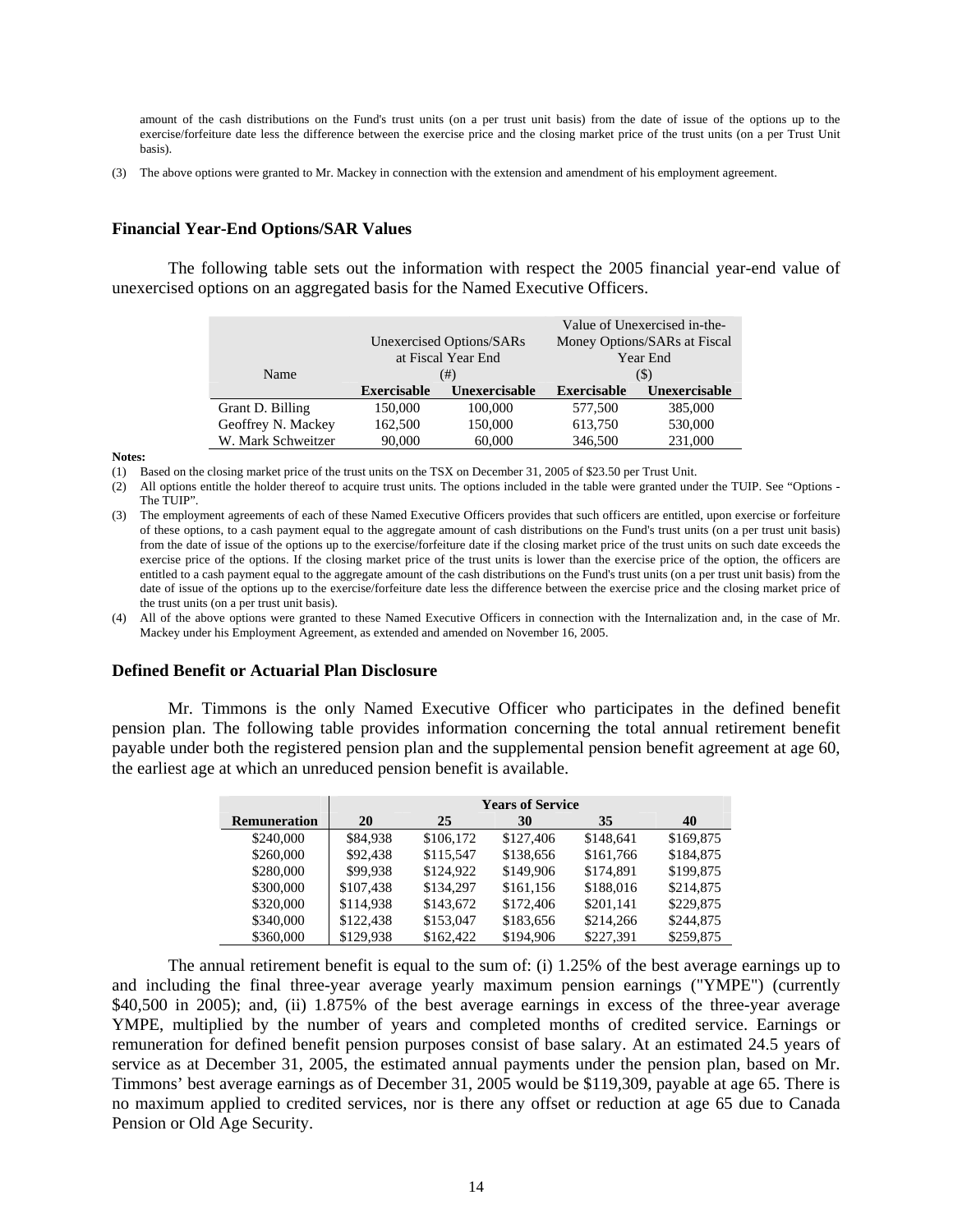The pension benefit is payable from the registered pension plan up to the maximum allowed under the *Income Tax Act*, and the balance is payable from the supplemental pension benefit agreement. The entire pension amount is eligible for the retirement options available under the registered plan, including life guaranteed and spousal joint and survivor options.

# **Termination of Employment, Change in Responsibilities and Employment Contracts**

Of the Named Executive Officers, Messrs. Billing, Mackey, Schweitzer and Vanderberg have employment agreements with Superior. Should any of the other Named Executive Officers be removed from their current positions at Superior for reasons other than for cause, it is anticipated that they would receive, in keeping with general industry practice, a minimum of one to two times their annual salary.

Messrs. Billing, Mackey and Schweitzer are parties to employment agreements dated May 8, 2003 (the "Employment Agreements") with the Fund and Superior. Under these employment agreements, executives receive an annual salary, are entitled to receive an annual bonus (provided they meet the required performance criteria) and participate in any and all fringe benefit plans, coverages and other perquisites made available from time to time to Superior's senior officers and executives. For the amount of each of such executive's salary and the bonus paid for the 2005 fiscal year, please refer to the "Summary Compensation Table".

The employment agreements of Messrs. Billing and Mackey provide that each of these officers is entitled to receive an annual bonus of between 0% and 100% of their annual salary, based on whether, and to what extent, Superior achieves certain predetermined performance objectives. Mr. Schweitzer's employment agreement provides that he is entitled to receive an annual bonus of between 0% and 80% of his annual salary based on whether, and to what extent, Superior achieves certain predetermined performance objectives. In addition, Messrs. Billing, Mackey and Schweitzer were also provided with trust unit options on the signing of their employment agreements. See "Options – The TUIP". Messrs. Billing, Mackey and Schweitzer were, on signing their employment agreements, also provided with noninterest bearing loans to purchase trust units of the Fund and retention bonuses to match the loan repayment amounts under the Senior Executive Retention Program. See "Report on Executive Compensation – Long-term Incentive and Retention Programs", "Indebtedness of Directors and Senior Officers", and "Summary Compensation Table".

In the event of a change of control or termination of employment for any reason other than cause, each of Messrs. Mackey, Schweitzer and Billing are entitled to receive i) two times the aggregate of his then current salary and benefits and the bonus paid to him in respect of the most recently completed financial year, and ii) an amount equal to any unpaid retention bonuses.

On November 17, 2005, Superior and Mr. Mackey agreed to amend the employment agreement of Mr. Mackey to extend the term until January 1, 2009 (which agreement would continue automatically thereafter unless otherwise terminated) and to increase Mr. Mackey's salary effective January 1, 2006 to an amount to be determined by the Board but not to be less than \$530,000 per annum. In addition, on each of November 17, 2005, January 1, 2007, January 1, 2008, Superior agreed to grant Mr. Mackey options to purchase 62,500 trust units of the Fund at the market price of the trust units applicable as at such date. The options, which will have a five year term, will vest as to 25% immediately and 25% on each anniversary of the date of grant until all options are fully vested.

Mr. Vanderberg's employment agreement provides that he receives an annual salary, is entitled to receive an annual bonus (provided he meets the required performance criteria) and is entitled to participate in all other incentive compensation plans and to receive any and all fringe benefit plans, coverages and other perquisites made available from to time to time to Superior's senior executives. For the amount of salary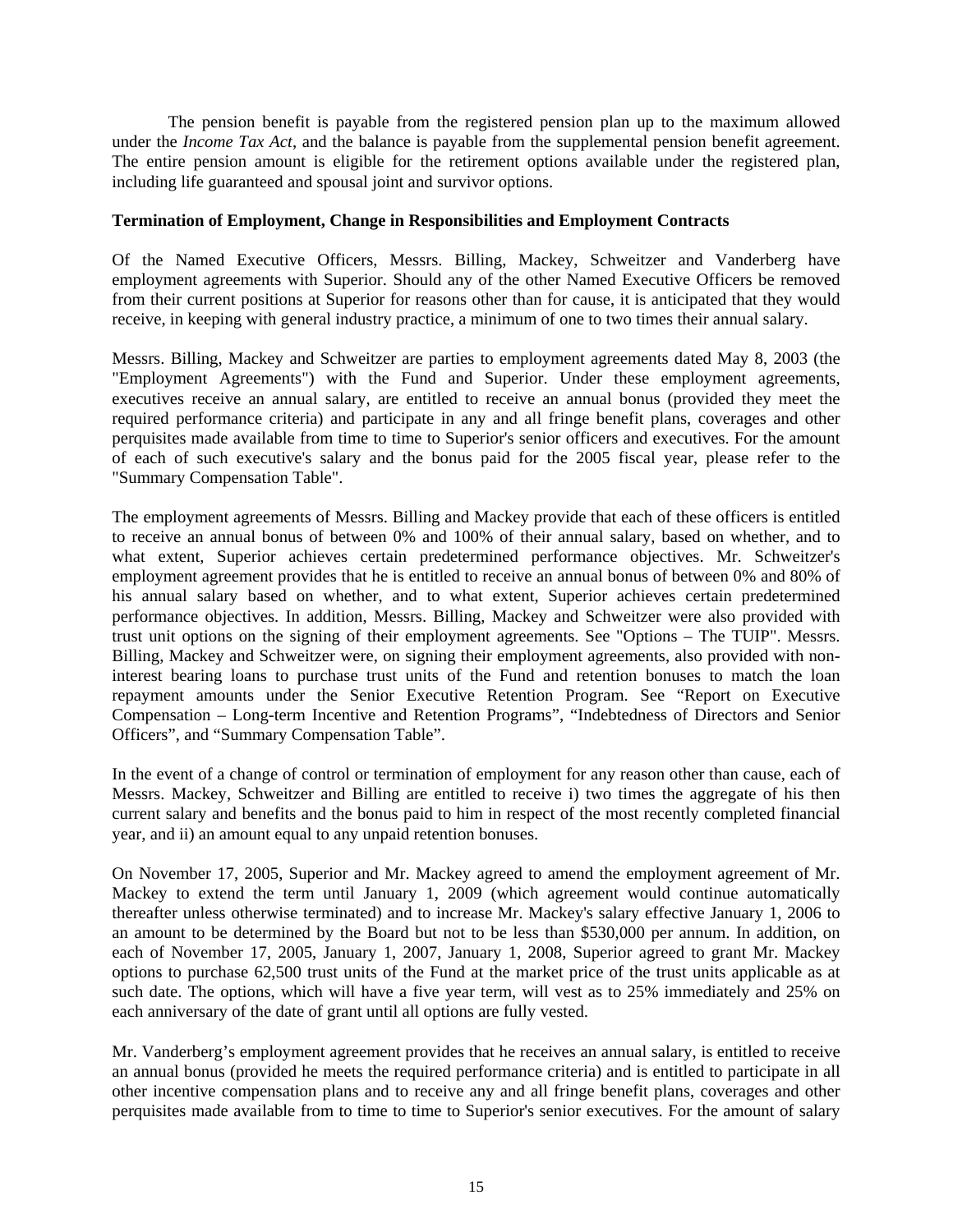and bonus paid to Mr. Vanderberg for the 2005 fiscal year, please refer to the "Summary Compensation Table".

Mr. Vanderberg's employment agreement provides that he is entitled to receive an annual bonus of between 0% and 80% of his annual salary, based on whether, and to what extent, Winroc, a division of Superior achieves certain predetermined performance objectives.

In the event Superior terminates Mr. Vanderberg's employment without cause or in certain events where Mr. Vanderberg terminates his employment with Superior with good reason, Mr. Vanderberg is entitled to receive his base salary plus an additional amount designed to approximate the value of his employment benefits for a period of eighteen months.

# **SECURITIES ISSUABLE UNDER EQUITY COMPENSATION PLANS**

The following table sets forth the number of trust units to be issued upon exercise of outstanding options, warrants and rights issued pursuant to equity compensation plans, the weighted average exercise price of such outstanding options, warrants and rights and the number of trust units remaining available for future issuance under equity compensation plans of the Fund as at December 31, 2005.

| Plan Category <sup>(1)</sup> | Number of securities to be.<br>issued upon exercise of<br>outstanding options,<br>warrants and rights $^{(2)}$ | Weighted-average exercise<br>price of outstanding<br>options, warrants and<br>rights | <b>Number of securities</b><br>remaining available for<br>future issuance under<br>equity compensation plans<br>(excluding securities<br>reflected in the first<br>column) |
|------------------------------|----------------------------------------------------------------------------------------------------------------|--------------------------------------------------------------------------------------|----------------------------------------------------------------------------------------------------------------------------------------------------------------------------|
| Equity compensation plans    |                                                                                                                |                                                                                      |                                                                                                                                                                            |
| approved by securityholders  | 34,038                                                                                                         | \$22.82                                                                              | 707.932                                                                                                                                                                    |

**Notes:** 

(1) All of these securities are trust units reserved for issuance pursuant to Trust Unit Options granted under the Fund's Trust Unit Incentive Program. All equity compensation plans have been approved by the Unitholders of the Fund.

(2) The terms of the Trust Unit Option Plan provide that upon exercise, the holder receives such number of trust units as equals the quotient obtained by dividing (a) the product obtained by multiplying the number of trust units with respect to which the option is exercised, by the difference between the fair market value of such Trust Unit and the exercise price, by (b) the fair market value of such trust units where "fair market value" means the average of the daily high and low board lot trading price of such trust units on the TSX for the five trading days immediately preceding the date of exercise of the option. As at December 31, 2005, the fair market value of the trust units was \$23.50 and the number of options outstanding was 1,176,334 at a weighted average exercise price of \$22.82.

# **INDEBTEDNESS OF DIRECTORS AND OFFICERS**

The following table sets out the aggregate indebtedness of the officers, directors, employees and former officers, directors and employees of the Fund or Superior, to the Fund or Superior or to another entity, but guaranteed or supported by the Fund or Superior, as at February 8, 2006.

|                             | <b>AGGREGATE INDEBTEDNESS</b>      |                            |
|-----------------------------|------------------------------------|----------------------------|
| <b>Purpose</b>              | To the Company or its Subsidiaries | <b>To Another Entity</b>   |
| <b>Trust Unit Purchases</b> | \$2,600,000 <sup>(1)</sup>         | \$2,113,135 <sup>(2)</sup> |

**Notes:** 

(1) Indebtedness associated with the purchase of trust units of the Fund by the executives of Superior involved in the Internalization. See Note 2 to "Summary Compensation Table" and "Report on Executive Compensation – Long-term Incentive and Retention Programs".

(2) Indebtedness of the individual officers and employees of Superior associated with the purchase of trust units of the Fund pursuant to the Fund's management trust unit purchase plan, which indebtedness Superior guarantees up to a maximum of 66%. See "Indebtedness of Directors and Officers".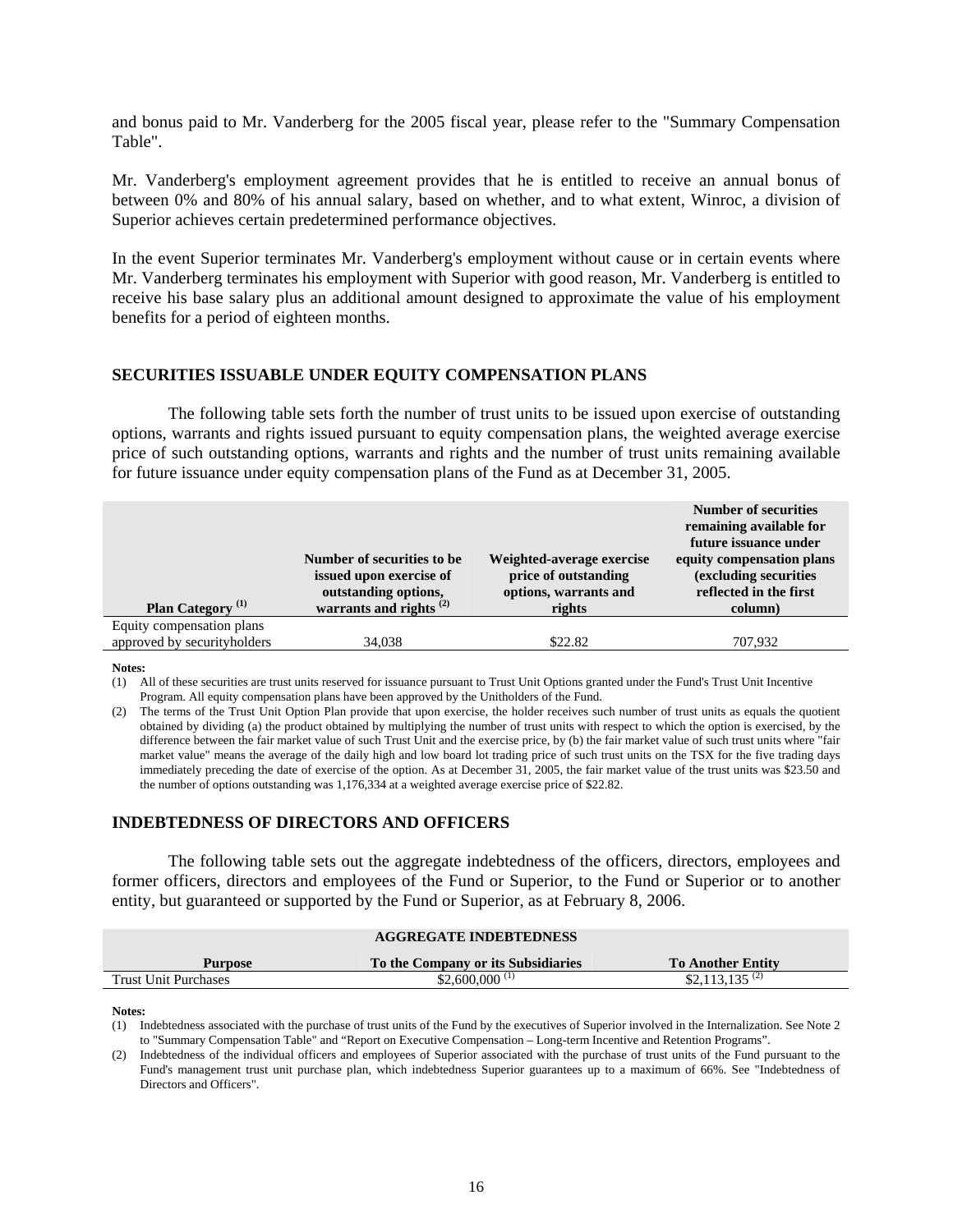The following table sets forth particulars of the indebtedness incurred in connection with Superior's management trust unit purchase plan. The MTUPP was established to advance the interests of Superior and the Fund by encouraging and enabling the acquisition of a trust unit interest in the Fund by certain executive officers and senior employees. Under the terms of the MTUPP, participants may acquire trust units of the Fund through open market purchases in pledge accounts established by individual participants with an investment dealer. Participants borrow directly from a chartered bank the entire cash amount required to make the trust unit purchases with Superior guaranteeing up to 66% of the loan amount. Trust units are pledged by the participants as security for the loans. The loan terms vary depending on the participant but typically bear interest at the applicable bank's prime lending rate and have a term between one and four years.

| <b>INDEBTEDNESS OF DIRECTORS AND OFFICERS</b><br>UNDER SECURITIES PURCHASE AND OTHER PROGRAMS |                                                    |                                           |                                                                      |
|-----------------------------------------------------------------------------------------------|----------------------------------------------------|-------------------------------------------|----------------------------------------------------------------------|
|                                                                                               | <b>Largest Amount</b><br><b>Outstanding during</b> | <b>Amount</b><br><b>Outstanding as at</b> | Financially<br><b>Assisted Securities</b><br><b>Purchases During</b> |
|                                                                                               | 2005                                               | <b>February 8, 2006</b>                   | 2005                                                                 |
| <b>Name and Principal Position</b>                                                            | \$)                                                | $($ \$                                    | $(\#)$                                                               |
| Derren Newell                                                                                 | 222,569                                            | 221,271                                   | 3,529                                                                |
| Vice-President, Business Process and Compliance                                               |                                                    |                                           |                                                                      |
| Theresia Reisch                                                                               | 195,486                                            | 193,890                                   | 3,529                                                                |
| Vice-President, Investor Relations and Corporate Secretary                                    |                                                    |                                           |                                                                      |
| Clint Warkentin                                                                               | 75,000                                             | 74,061                                    | 2,365                                                                |
| Vice-President and Treasurer                                                                  |                                                    |                                           |                                                                      |
| <b>Frank Burdzy</b>                                                                           | 75,000                                             | 74,610                                    | 3,363                                                                |
| Vice-President, Business Operations, Superior Propane                                         |                                                    |                                           |                                                                      |
| David Eastin                                                                                  | 245,119                                            | 243,055                                   | 5,747                                                                |
| Past President, Superior Propane                                                              |                                                    |                                           |                                                                      |
| Terrence Gill                                                                                 | 222,151                                            | 215,425                                   | 3,363                                                                |
| Vice-President, Human Resources, Superior Propane                                             |                                                    |                                           |                                                                      |
| John Gleason                                                                                  | 500,000                                            | 492,963                                   | 15,772                                                               |
| President, Superior Propane                                                                   |                                                    |                                           |                                                                      |
| <b>Desmond Moult</b>                                                                          | 75,000                                             | 73,747                                    | 2,446                                                                |
| Vice-President, Finance, Superior Propane                                                     |                                                    |                                           |                                                                      |
| <b>Gregory Stewart</b>                                                                        | 220,378                                            | 215,002                                   | 3,512                                                                |
| Vice-President, Business Services, Superior Propane                                           |                                                    |                                           |                                                                      |
| Carl Strub III                                                                                | 75,000                                             | 74,731                                    | 3,460                                                                |
| Vice-President, Transportation and Operations Services,                                       |                                                    |                                           |                                                                      |
| <b>Superior Propane</b>                                                                       |                                                    |                                           |                                                                      |
| Ed Bechberger                                                                                 | 216,000                                            | 139,723                                   | 3,628                                                                |
| Vice-President and General Manager, International Business,                                   |                                                    |                                           |                                                                      |
| <b>ERCO</b> Worldwide                                                                         |                                                    |                                           |                                                                      |
| <b>Jamie Betts</b>                                                                            | 147,199                                            | 140,321                                   | Nil                                                                  |
| Technical Advisor and Business Development Support,                                           |                                                    |                                           |                                                                      |
| <b>ERCO</b> Worldwide                                                                         |                                                    |                                           |                                                                      |
| Sheila Burke                                                                                  | 147,199                                            | 140,090                                   | Nil                                                                  |
| Vice-President, Regulatory Affairs & External Relations,                                      |                                                    |                                           |                                                                      |
| <b>ERCO</b> Worldwide                                                                         |                                                    |                                           |                                                                      |
| John Clarke                                                                                   | 75,000                                             | 75,000                                    | 3.149                                                                |
| Vice-President and General Manager,                                                           |                                                    |                                           |                                                                      |
| North America Chlorate Business,                                                              |                                                    |                                           |                                                                      |
| <b>ERCO</b> Worldwide                                                                         |                                                    |                                           |                                                                      |
| Dan Corbett                                                                                   | 75,000                                             | 74,549                                    | Nil                                                                  |
| Vice-President, Human Resources,                                                              |                                                    |                                           |                                                                      |
| <b>ERCO</b> Worldwide                                                                         |                                                    |                                           |                                                                      |
| John Engelen                                                                                  | 216,435                                            | 2,439                                     | 3,631                                                                |
| Vice-President, Finance & Systems, ERCO Worldwide                                             |                                                    |                                           |                                                                      |
| John Kamler                                                                                   | 216,489                                            | 4,719                                     | 3,582                                                                |
| Vice-President Business Development, ERCO Worldwide                                           |                                                    |                                           |                                                                      |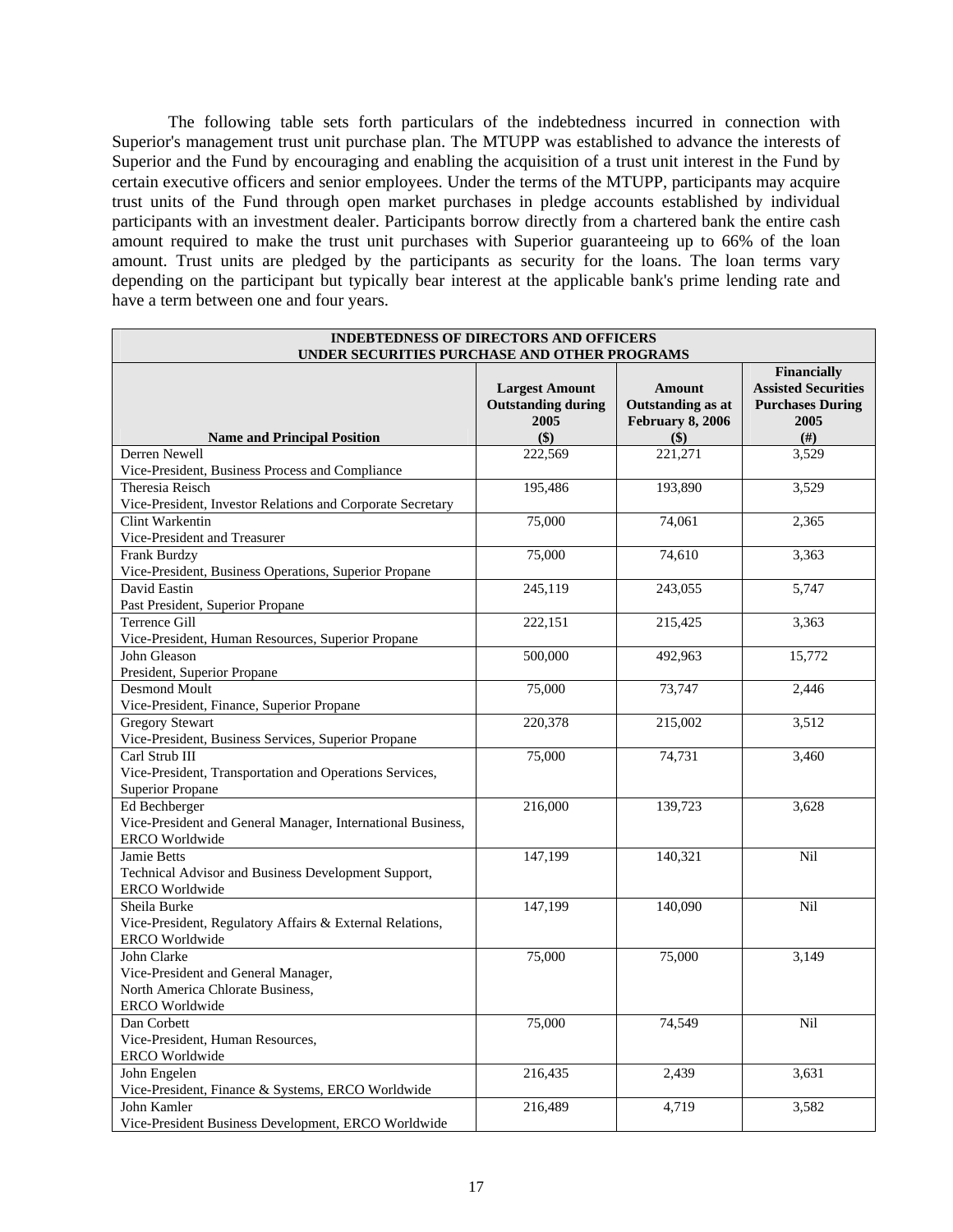| <b>INDEBTEDNESS OF DIRECTORS AND OFFICERS</b><br>UNDER SECURITIES PURCHASE AND OTHER PROGRAMS |                                                                   |                                                                       |                                                                                           |
|-----------------------------------------------------------------------------------------------|-------------------------------------------------------------------|-----------------------------------------------------------------------|-------------------------------------------------------------------------------------------|
| <b>Name and Principal Position</b>                                                            | <b>Largest Amount</b><br><b>Outstanding during</b><br>2005<br>\$) | Amount<br><b>Outstanding as at</b><br>February 8, 2006<br><b>(\$)</b> | <b>Financially</b><br><b>Assisted Securities</b><br><b>Purchases During</b><br>2005<br>#) |
| Roger Thomey                                                                                  | 147,912                                                           | 147,058                                                               | 3,760                                                                                     |
| Director, Offshore Manufacturing, ERCO Worldwide                                              |                                                                   |                                                                       |                                                                                           |
| Robert Jordan                                                                                 | 149,995                                                           | 147,851                                                               | 5,073                                                                                     |
| Director, Business Development, Winroc                                                        |                                                                   |                                                                       |                                                                                           |
| Colin Ramsden                                                                                 | 149,700                                                           | 144,893                                                               | 2,636                                                                                     |
| Operations Manager, BC Region, Winroc                                                         |                                                                   |                                                                       |                                                                                           |
| Peter Welly                                                                                   | 149,696                                                           | 147,851                                                               | 5,057                                                                                     |
| Vice-President, Operations US and Acoustical, Winroc                                          |                                                                   |                                                                       |                                                                                           |
| Jeff Borg                                                                                     | 147,383                                                           | 142,664                                                               | 2,503                                                                                     |
| Past Senior Vice-President, Superior Energy Management                                        |                                                                   |                                                                       |                                                                                           |
| Gerald M. Haggarty                                                                            | 125,000                                                           | 120,732                                                               | Nil                                                                                       |
| Past President, Superior Energy Management                                                    |                                                                   |                                                                       |                                                                                           |
| Gregory McCamus                                                                               | 100,000                                                           | 100,000                                                               | 4,175                                                                                     |
| President, Superior Energy Management                                                         |                                                                   |                                                                       |                                                                                           |

**Note:** 

(1) For each of the above grants under the MTUPP, Superior is the guarantor of up to 66% of the loan and the security for the loan is a pledge of the associated trust units. No indebtedness under these loans was forgiven during 2005.

# **CORPORATE GOVERNANCE PRACTICES**

On October 7, 2003, the Fund's governance structure was simplified and streamlined. Computershare became corporate trustee and transfer agent of the Fund and the individual trustees became members of the Board. As a result, Board members are directly elected by Unitholders. The Board is responsible for overseeing the business of Superior and the affairs of the Fund and for providing effective stewardship to support long-term growth and value creation. Management of Superior and the Board consider good corporate governance to be central to the effective and efficient operation of the Fund and are committed to reviewing and adapting the governance system from time to time so that it meets Superior's and the Fund's changing needs and as the regulatory framework continues to evolve.

On April 15, 2005, the Canadian Securities Administrators published in its final form the Corporate Governance Policy and the Corporate Governance Rule, including Form 58-101F1 (collectively, the "Disclosure Instrument"). The Disclosure Instrument came into force on June 30, 2005.

Based on its commitment to strong, effective and responsible governance practices and in light of the Disclosure Instrument, the Audit Committee rule, and MI52-109–Certification of Disclosure in Issuer's Annual and Interim Filings related to Chief Executive Officer/Chief Financial Officer certification and financial disclosure standards and requirements, as amended on June 6, 2005 ("CSOX"), the Board has carefully considered its structure, membership and processes, including the Superior's policies and procedures during 2005. Key changes made, compared to the previous year include:

- The adoption by the Board of a written mandate, replacing existing Board Guidelines;
- The expansion of the committees of the Board from two to three standing committees: Audit, Governance and Nominating and Compensation; and
- The introduction of a written Code of Business Conduct and Ethics to supplement its existing principles designed to promote honesty and integrity throughout the organization.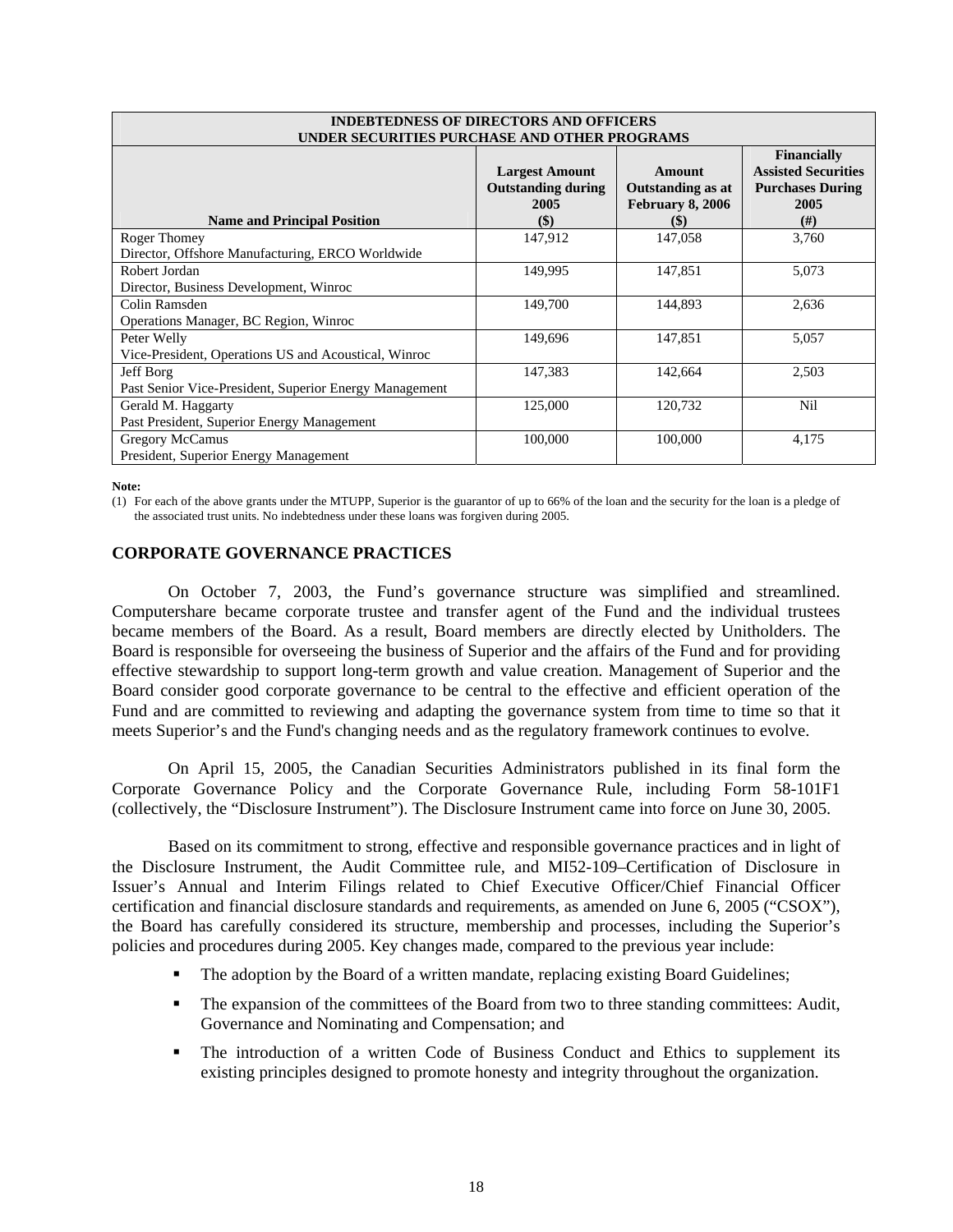A summary of Superior's approach to certain aspects of corporate governance is stated below. A description of the Fund's corporate governance practices relative to the Disclosure Instrument is set out in Schedule "A".

#### **Mandate and Composition of the Board**

The Board is responsible for the stewardship of Superior and the Fund. Its role is to provide effective leadership and oversight. Superior has officers and employees responsible for the day to day management and conduct of the businesses of Superior and the implementation of the strategic plan approved by the Board. Fundamentally, the Board seeks to insure that Superior and the Fund conduct their business with honesty and integrity, with a view to creating sustainable and long-term value and profitable growth. Supported by its committees, the Board's processes are designed to achieve an appropriate degree of independence from management; to oversee succession planning; to consider, approve and monitor Superior's strategic, operating, capital and financial plans; and to monitor its risk management framework, including the integrity of internal financial and management systems. The duties and responsibilities of the Board are set out in the written mandate of the Board, a copy of which is attached as Schedule "B".

 The Board is composed of nine members with extensive business and board experience and high standards of ethics. Of the nine members, seven are independent and two are management directors. All independent members currently participate in at least one standing committee. For more information on independence, see "Independence of Board and Committee Members" on page 4. The Board has an Executive Chair and appointed a Lead Director in 2003 to provide greater independence of the Board from management. Currently, the Lead Director also serves as Chair of the Governance and Nominating Committee. Position description of the Executive Chair and the Lead Director delineate their roles and responsibilities. Position descriptions of the Executive Chair, the Lead Director and the President and CEO are available on the Fund's website. Key duties of the Lead Director include acting as liaison between management and the Board, reviewing conflict of interest issues that may arise and chairing in camera meetings of the Board, without management present, at each Board meeting. Under the guidance of the Governance and Nominating Committee, the Lead Director guides the annual Board effectiveness and assessment evaluation. During the last evaluation in August of 2005, it was determined that the Board has the appropriate size and competencies to efficiently discharge its duties and responsibilities.

# **Committees of the Board**

The Board has an Audit Committee. Effective November 2, 2005, the Board expanded its committee structure by dividing and expanding the responsibilities of the Governance and Human Resources Committee to form the standing Governance and Nominating Committee and the Compensation Committee. The composition of each committee is reviewed on an annual basis. At all committee meetings, the members hold an in-camera session without management present. The mandates of Superior's committees can be found on the Fund's website at *www.superiorplus.com*. Brief summaries are provided below.

# **Audit Committee**

# *Composition and Qualifications*

The Audit Committee consists of three directors, Messrs. Smith (Chair), Green and Valentine, all of whom are "financially literate", and "independent" within the meaning of the Audit Committee Rule. In considering criteria for the determination of financial literacy, the Board looks at the ability to read and understand a balance sheet, an income statement and a statement of cash flow of a public entity. Mr. Smith is a chartered financial analyst with over 15 years experience in the investment banking industry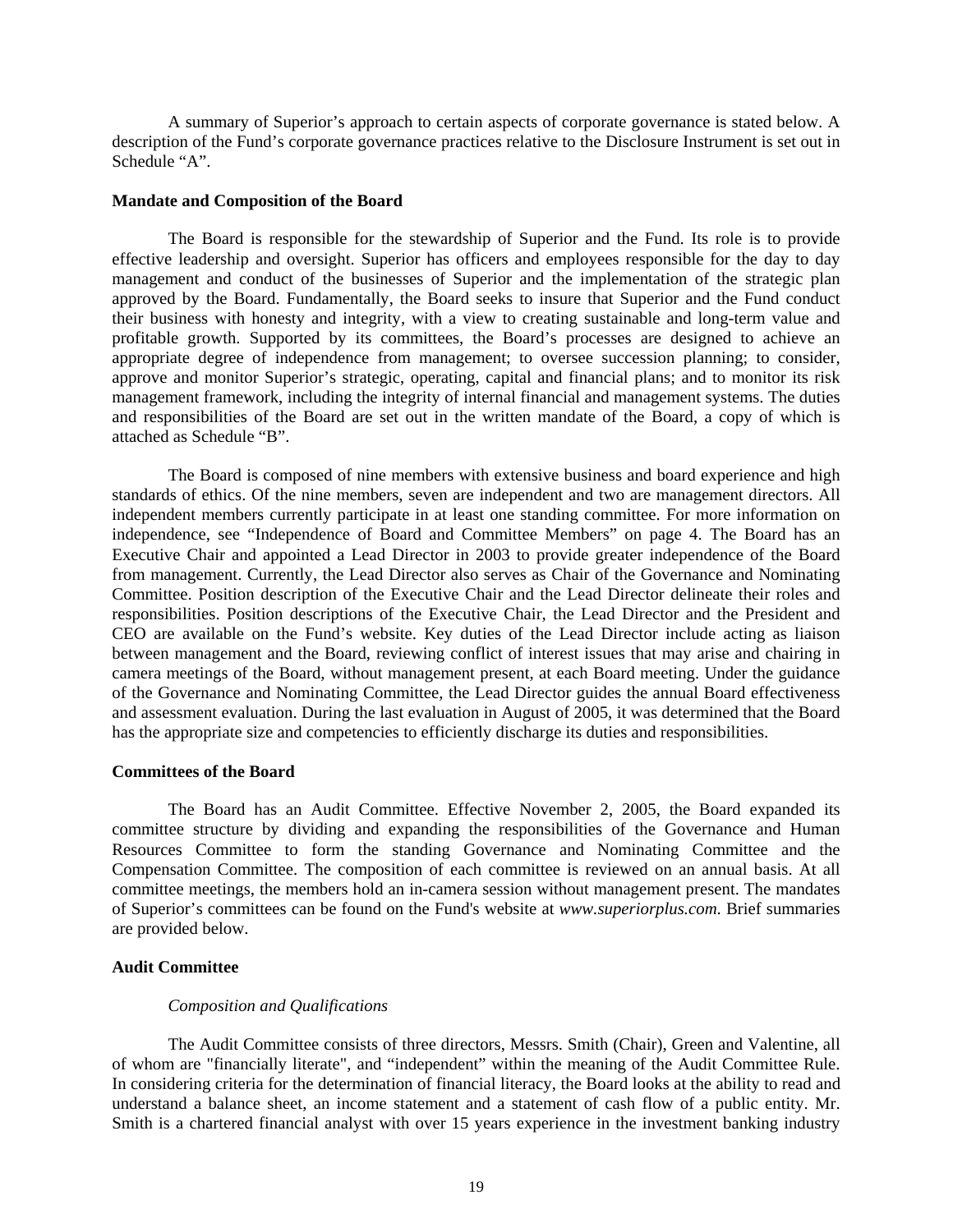where he served in director and vice-president roles. His experience includes investment research, mergers and acquisitions, project finance, privatization and corporate finance. Mr. Smith currently is a managing director and founding partner of Enterprise Capital Management Inc. Mr. Green is a chartered accountant and international business advisor with over 30 years of experience in senior executive roles, including 25 years as Chief Executive Officer or Chief Operating Officer of international companies. Currently, Mr. Green serves as Chairman of Patheon Inc., a global pharmaceutical company. Mr. Valentine is a chartered accountant, served as Auditor General of Alberta from 1995 to 2002 and held various senior accounting, audit and advisory positions with KPMG over a 38-year period. He currently serves as senior advisor to the CEO, Calgary Health Region and as senior advisor to the Dean of Medicine, University of Calgary.

# *Responsibilities and Terms of Reference*

The Audit Committee reviews with management and the external auditors, and recommends to the Board for approval, the annual and interim financial statements of Superior, the reports of the external auditors thereon and related financial reporting, including management's discussion and analysis and financial press releases. The Audit Committee reviews and oversees, in conjunction with the external auditors and management, audit plans and procedures and meets with the auditors independent of management, at each quarterly meeting. It is responsible for reviewing auditor independence, approving all non-audit services, reviewing and making recommendations to the Board on internal control procedures and management information systems. In addition, the committee is responsible for assessing and reporting to the Board on financial risk management positions and monitoring the processes and compliance with respect to CSOX requirements. The mandate of the Audit Committee is set forth in Schedule "C".

#### *Auditor Service Fees*

Deloitte & Touche LLP has served as the auditors of the Fund since inception in 1996. Fees payable to Deloitte & Touche for the years ended December 31, 2005 and December 31, 2004 are detailed in the following table:

|                    | Year Ended December 31, 2005 | <b>Year Ended December 31, 2004</b> |
|--------------------|------------------------------|-------------------------------------|
| Audit fees         | \$407,136                    | \$216,950                           |
| Audit-related fees | 338,927                      | 144,066                             |
| Tax fees           | —                            | 67.929                              |
| All other fees     | $\overline{\phantom{0}}$     | $\overline{\phantom{0}}$            |
|                    | \$746,063                    | \$428,945                           |

Audit fees were paid for professional services rendered by the auditors for the audit of the Fund's and Superior's annual financial statements or services provided in connection with statutory and regulatory filings. Audit-related fees were paid for review of quarterly financial statements of Superior and the Fund, attendance at quarterly audit meetings, pension plan audits, regulatory reviews, and for services provided in connection with financings, accounts receivable securitization program requirements, including French translation services provided in connection therewith. Tax fees were paid for tax advice and assistance with tax audits, including GST and property tax reviews.

All permissible categories of non-audit services require approval from the Audit Committee.

#### **Governance and Nominating Committee**

The Governance and Nominating Committee consists of three independent directors: Messrs. Green (Chair), Engbloom, and MacDonald. The Governance and Nominating Committee has the overall responsibility for reviewing the corporate governance practices and assessing the functioning and effectiveness of the Board, its committees and individual members. It is also responsible for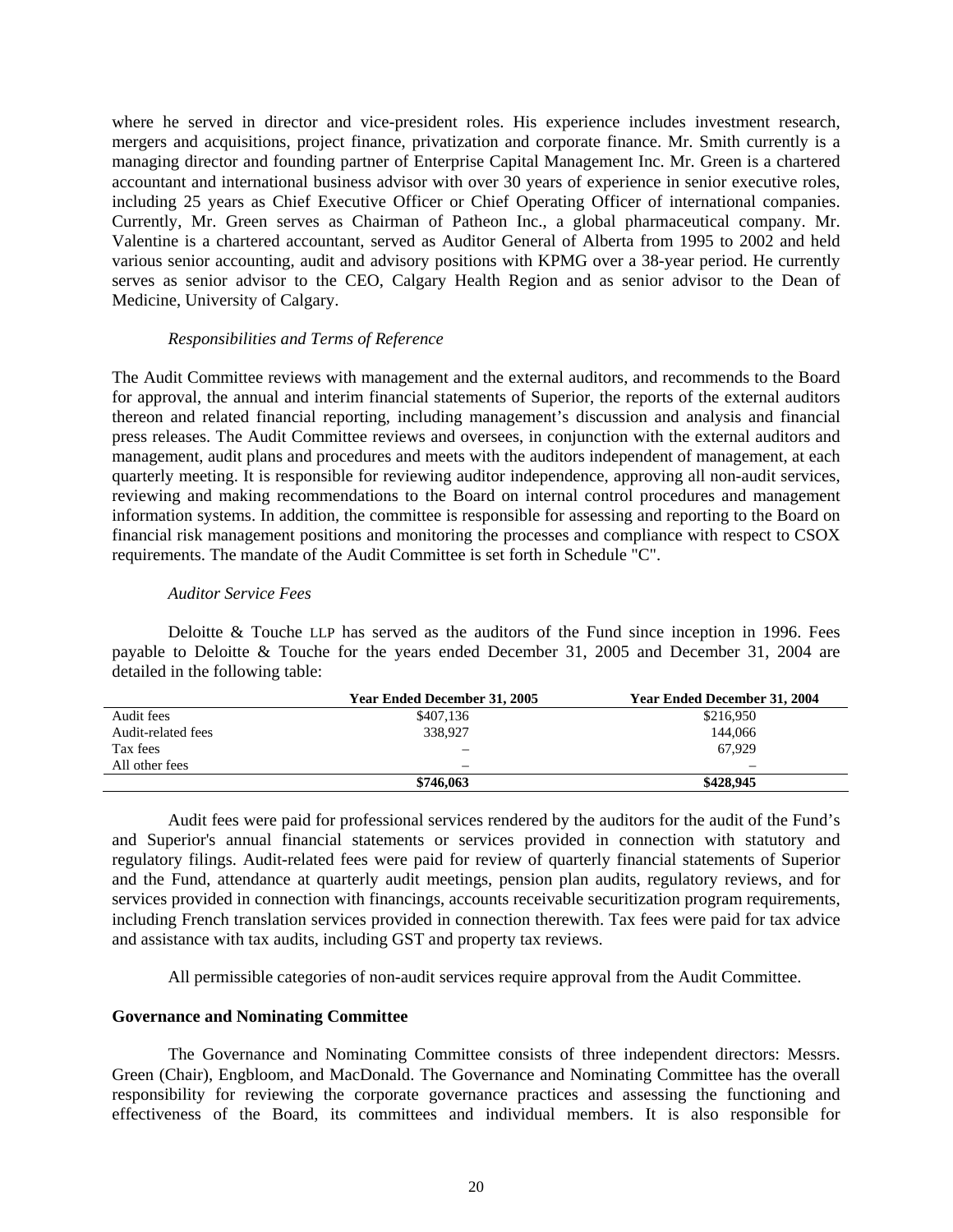recommending suitable director candidates to the Board and for maintaining plans for orderly succession of directors to keep the Board balanced in terms of skills and experience. In addition, the Committee oversees continuous education programs for Board members and effective orientation and education programs for new directors. In fulfilling its mandate, the Committee has developed and conducts an annual effectiveness survey designed to assess the effectiveness of the Board, its committees and individual directors. It also monitors developments in corporate governance issues and best practices among major Canadian companies and other business organizations to be satisfied that Superior continues to carry out high standards of corporate governance.

## **Compensation Committee**

The Compensation Committee consists of three independent directors: Messrs. Gish (Chair), Lennox and MacDonald. The Compensation Committee has the overall responsibility for Superior's human resources policies and procedures, including its compensation and incentive programs and its pension policies and practices. It reviews the adequacy and form of compensation for directors and senior management and assesses senior management's performance and succession plans.

#### **Meetings of the Board and Committees**

Regular Board and committee meetings are set at least one year in advance and the Board meets in person at least four times annually with special meetings scheduled either in person or by way of telephone conference call, as required from time to time. In addition, the Board holds a strategy session with management each year. During 2005, the Board held eight meetings, five in person and three by way of telephone conference call. The members of the Board achieved a 100% attendance record, except for Mr. Green (88%) who was unable to attend an unscheduled Board meeting held by way of telephone conference. The attendance record for the Committee meetings held during 2005 was 100%.

 The table below provides a summary of Board and committee meetings held and of attendance for Board and Committee members during 2005.

| <b>Summary of Board and Committee Meetings</b><br>for the financial year ended December 31, |   | <b>Director</b>        | <b>Board</b> | <b>Meetings Attended</b><br><b>Committee</b> |
|---------------------------------------------------------------------------------------------|---|------------------------|--------------|----------------------------------------------|
| 2005                                                                                        |   |                        |              |                                              |
| <b>Board of Directors</b>                                                                   | 8 | Grant D. Billing       | 8 of 8       | n/a                                          |
| <b>Strategy Session</b>                                                                     |   | Robert J. Engbloom, QC | 8 of 8       | 4 of 4                                       |
| <b>Audit Committee</b>                                                                      | 4 | Norman R. Gish         | 8 of 8       | $4$ of $4$                                   |
| Governance and Human Resources Committee                                                    | 3 | Peter A.W. Green       | 7 of 8       | 5 of 5                                       |
| Governance and Nominating Committee                                                         |   | Allan G. Lennox        | 8 of 8       | $4$ of $4$                                   |
| <b>Compensation Committee</b>                                                               |   | James S.A. MacDonald   | 8 of 8       | 5 of 5                                       |
|                                                                                             |   | Geoffrey N. Mackey     | 8 of 8       | n/a                                          |
|                                                                                             |   | David P. Smith         | 8 of 8       | 4 of 4                                       |
|                                                                                             |   | Peter Valentine        | 8 of 8       | 4 of 4                                       |

In addition, the strategy session of the Board held during 2005 was attended by all members of the Board, except for Mr. MacDonald who was unable to attend the first day of the two day session.

#### **Business Conduct and Ethics**

On August 9, 2005, Superior adopted a written Code of Business Conduct and Ethics (the "Code"), supplementing its existing principles and value statements designed to promote honesty and integrity across its five operating divisions. The Code addresses the following issues (a) conflicts of interest, including transactions and agreements in respect of which a director or executive officer has a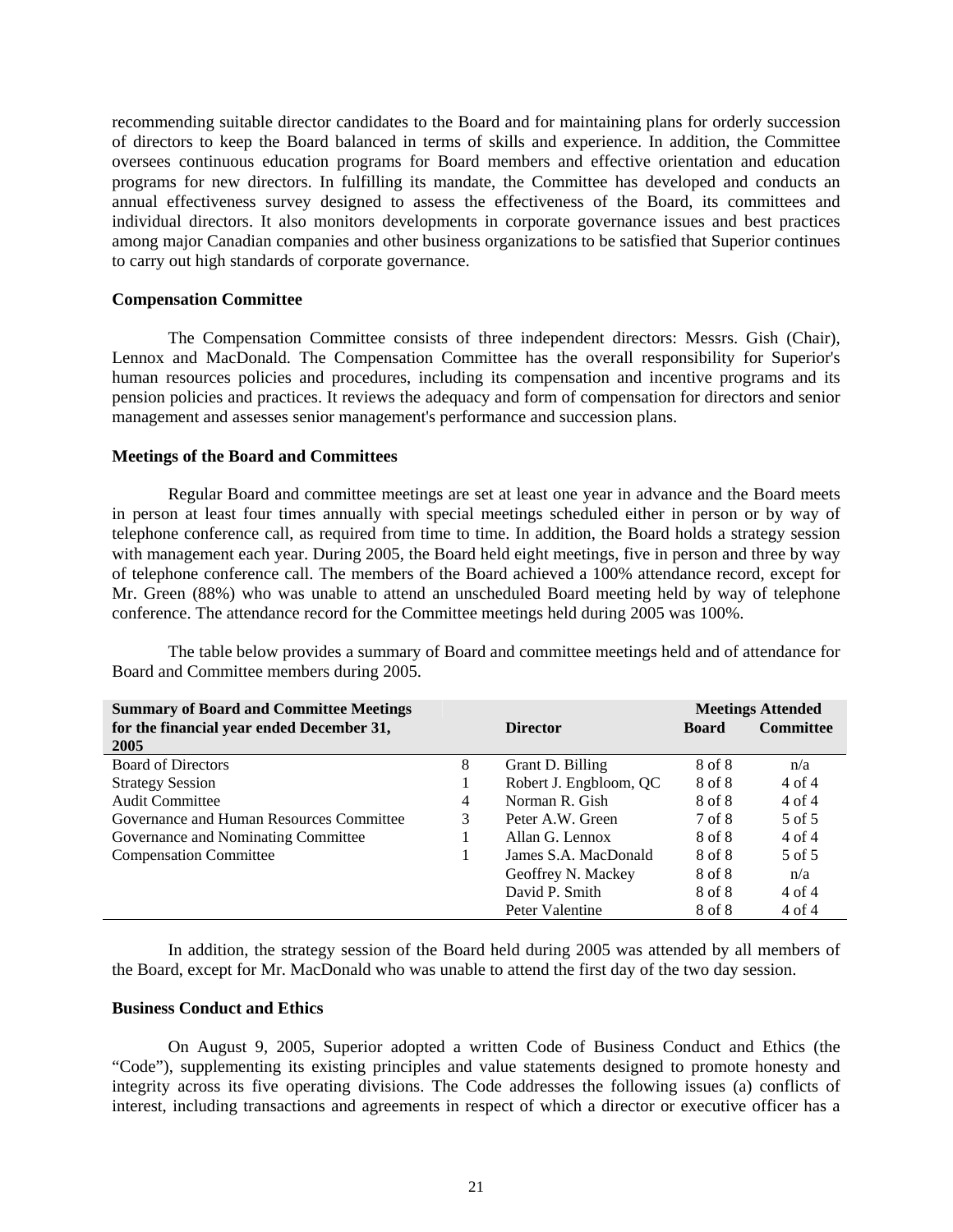material interest; (b) protection and proper use of corporate assets and opportunities; (c) confidentiality of corporate information; (d) fair dealing with the Fund's Unitholders and Superior's customers, suppliers, competitors and employees; (e) compliance with laws, rules and regulations; and (f) reporting of any illegal or unethical behaviour. The Code applies to all directors, officers, employees and consultants of Superior. Superior is currently working with each of its business units to implement processes by which employees certify on an annual basis their familiarity with and adherence to the principles of the Code and to any other of Superior's policies, including the Communication and Disclosure Policy and Practices, Insider Trading and Whistleblower policies. Results of the implementation, annual certifications and any incidents of non-compliance are reported through the respective committees to the Board. The Code encourages employees to seek advice or report concerns without fear of retribution through the Whistleblower Policy, which most recently has been outsourced for greater anonymity. A waiver of the Code for directors, officers, employees and consultants may be granted only by the Board and must promptly be disclosed, as required by applicable rules and regulations. For 2005, no waiver of the Code has been granted. The Code is available on the SEDAR website at www.sedar.com and on the Fund's website.

# **Communication with the Board**

Unitholders who would like to communicate directly with the Board should direct their communication to: Grant D. Billing, Executive Chair or Peter A.W. Green, Lead Director, Superior Plus,  $c$ /o Corporate Secretary,  $605 - 5<sup>th</sup>$  Avenue SW, Suite 2820, Calgary, Alberta, T2P 3H5.

### **ADDITIONAL INFORMATION**

Copies of this Information Circular, the Fund's Annual Report which contains the financial statements, management discussion and analysis and the auditor's report thereon for the Fund's most recently completed financial year, any interim financial statements of the Fund subsequent to those statements contained in the Annual Report, and the Fund's Annual Information Form for the fiscal year ended December 31, 2005, as filed with the applicable Canadian regulatory authorities, are available on SEDAR at *www.sedar.com* and may also be obtained without charge by writing to the Secretary of Superior at  $2820, 605 - 5$ <sup>th</sup> Avenue SW, Calgary, Alberta T2P 3H5.

# **BOARD APPROVAL**

The Board of Directors of Superior have approved the contents of this Information Circular and the sending of this Information Circular to the Unitholders of the Fund.

Dated at Calgary, Alberta this  $8<sup>th</sup>$  day of March, 2006.

# **SUPERIOR PLUS INCOME FUND by SUPERIOR PLUS INC.**

Jonalle

Geoffrey N. Mackey **Theresia R. Reisch** President and Chief Executive Officer Vice President, Investor Relations

Quein f

and Corporate Secretary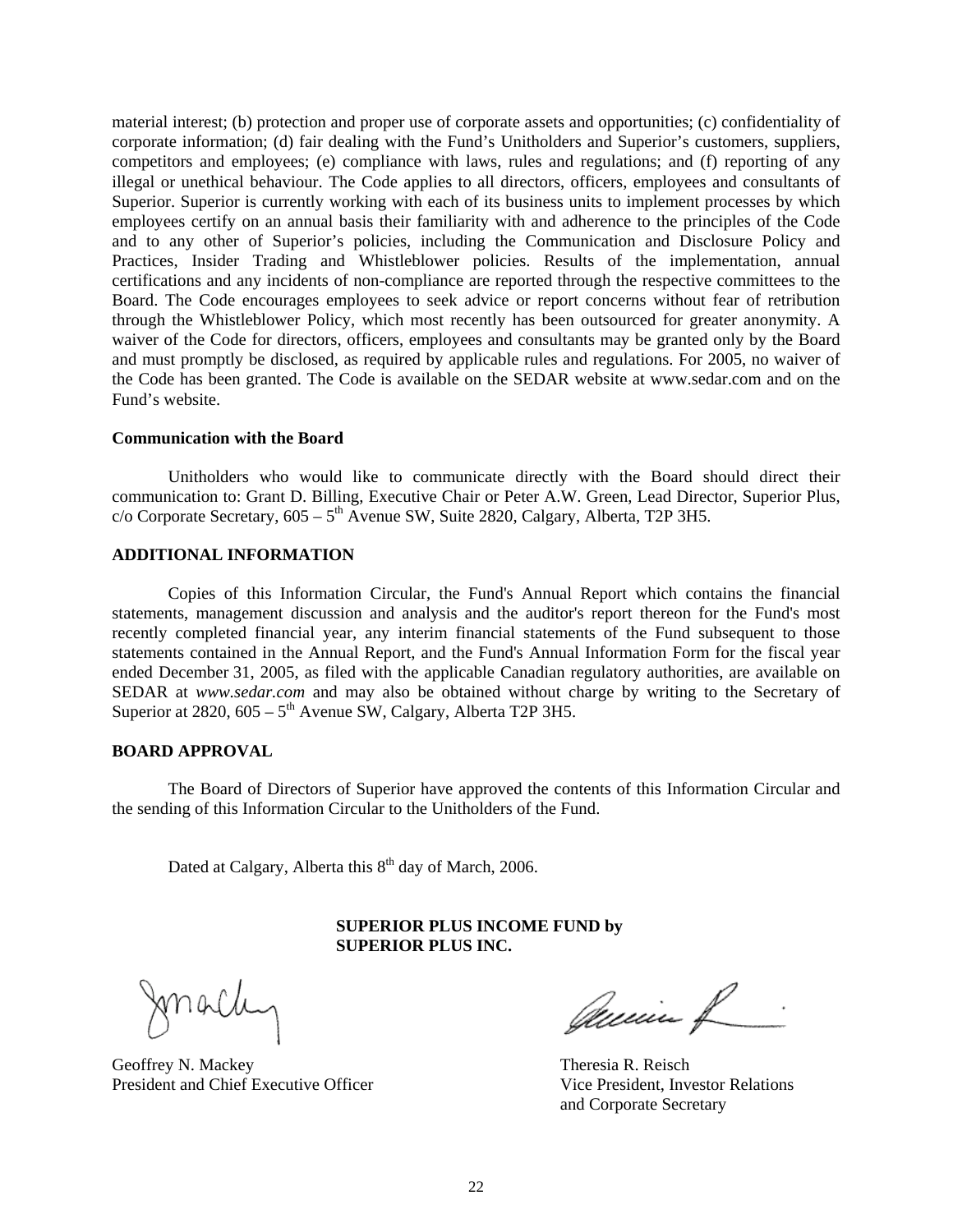# **SCHEDULE "A" FORM 58-101F1 - CORPORATE GOVERNANCE DISCLOSURE**

| Compliance | <b>Governance Disclosure Requirement and Comments</b>                                                                                                                                                                                                                                                                                                                                                                                                                                                                                                                                                                                                                                                   |
|------------|---------------------------------------------------------------------------------------------------------------------------------------------------------------------------------------------------------------------------------------------------------------------------------------------------------------------------------------------------------------------------------------------------------------------------------------------------------------------------------------------------------------------------------------------------------------------------------------------------------------------------------------------------------------------------------------------------------|
|            | <b>Board of Directors</b><br>1.                                                                                                                                                                                                                                                                                                                                                                                                                                                                                                                                                                                                                                                                         |
|            | (a) Disclose the identity of directors who are independent.                                                                                                                                                                                                                                                                                                                                                                                                                                                                                                                                                                                                                                             |
|            | Seven of the nine directors are independent. The identity of the directors who are independent and<br>the determinations with respect to independence made by the Board are set out in the table on page<br>5.                                                                                                                                                                                                                                                                                                                                                                                                                                                                                          |
|            | (b) Disclose the identity of directors who are not independent, and describe the basis for that<br>determination.                                                                                                                                                                                                                                                                                                                                                                                                                                                                                                                                                                                       |
|            | Two of the nine directors are not independent. The identity of the directors who are not<br>independent and the determinations with respect to independence made by the Board are set out in<br>the table on page 5.                                                                                                                                                                                                                                                                                                                                                                                                                                                                                    |
|            | (c) Disclose whether or not a majority of directors are independent. If a majority of directors are not<br>independent, describe what the board of directors (the board) does to facilitate its exercise of<br>independent judgement in carrying out its responsibilities.                                                                                                                                                                                                                                                                                                                                                                                                                              |
|            | A majority or 77.8% (representing seven of nine) of the members of the Board are independent.                                                                                                                                                                                                                                                                                                                                                                                                                                                                                                                                                                                                           |
|            | (d) If a director is presently a director of any other issuer that is a reporting issuer (or the equivalent)<br>in a jurisdiction or a foreign jurisdiction, identify both the director and the other issuer.                                                                                                                                                                                                                                                                                                                                                                                                                                                                                           |
|            | All directorships with other public entities for each of the Board members are set out in the table<br>on page 5.                                                                                                                                                                                                                                                                                                                                                                                                                                                                                                                                                                                       |
|            | (e) Disclose whether or not the independent directors hold regularly scheduled meetings at which<br>non-independent directors and members of management are not in attendance. If the independent<br>directors hold such meetings, disclose the number of meetings held since the beginning of the<br>issuer's most recently completed financial year. If the independent directors do not hold such<br>meetings, describe what the board does to facilitate open and candid discussion among its<br>independent directors.                                                                                                                                                                             |
|            | Following each meeting, the Board and its committees conduct in camera sessions, at which non-<br>independent directors or management are not in attendance.                                                                                                                                                                                                                                                                                                                                                                                                                                                                                                                                            |
|            | Disclose whether or not the chair of the board is an independent director. If the board has a chair<br>(f)<br>or lead director who is an independent director, disclose the identity of the independent chair or<br>lead director, and describe his or her role and responsibilities. If the board has neither a chair that<br>is independent nor a lead director that is independent, describe what the board does to provide<br>leadership for its independent directors.                                                                                                                                                                                                                             |
|            | The Board has an Executive Chair who is not independent. On August 11, 2003, Mr. Green was<br>appointed and continues to act as Lead Director to provide greater independence of the Board from<br>management. Mr. Green also acts as Chair of the Governance and Nomination Committee. His<br>duties as Lead Director include acting as liaison between management and the Board, reviewing<br>conflict of interest issues that may arise, and chairing in camera meetings of the Board, at every<br>Board meeting. Position descriptions of the Executive Chair and the Lead Director delineate their<br>roles and responsibilities. These position descriptions are available on the Fund's website. |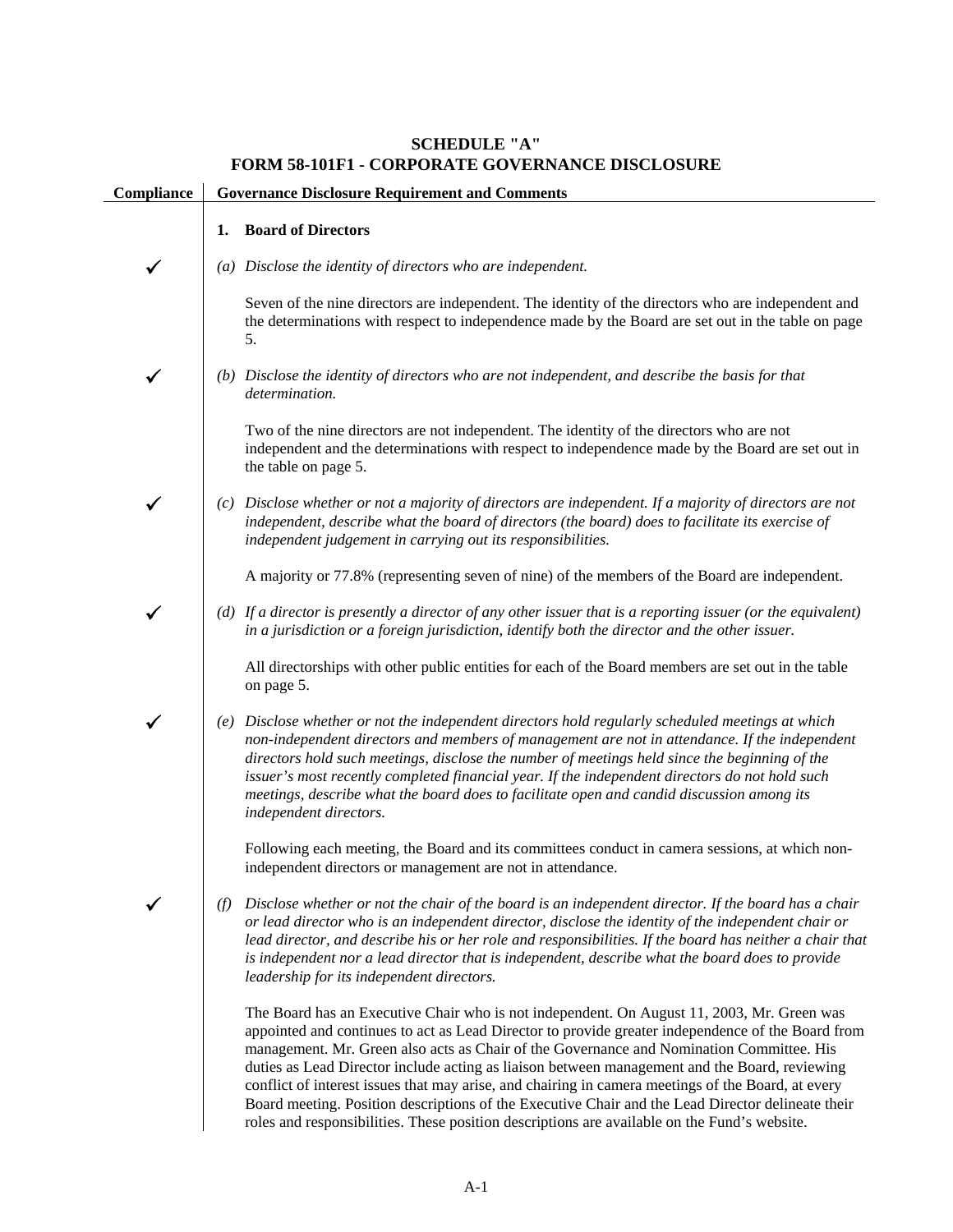| Compliance | <b>Governance Disclosure Requirement and Comments</b>                                                                                                                                                                                                                                                                                                                                                                                                |
|------------|------------------------------------------------------------------------------------------------------------------------------------------------------------------------------------------------------------------------------------------------------------------------------------------------------------------------------------------------------------------------------------------------------------------------------------------------------|
|            | (g) Disclose the attendance record of each director for all board meetings held since the beginning of<br>the issuer's most recently completed financial year.                                                                                                                                                                                                                                                                                       |
|            | The attendance record of each director for all Board and committee meetings held during 2005 is<br>disclosed under "Corporate Governance Practices - Meetings of the Board and Committees" on<br>page 21.                                                                                                                                                                                                                                            |
|            | <b>Board Mandate</b> – Disclose the text of the board's written mandate. If the board does not have a<br>2.<br>written mandate, describe how the board delineates its role and responsibilities.                                                                                                                                                                                                                                                     |
|            | The Board has developed a written mandate. A summary of the mandate is disclosed under<br>"Corporate Governance Practices - Mandate and Composition of the Board" on page 19. The full<br>text of the mandate of the Board is attached as Schedule "B".                                                                                                                                                                                              |
|            | <b>Position Descriptions</b><br>3.                                                                                                                                                                                                                                                                                                                                                                                                                   |
|            | (a) Disclose whether or not the board has developed written position descriptions for the chair and the<br>chair of each board committee. If the board has not developed written position descriptions for the<br>chair and/or the chair of each board committee, briefly describe how the board delineates the role<br>and responsibilities of each such position.                                                                                  |
|            | The Board has developed written position descriptions for the Executive Chair, the Lead Director,<br>and for the Chair of each committee of the Board, specifically the Audit Committee, the<br>Governance and Nominating Committee and the Compensation Committee. These position<br>descriptions are available on the Fund's website.                                                                                                              |
| ✔          | (b) Disclose whether or not the board and CEO have developed a written position description for the<br>CEO. If the board and CEO have not developed such a position description, briefly describe how<br>the board delineates the role and responsibilities of the CEO.                                                                                                                                                                              |
|            | The Board has developed a written position description for the President & CEO.                                                                                                                                                                                                                                                                                                                                                                      |
|            | <b>Orientation and Continuing Education</b><br>4.                                                                                                                                                                                                                                                                                                                                                                                                    |
|            | (a) Briefly describe what measures the board takes to orient new directors regarding<br>the role of the board, its committees and its directors, and<br>(i)<br>the nature and operation of the issuer's business.<br>(ii)                                                                                                                                                                                                                            |
|            | The Executive Chair and the Lead Director discuss with new directors the role of the Board, its<br>committees, governance, integrity and corporate values, and the contribution individual directors<br>are expected to make. Senior management provide orientation and education on operations, the<br>strategic plan, the financial position, risks and risk management processes and current issues facing<br>the Fund and Superior's businesses. |
|            | Superior has developed an information binder for new directors, containing the Fund's and<br>Superior's constating documents, public disclosure documents, policies and guidelines, Board<br>information, including Board and committee mandates, meeting dates, remuneration and<br>indemnification, and relevant business and operational information. The information binder is<br>updated, as required.                                          |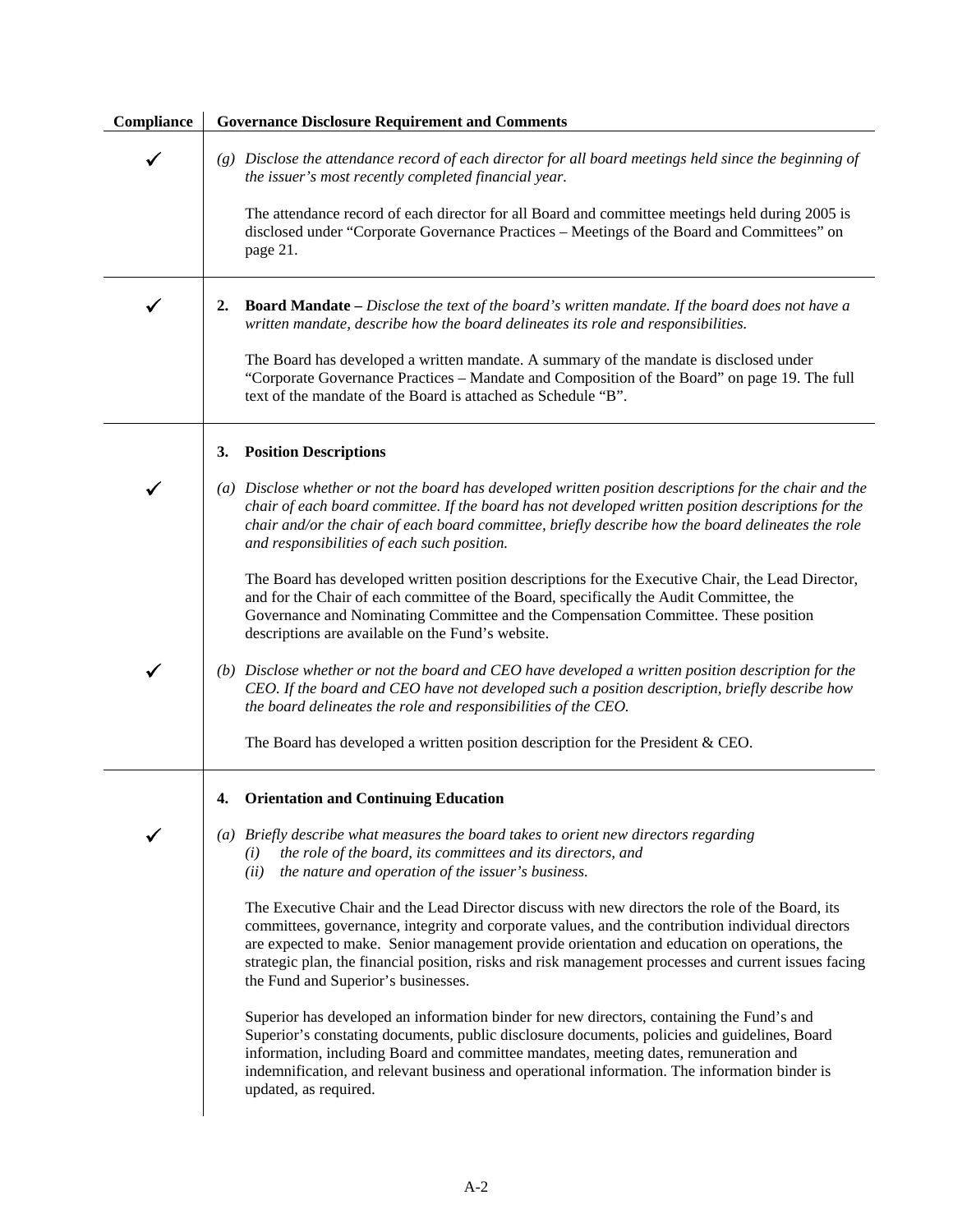| Compliance | <b>Governance Disclosure Requirement and Comments</b>                                                                                                                                                                                                                                                                                                                                                                                                                                                                                                                                                                                                                                                                    |
|------------|--------------------------------------------------------------------------------------------------------------------------------------------------------------------------------------------------------------------------------------------------------------------------------------------------------------------------------------------------------------------------------------------------------------------------------------------------------------------------------------------------------------------------------------------------------------------------------------------------------------------------------------------------------------------------------------------------------------------------|
|            | (b) Briefly describe what measures, if any, the board takes to provide continuing education for its<br>directors. If the board does not provide continuing education, describe how the board ensures that<br>its directors maintain the skill and knowledge necessary to meet their obligations as directors.                                                                                                                                                                                                                                                                                                                                                                                                            |
|            | Management makes regular presentations to the Board on the main areas of Superior's businesses<br>and Board meetings are conducted from different locations to allow directors to tour Superior's<br>plants and facilities. In addition, presentations are made from time to time to educate and keep the<br>Board informed on changes in regulatory and industry requirements and standards.                                                                                                                                                                                                                                                                                                                            |
|            | The Governance and Nominating Committee ensures that directors are aware of educational<br>opportunities. During 2005, Superior offered membership in the Institute of Corporate Directors<br>("ICD") to all members of the Board. Messrs. Mackey and Valentine completed the Directors<br>Education Program through the ICD Corporate Governance College in partnership with the<br>University of Calgary, Haskayne School of Business and the J.L. Rotman School of Management,<br>University of Toronto and hold the ICD designation.                                                                                                                                                                                 |
|            | <b>Ethical Business Conduct</b><br>5.                                                                                                                                                                                                                                                                                                                                                                                                                                                                                                                                                                                                                                                                                    |
| ✔          | (a) Disclose whether or not the board has adopted a written code for the directors, officers and<br>employees. If the board has adopted a written code:<br>disclose how a person or company may obtain a copy of the code;<br>(i)<br>describe how the board monitors compliance with its code, or if the board does not monitor<br>(ii)<br>compliance, explain whether and how the board satisfies itself regarding compliance with its<br>code; and<br>(iii) provide a cross-reference to any material change report filed since the beginning of the<br>issuer's most recently completed financial year that pertains to any conduct of a director or<br>executive officer that constitutes a departure from the code. |
|            | The Board adopted the Code on August 9, 2005. A summary of the Code, including the<br>compliance monitoring mechanism is disclosed under "Corporate Governance Practices - Business<br>Conduct and Ethics" on page 21. A complete copy of the Code has been filed and is available on<br>SEDAR.                                                                                                                                                                                                                                                                                                                                                                                                                          |
|            | The Board has not granted any waiver of the Code in favour of a director or executive officer<br>during 2005. No material change report pertaining to conduct departing from the Code was<br>required to be filed.                                                                                                                                                                                                                                                                                                                                                                                                                                                                                                       |
|            | (b) Describe any steps the board takes to ensure directors exercise independent judgement in<br>considering transactions and agreements in respect of which a director or executive officer has a<br>material interest.                                                                                                                                                                                                                                                                                                                                                                                                                                                                                                  |
|            | To ensure directors exercise independent judgment in considering transactions and agreements, at<br>the beginning of each Board meeting, the directors are asked if there are any independence or<br>conflict of interest issues that may compromise independent judgment. If, at any Board meeting, a<br>director or executive officer has a material interest in a matter being considered, such director or<br>officer would not be present for discussions relating to the matter and would not participate in any<br>vote on the matter.                                                                                                                                                                            |
|            | (c) Describe any other steps the board takes to encourage and promote a culture of ethical business<br>conduct.                                                                                                                                                                                                                                                                                                                                                                                                                                                                                                                                                                                                          |
|            | Superior's ethics efforts have strong support by the Board. The CEO, supported by the Executive<br>Chair, is responsible for fostering a corporate culture that promotes ethical conduct and integrity of<br>the Corporation as well as ensuring that appropriate processes and rules are in place and observed                                                                                                                                                                                                                                                                                                                                                                                                          |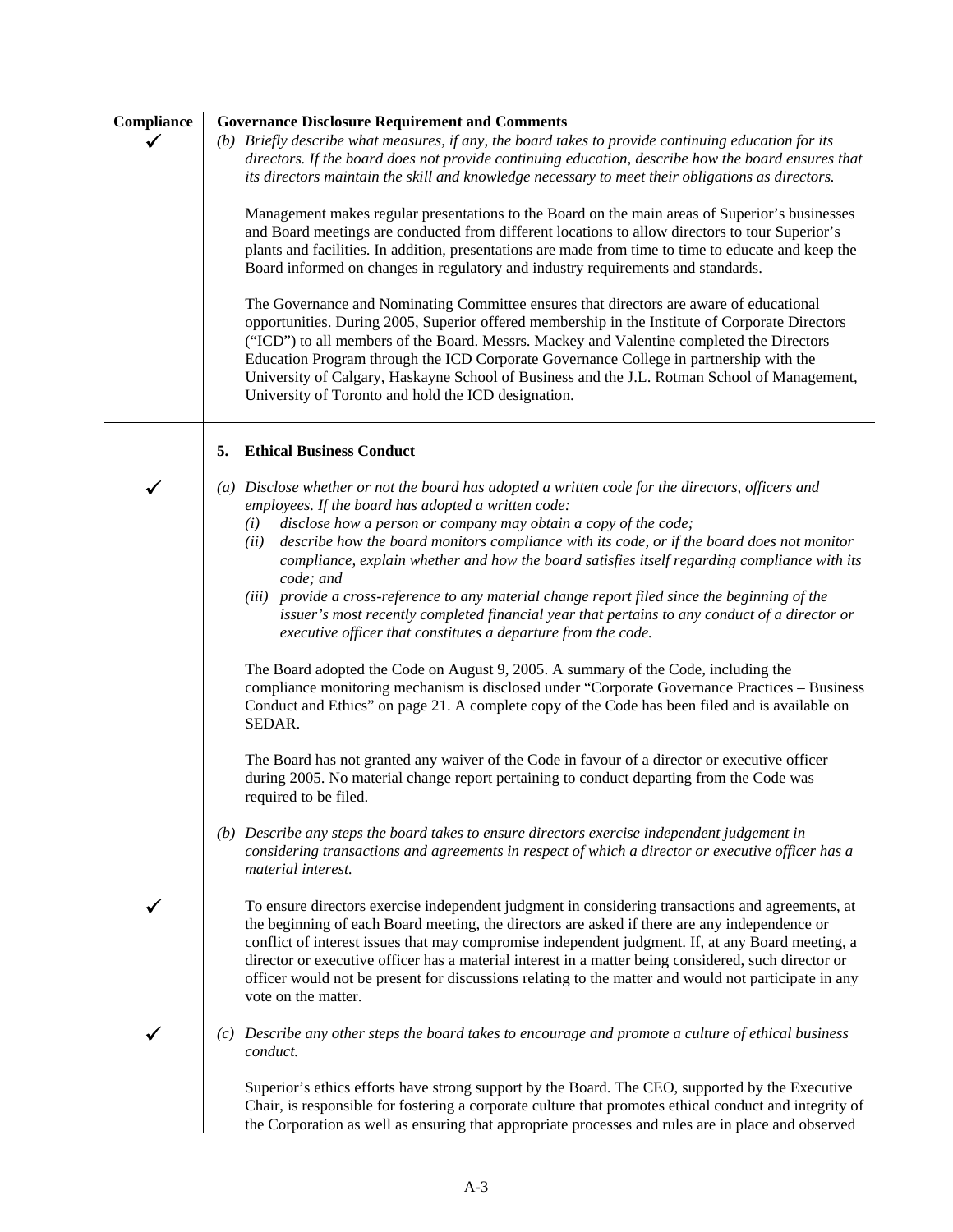| Compliance | <b>Governance Disclosure Requirement and Comments</b>                                                                                                                                                                                                                                                                                                                                                                                                                                                                                 |
|------------|---------------------------------------------------------------------------------------------------------------------------------------------------------------------------------------------------------------------------------------------------------------------------------------------------------------------------------------------------------------------------------------------------------------------------------------------------------------------------------------------------------------------------------------|
|            | so that ethical conduct and integrity is achieved in practice. The Code encourages employees to<br>seek advice or report concerns without fear of retribution through the Whistleblower Policy. See<br>"Corporate Governance Practices - Business Conduct and Ethics" on page 21.                                                                                                                                                                                                                                                     |
|            | Upon commencement of employment, all officers and employees of Superior are required to certify<br>compliance with the Code.                                                                                                                                                                                                                                                                                                                                                                                                          |
|            | <b>Nomination of Directors</b><br>6.                                                                                                                                                                                                                                                                                                                                                                                                                                                                                                  |
|            | (a) Describe the process by which the board identifies new candidates for board nomination.                                                                                                                                                                                                                                                                                                                                                                                                                                           |
|            | The Governance and Nominating Committee is responsible for recommending suitable candidates<br>for nomination for election or appointment as a director of Superior to the Board.                                                                                                                                                                                                                                                                                                                                                     |
|            | As part of the process, the Committee assesses the capacities, competencies and skills of the Board<br>and its members and is currently in the process of building a background, skills and experience<br>matrix for new Board members. The Committee has the authority to hire outside consultants to<br>assist in identifying and screening qualified candidates.                                                                                                                                                                   |
|            | (b) Disclose whether or not the board has a nominating committee composed entirely of independent<br>directors. If the board does not have a nominating committee composed entirely of independent<br>directors, describe what steps the board takes to encourage an objective nomination process.                                                                                                                                                                                                                                    |
|            | The Governance and Nominating Committee is comprised of three independent directors.                                                                                                                                                                                                                                                                                                                                                                                                                                                  |
|            | (c) If the board has a nominating committee, describe the responsibilities, powers and operation of the<br>nominating committee.                                                                                                                                                                                                                                                                                                                                                                                                      |
|            | The Governance and Nominating Committee, among other things, is responsible for assisting the<br>Board in identifying suitable director candidates and for maintaining plans for orderly succession<br>of directors to keep the Board balanced in terms of skills and experience. A summary of the<br>mandate of the Governance and Nominating Committee is disclosed under "Corporate Governance<br>Practices – Governance and Nominating Committee" on page 20. The full text of the mandate is<br>disclosed on the Fund's website. |
|            | Compensation<br>7.                                                                                                                                                                                                                                                                                                                                                                                                                                                                                                                    |
|            | (a) Describe the process by which the board determines the compensation for the issuer's directors<br>and officers.                                                                                                                                                                                                                                                                                                                                                                                                                   |
|            | The Board has appointed a Compensation Committee with responsibility for recommending<br>compensation for Superior's directors and officers. The compensation of the Executive Chair and<br>the President and CEO is approved by the independent directors of the Board.                                                                                                                                                                                                                                                              |
|            | (b) Disclose whether or not the board has a compensation committee composed entirely of<br>independent directors. If the board does not have a compensation committee composed entirely of<br>independent directors, describe what steps the board takes to ensure an objective process for<br>determining such compensation.                                                                                                                                                                                                         |
|            | The Compensation Committee is composed of three independent directors.                                                                                                                                                                                                                                                                                                                                                                                                                                                                |
|            | (c) If the board has a compensation committee, describe the responsibilities, powers and operation of<br>the compensation committee.                                                                                                                                                                                                                                                                                                                                                                                                  |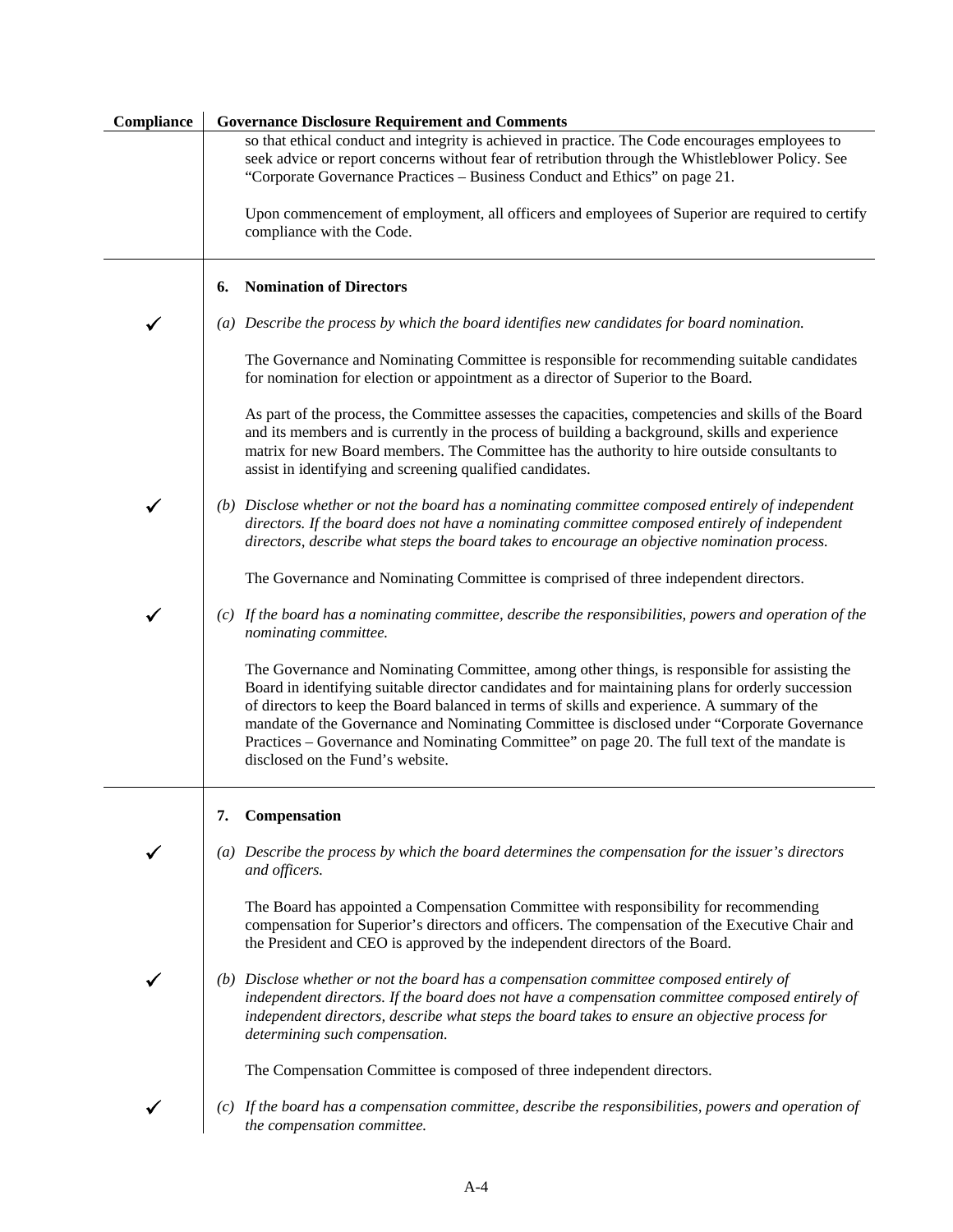| Compliance | <b>Governance Disclosure Requirement and Comments</b>                                                                                                                                                                                                                                                                                                                                                                                                                                                                                     |
|------------|-------------------------------------------------------------------------------------------------------------------------------------------------------------------------------------------------------------------------------------------------------------------------------------------------------------------------------------------------------------------------------------------------------------------------------------------------------------------------------------------------------------------------------------------|
|            | A summary of the mandate of the Compensation Committee is disclosed under "Corporate<br>Governance Practices – Compensation Committee" on page 21. The full text of the mandate is<br>disclosed on the Fund's website.                                                                                                                                                                                                                                                                                                                    |
| ✔          | (d) If a compensation consultant or advisor has, at any time since the beginning of the issuer's most<br>recently completed financial year, been retained to assist in determining compensation for any of<br>the issuer's directors and officers, disclose the identity of the consultant or advisor and briefly<br>summarize the mandate for which they have been retained. If the consultant or advisor has been<br>retained to perform any other work for the issuer, state that fact and briefly describe the nature of<br>the work. |
|            | Superior did not retain any compensation consultant or advisor during 2005 to assist in<br>determining compensation for any of Superior's directors and officers.                                                                                                                                                                                                                                                                                                                                                                         |
|            | 8.<br><b>Other Board Committees – If the board has standing committees other than the audit,</b><br>compensation and nominating committees, identify the committees and describe their function.                                                                                                                                                                                                                                                                                                                                          |
|            | The Board does not have any standing committees other than the Audit, the Governance and<br>Nominating, and the Compensation Committee.                                                                                                                                                                                                                                                                                                                                                                                                   |
| ✔          | Assessments – Disclose whether or not the board, its committees and individual directors are<br>9.<br>regularly assessed with respect to their effectiveness and contribution. If assessments are regularly<br>conducted, describe the process used for the assessments. If assessments are not regularly<br>conducted, describe how the board satisfies itself that the board, its committees, and its individual<br>directors are performing effectively.                                                                               |
|            | The Governance and Nominating Committee reviews the effectiveness of the Board, its<br>committees and each member of the Board.                                                                                                                                                                                                                                                                                                                                                                                                           |
|            | The Governance and Nominating Committee has developed an annual Board Effectiveness Survey<br>which includes an individual director self-evaluation questionnaire and guide. The assessment<br>mechanism is led by the Chair of the Committee, who is also the Lead Director. He tabulates,<br>analyzes and reports the results to the Committee and the Board, after conducting an interview with<br>each director.                                                                                                                      |
|            | The results of the most recent annual evaluation were determined in August of 2005 and confirmed<br>that the Board and its committees have the appropriate size and competencies to efficiently<br>discharge their duties and responsibilities.                                                                                                                                                                                                                                                                                           |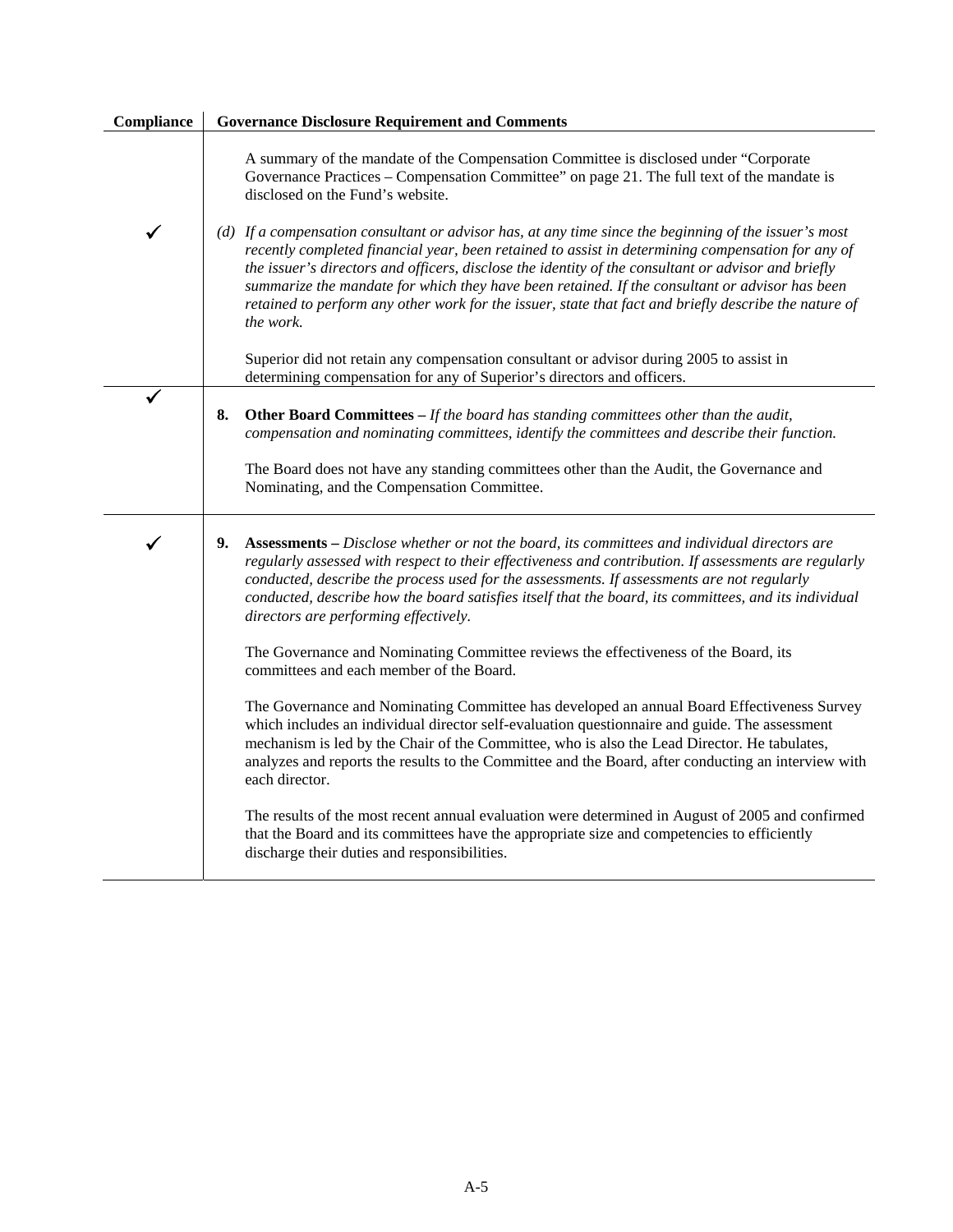# **SCHEDULE "B" BOARD MANDATE**

# **A. Purpose and Role**

 The Board of Directors (the "Board") of Superior Plus Inc. (the "Corporation") has the duty to oversee the management of the business and affairs of the Corporation. All of the shares and subordinated debt of the Corporation are owned by Superior Plus Income Fund (the "Fund"). Under the Declaration of Trust and the Administration Agreement establishing and providing for the governance of the Fund, the Corporation and the Board have assumed a wide range of duties and responsibilities regarding the management and administration of the operations and affairs of the Fund. In discharging these duties and responsibilities and under applicable law, the Corporation, with respect to the Fund, and each member of the Board, with respect to each of the Corporation and the Fund, are required to act honestly and in good faith with a view to the best interests of, in the case of the Corporation, the Fund, and in the case of each member of the Board, the Corporation and the Fund, and to exercise the care, diligence and skill that a reasonably prudent person would exercise in comparable circumstances. As such the Board's duties and responsibilities are framed in the context of the Board's and the Corporation's relationship with the Fund and its unitholders. In discharging its duties and responsibilities, the Board shall act in accordance with applicable law, including the provisions of the *Canada Business Corporations Act*.

 The Board explicitly assumes the responsibility for the stewardship of the Corporation. The role of the Board is one of stewardship and oversight. The Corporation has officers and employees responsible for the day to day management and conduct of the businesses of the Corporation and the implementation of the strategic plan approved by the Board. The Board seeks to insure that the Corporation conducts its business with honesty and integrity, with a view of creating sustainable and long-term value and profitable growth.

# **B. Responsibilities**

The Board's responsibilities shall include:

- (i) to the extent feasible, satisfying itself of the integrity of the Chief Executive Officer (the "CEO") and that the CEO and management create a culture of integrity throughout the Corporation;
- (ii) the establishment of an appropriate system of corporate governance, including practices to ensure that the Board functions independently of management;
- (iii) the adoption of a strategic planning process, the review and approval of a strategic plan which takes into account, among other things, the nature of the Fund and the opportunities and risks associated with the businesses of the Corporation, and the annual monitoring, review, and updating of the strategic plan;
- (iv) the identification of the principal business risks of the Corporation's businesses and the implementation of appropriate systems to manage these risks;
- (v) having regard to the advice and input of the Audit Committee, the oversight of compliance with applicable audit, accounting and reporting requirements and the approval of annual operating and capital budgets;
- (vi) having regard to the advice and input of the Audit Committee, the review and being satisfied that appropriate controls are in place with respect to applicable certification requirements regarding the Corporation's financial and other disclosure;
- (vii) having regard to the advice and input of the Audit Committee, the review and being satisfied with the integrity of the Corporation's internal control and management information systems;
- (viii) having regard to the advice and input of the Audit Committee, the designation of nominees for appointment or reappointment as external auditors of the Corporation and the Fund, the final decision with respect thereto to be made by the unitholders of the Fund;
- (ix) the adoption and annual review of the Corporation's corporate communications and disclosure policy which, among other matters, (i) promotes consistent disclosure practices aimed at accurate, informative, timely and broadly disseminated disclosure of material information to the markets, (ii) addresses how the Corporation interacts with analysts and the public, and (iii) contains measures to avoid selective disclosure;
- (x) having regard to the advice and input of the Governance and Nominating Committee, the adoption of a Code of Business Conduct and Ethics (the "Code") for directors, officers, and employees of the Corporation and monitoring of compliance, including the approval of any waivers under the terms of the Code;
- (xi) the development of measures for receiving feedback from unitholders and other stakeholders;
- (xii) having regard to the advice and input of the Compensation Committee, establishing the level and form of compensation for the Board and Committee members;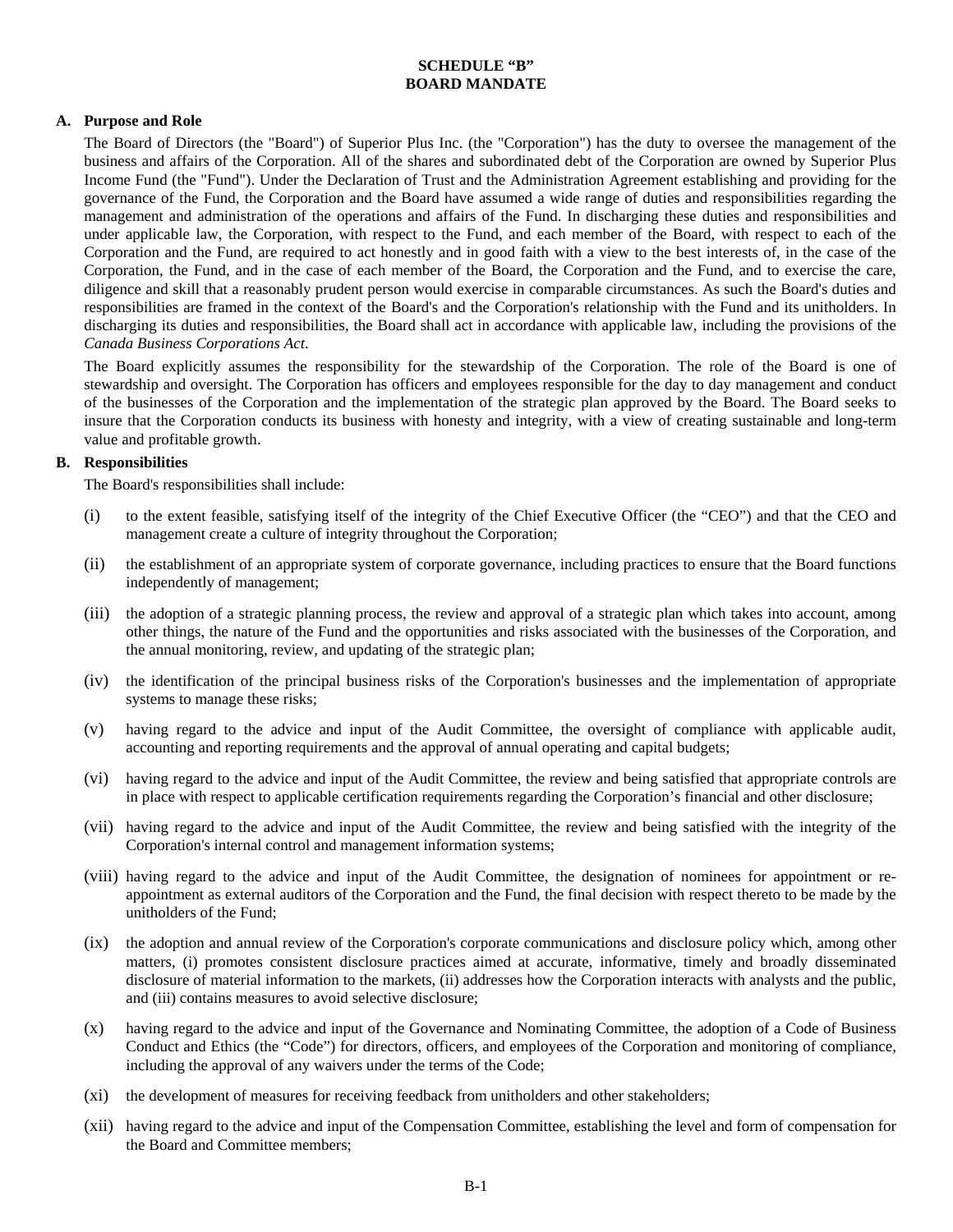(xiii) decisions with regard to:

- 1. acquisitions and divestitures in excess of the approved budgetary amounts set forth in Section G (d) below;
- 2. debt or equity financings, and the payment of any commissions and fees in connection thereto;
- 3. amendments to the distribution policy of the Fund;
- 4. appointments or removals of senior executive officers;
- 5. submitting to the shareholders of the Corporation or to the unitholders of the Fund, as applicable, any question or matter requiring their respective approval;
- 6. purchasing, redeeming or otherwise acquiring shares issued by the Corporation or units issued by the Fund;
- 7. approving the annual management proxy circular of the Corporation and the Fund;
- 8. approving the financial statements of the Corporation and the Fund; and
- 9. adopting, amending or repealing the by-laws of the Corporation.

In the event that the external auditors (or former external auditors) of the Corporation and the Fund inform the Board of what the external auditors consider to be a material error or misstatement in a financial statement of the Corporation or the Fund that the external auditor (or former external auditor) has reported on, the Board shall be satisfied that either revised financial statements are prepared and issued to the unitholders of the Fund or that the unitholders of the Fund are otherwise informed of such error or misstatement; and

In the event that a director of the Corporation becomes aware of any error or misstatement in a financial statement of the Corporation or the Fund that the external auditor (or a former external auditor) has reported on, such director shall notify the Audit Committee and the external auditor of any such error or misstatement.

## **C. Composition and Effectiveness of the Board**

The Board shall:

- (a) consist of not less than seven and not more than fifteen directors, at least one-quarter of whom are resident Canadians (as defined in the Canada Business Corporations Act) and at least a majority of whom are independent, as defined under applicable securities laws, rules and guidelines;
- (b) having regard to the advice and input of the Governance and Nominating Committee, approve the number of directors to be elected and the nominees for election by the unitholders of the Fund;
- (c) be satisfied that all new directors receive a comprehensive orientation and that the Corporation provides for appropriate continuing education opportunities for all directors; and
- (d) consider the report of the Governance and Nominating Committee with respect to the evaluation and effectiveness of the Board, its members and its committees and their members.

#### **D. Board Committees**

The Board shall have the following standing committees:

- i. Audit Committee;
- ii. Governance and Nominating Committee; and
- iii. Compensation Committee.

The composition and responsibilities of these committees shall be as set forth in the mandates for these committees as prescribed from time to time by the Board, which mandates shall be reviewed annually by the Board. The Board may constitute additional standing committees or special committees with special mandates as may be required or appropriate from time to time.

At each meeting of the Board, committees of the Board shall report any recent developments or activities undertaken by the respective committees.

Appointment of members to standing committees shall be the responsibility of the Board, having received the recommendation of the Governance and Nominating Committee. In this regard, consideration will be given to rotating committee members from time to time and to the special skills of particular directors. Committee chairs will be selected by the Board or, in the event of its failure to do so, by the Committee's members. At the recommendation of the Governance and Nomination Committee, the Board shall regularly review the position descriptions for the chair of each committee.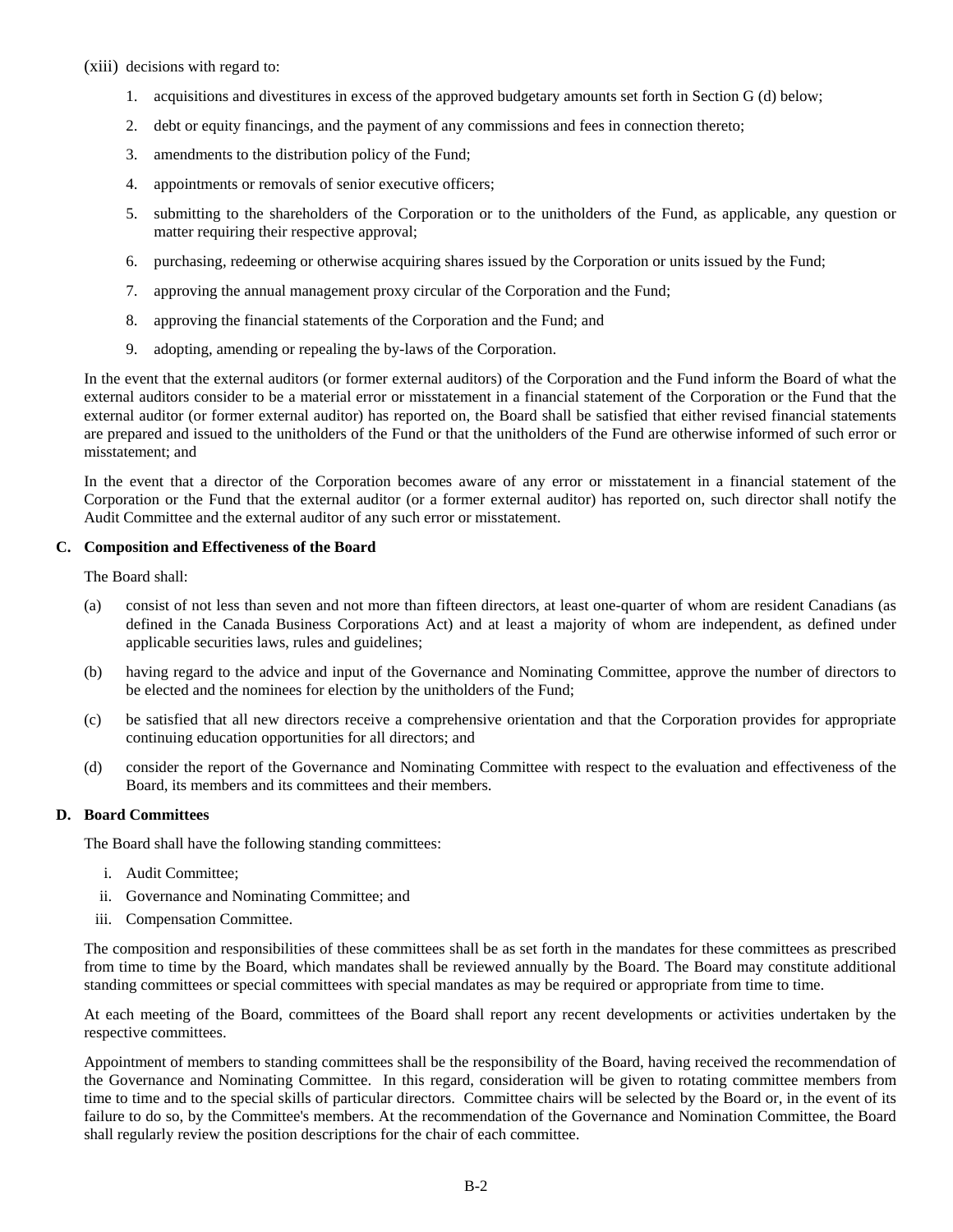In discharging his or her obligations, an individual director may engage outside advisors, at the expense of the Corporation, in appropriate circumstances and subject to the approval of the Governance and Nominating Committee. In addition, any committee of the Board has the authority to engage outside advisors without prior approval of the Governance and Nominating Committee.

# **E. Chair of the Board/Lead Director**

The Board shall be responsible for the selection of a Chair of the Board following receipt of the recommendation of the Governance and Nominating Committee. If the Chair of the Board is an Executive Chair or is not independent of the management, the Board shall appoint a Lead Director who is independent of management. The Chair of the Board shall, with the Lead Director, if one, set Board agendas and be responsible for the extent and quality of the information sent to directors. At the recommendation of the Governance and Nominating Committee, the Board shall regularly review the position descriptions for the Chair of the Board and the Lead Director. The Lead Director shall be the Chair of the Governance and Nominating Committee.

## **F. Board Meetings**

Information and data that is important to the Board's understanding of the businesses of the Corporation should be distributed to and reviewed by the Board on a timely basis in advance of the meetings. Management should make every attempt to see that this material is as brief as possible while still providing the information relevant to proposed Board discussion. Care should be taken to ensure that the Board is not called upon too late in the decision making process.

As a general rule, presentations on specific subjects should be sent to the Board members in advance so that Board meeting time may be conserved and discussion time focused on questions that the Board has arising from the material.

Senior management should be invited to attend the Board meetings as appropriate to expose the directors to key members of management to each other and to provide additional insight into the items being considered by the Board.

The Board shall hold an *in camera* session of the directors, without non-independent directors and management members or representatives present, at every Board meeting.

#### **G. CEO and Management**

- (a) The Board shall appoint the CEO, approve his/her compensation and monitor the CEO's performance against a set of goals and objectives established by the Board. Together with the CEO, the Board shall regularly review the position description for the CEO;
- (b) The Board shall oversee the succession planning, including appointing, training and monitoring of senior management;
- (c) Management has the responsibility to present a strategic plan to the Board for its review. The strategic plan shall take into account, amongst other matters, the opportunities and risks of the business of the Corporation. The strategic planning process shall be a dynamic process that changes and evolves as the risks and opportunities of the Corporation evolve. Accordingly, it will be necessary to update the strategic plan on at least an annual basis; and
- (d) Management is authorized to incur costs and expenses within approved budgets and forecasts. Any discretionary capital expenditures require the approval of the Executive Chair and any such discretionary capital expenditures in excess of \$10 million, on a cumulative basis, shall require prior Board approval. The Executive Chair may delegate this approval authority. The Board shall be informed of any discretionary capital expenditures approved since the previous Board meeting. Any discretionary capital expenditures approved by the Board shall no longer form part of the \$10 million cumulative amount.

#### **H. Stakeholder Communication**

(a) Any stakeholder may contact the Board by e-mail or in writing to the Board c/o the Corporate Secretary. Matters relating to the Corporation's accounting, internal accounting controls or auditing matters will be referred to the Audit Committee. Other matters will be referred to the Executive Chair of the Board or the Lead Director, as appropriate. Stakeholders may also directly contact the Executive Chair of the Board or the Lead Director.

November 3, 2005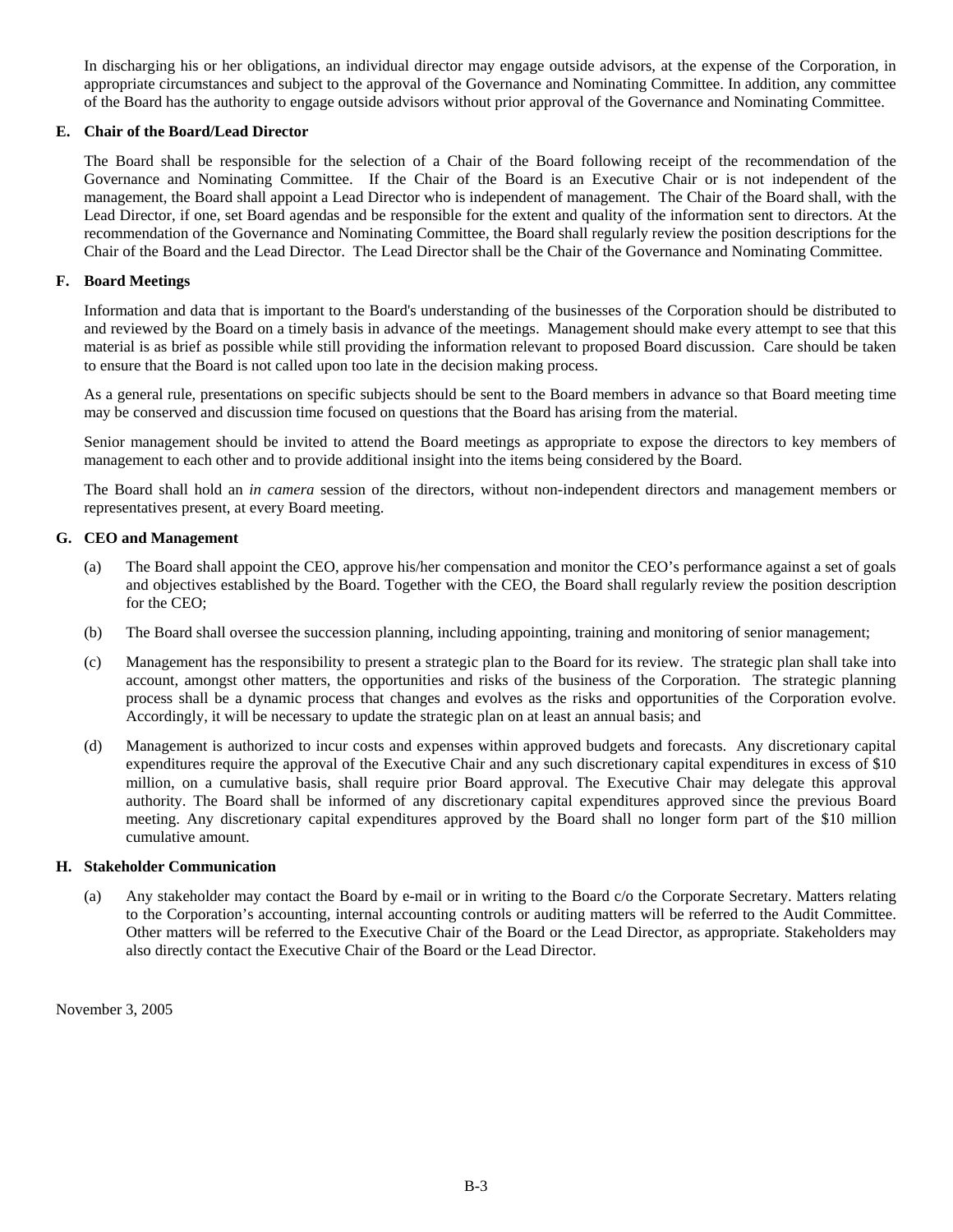# **SCHEDULE "C" AUDIT COMMITTEE MANDATE**

## **A. Purpose**

The purpose of the Audit Committee (the "Committee") of the Board of Directors (the "Board") of Superior Plus Inc. (the "Corporation") is to assist the Board in fulfilling its oversight responsibilities in relation to the review and approval of the financial statements and financial reporting of the Corporation and Superior Plus Income Fund (the "Fund"), including management's assessment of internal controls over financial reporting, and assessing other internal controls, management information, and the risk management systems and procedures of the Corporation and the Fund. The Committee shall also be directly responsible for overseeing the relationship of the external auditors with the Corporation and the Fund and the external auditors shall report directly, and be accountable, to the Committee.

The role of the Committee is one of stewardship and oversight. The Committee plays an important role within the control environment and monitoring components of internal control over financial reporting. Management is responsible for preparing the financial statements and financial reporting of the Corporation and the Fund and for maintaining internal control and management information and risk management systems and procedures. The external auditors are responsible for the integrated audit or review of the financial statements and the internal controls over financial reporting and other services they provide.

#### **B. Mandate**

- 1. Financial Statements and Financial Reporting
	- The Committee shall:
	- (a) review with management and the external auditors, and recommend to the Board for approval, the annual financial statements of the Corporation and the Fund, the reports of the external auditors thereon and related financial reporting, including Management's Discussion and Analysis ("MD&A") and earnings press releases prior to the public disclosure of such information;
	- (b) review with management and the external auditors, and recommend to the Board for approval, the interim financial statements of the Corporation and the Fund and related financial reporting, including MD&A and earnings press releases prior to the public disclosure of such information;
	- (c) review with management and recommend to the Board for approval, the Corporation's and the Fund's Annual Information Forms;
	- (d) review with management and recommend to the Board for approval, any financial statements of the Corporation or the Fund which have not previously been approved by the Board and which are to be included in a prospectus of the Corporation or the Fund;
	- (e) review with management and the external auditors, and recommend to the Board for approval, management's internal control reports of the Corporation and the Fund, and the reports of the external auditors thereon and the related required disclosures in the MD&A, as required by applicable securities laws, rules and guidelines;
	- (f) consider and be satisfied that appropriate processes are in place with respect to applicable certification requirements regarding the Corporation's and the Fund's annual and interim financial statements and other disclosure;
	- (g) consider and be satisfied that adequate procedures are in place for the review of the Corporation's and the Fund's public disclosure of financial information extracted or derived from the Corporation's and the Fund's financial statements (other than disclosure referred to in clauses (a) and (b) above), and periodically assess the adequacy of such procedures;
	- (h) review with management, the external auditors and, if necessary, legal counsel, any litigation, claim or contingency, including tax assessments, that could have a material effect upon the financial position of the Corporation and the Fund, and the manner in which these matters may be, or have been, disclosed in the financial statements; and
	- (i) review accounting, tax and financial aspects of the operations of the Corporation and the Fund as the Committee considers appropriate.

#### 2. Relationship with External Auditors

The Committee shall:

- (a) review and evaluate the external auditors, including the lead partner's performance and make a recommendation to the Board as to the appointment or re-appointment of the external auditors, ensuring that such auditors are participants in good standing pursuant to applicable securities laws;
- (b) consider and make a recommendation to the Board as to the compensation of the external auditors;
- (c) review and approve the annual audit plan of the external auditors;
- (d) oversee the work of the external auditors in performing their audit, review or attest services and oversee the resolution of any disagreements between management and the external auditors;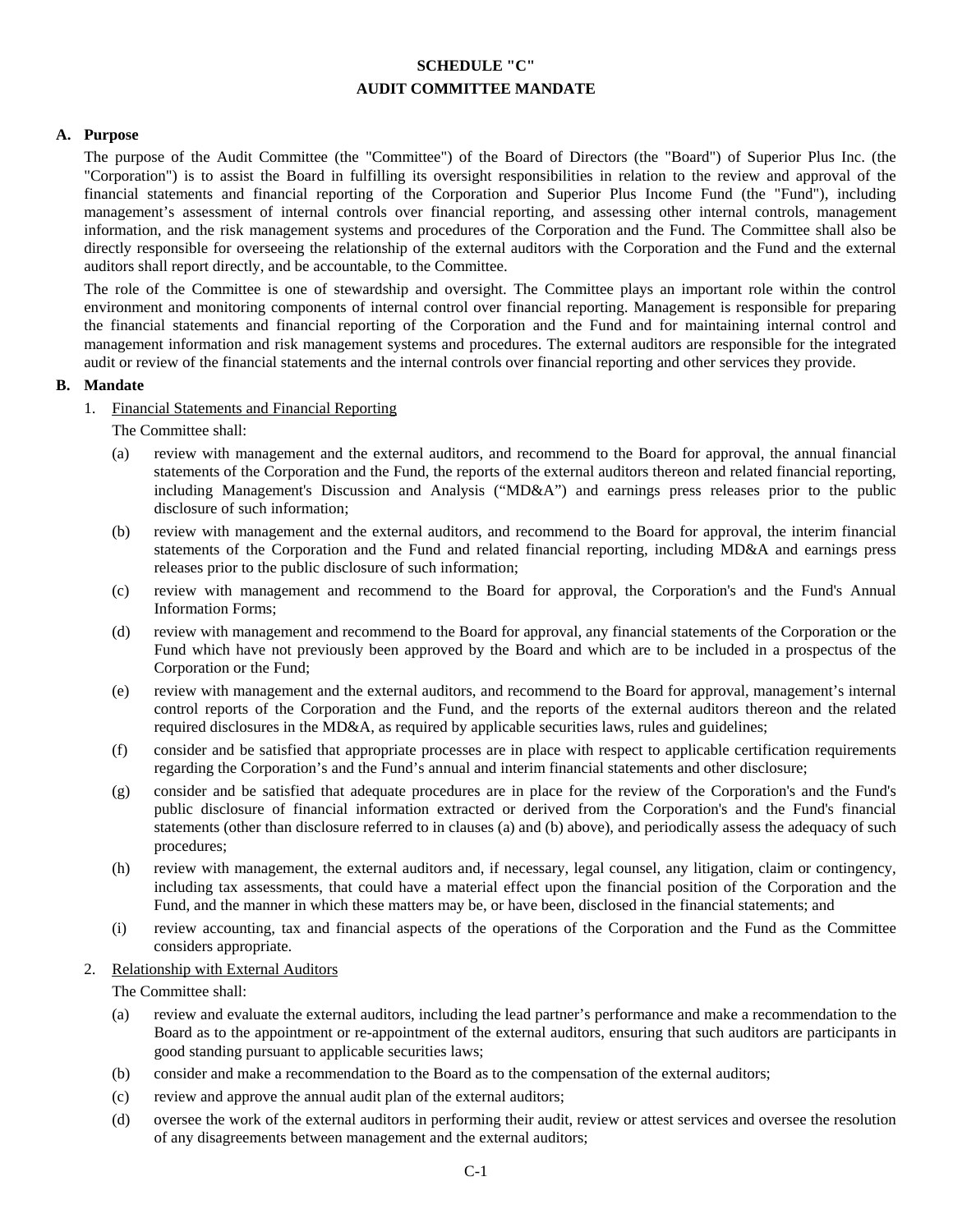- (e) review and discuss with the external auditors all significant relationships that the external auditors and their affiliates have with the Corporation and the Fund and their affiliates in order to determine the external auditors' independence, including, without limitation, (A) requesting, receiving and reviewing, on a periodic basis, a formal written statement from the external auditors delineating all relationships that may reasonably be thought to bear on the independence of the external auditors with respect to the Corporation and the Fund, (B) discussing with the external auditors any disclosed relationships or services that the external auditors believe may affect the objectivity and independence of the external auditors, and (C) recommending that the Board take appropriate action in response to the external auditors' report to satisfy itself of the external auditors' independence;
- (f) monitor the rotation of partners on the audit engagement team in accordance with applicable law;
- (g) as may be required by applicable securities laws, rules and guidelines, either:
	- (i) pre-approve all non-audit services to be provided by the external auditors to the Corporation or the Fund (or their respective subsidiaries, if any), or, in the case of de minimus non-audit services, approve such non-audit services prior to the completion of the audit; or
	- (ii) adopt specific policies and procedures for the engagement of the external auditors for the purpose of the provision of non-audit services; and
- (h) review and approve the hiring policies of the Corporation and the Fund regarding partners, former partners, employees and former employees of the present and former external auditors of the Corporation and the Fund.

#### 3. Internal Controls

The Committee shall:

- (a) review with management and the external auditors, the adequacy and effectiveness of the internal control and management information systems and procedures of the Corporation and the Fund (with particular attention given to accounting, financial statements and financial reporting matters, and antifraud processes) and determine whether the Corporation and the Fund are in compliance with applicable legal and regulatory requirements and with the Corporation's and the Fund's policies;
- (b) review with management, on at least an annual basis, their approach to monitoring the performance of the internal controls over financial reporting in accordance with their CEO/CFO certification process, as required by applicable securities laws, rules and guidelines;
- (c) review the appropriateness of the accounting practices and policies of the Corporation and the Fund and review any proposed changes thereto;
- (d) review the external auditors' recommendations regarding any matters, including internal control and management information systems and procedures, and management's responses thereto;
- (e) establish procedures for the receipt, retention and treatment of complaints, submissions and concerns regarding financial reporting and disclosure, accounting, internal accounting controls or auditing matters on an anonymous and confidential basis;
- (f) review policies and practices concerning the expenses and perquisites of the Executive Chair, including the use of the assets of the Corporation and the Fund; and
- (g) review with external auditors any corporate transactions in which directors or officers of the Corporation have a personal interest.

#### 4. Financial and Derivative Risk Management

The Committee shall:

- (a) review with management and the external auditors their assessment of significant financial risks and exposures;
- (b) review and assess the steps that management has taken to mitigate such risks; and
- (c) report the results of such reviews to the Board for the purpose of assisting the Board in identifying the principal business risks associated with the businesses of the Corporation.

#### **C. Committee and Procedures**

1. Composition of Committee

The Committee shall consist of not less than three directors. Each Committee member shall satisfy the independence and financial literacy requirements of applicable securities laws, rules or guidelines, any applicable stock exchange requirements or guidelines and any other applicable regulatory rules. In particular, each member of the Committee shall have no direct or indirect material relationship with the Corporation or the Fund or any affiliate thereof which could reasonably be expected to interfere with the exercise of the member's independent judgement. Determinations as to whether a particular director satisfies the requirements for membership on the Committee shall be made by the full Board.